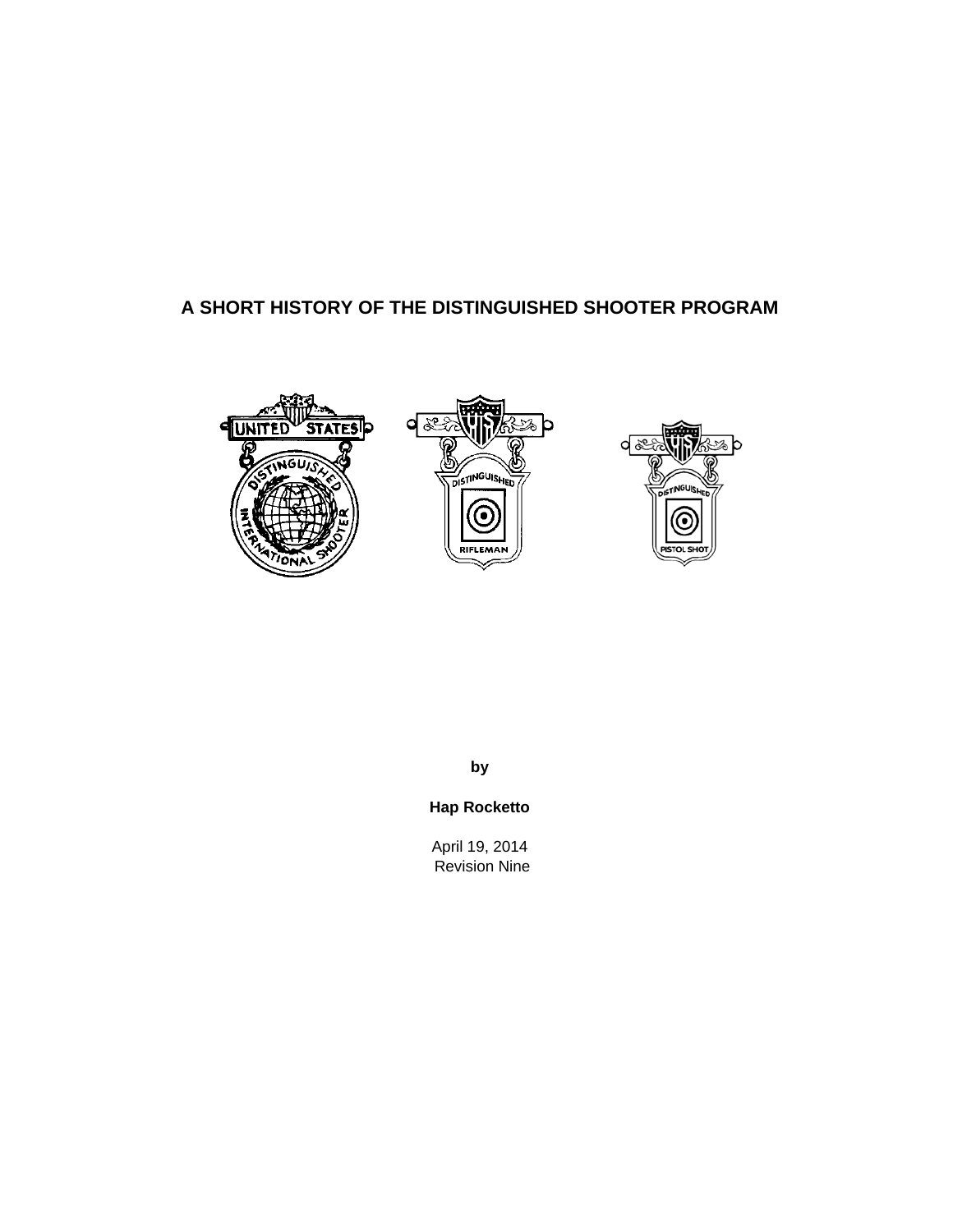# TABLE OF CONTENTS

| Appendix A-Eligibility for Excellence in Competition Leg matches26      |
|-------------------------------------------------------------------------|
| Appendix B-Distinguished International Shooter Badge Credit Points27    |
|                                                                         |
| Appendix D-Illustrations of EIC and Distinguished Badges29              |
| Appendix E-Illustrations of National Trophy Individual and EIC medals31 |
| Appendix F-Distinguished Shooter Distribution by Affiliation32          |
| Appendix G-A Roster of Triple Distinguished Shooters33                  |
| Appendix H- The First Class of National Guard Distinguished Marksman34  |
|                                                                         |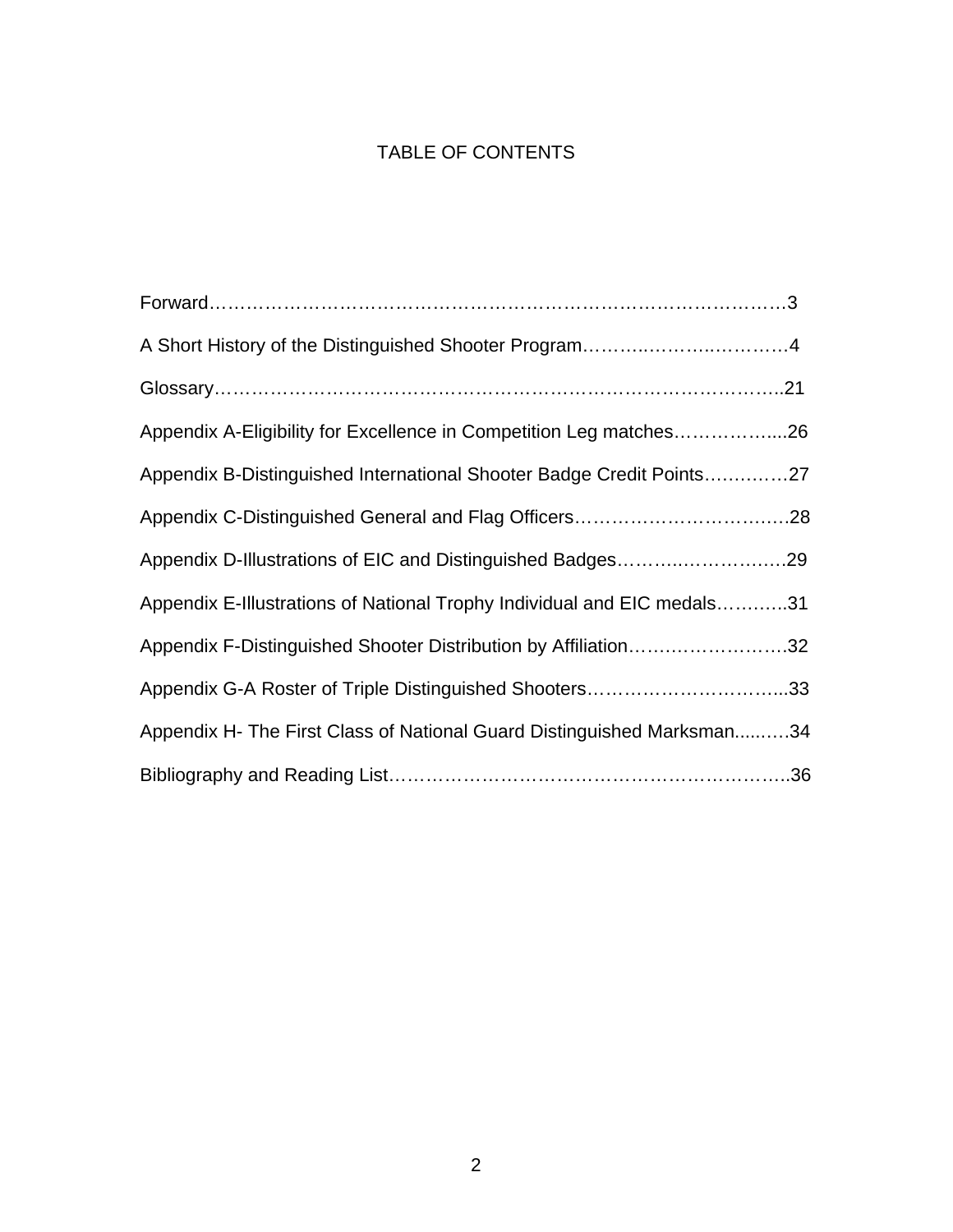## Forward

The one immutable truth about historical research is that few things are certain. Even in the most meticulously kept records there is always some "I" left undotted and some "T" left uncrossed that casts a cloud of doubt on the 'facts' at hand. Despite its military beginning, and there is no institution more conscious of scrupulous record keeping than the armed forces, there is missing information. As a result there are holes in the historical documents and records that tell the Distinguished program's story. In light of the nature of an imperfect record the reader must be aware that all numbers of Distinguished shooters and "firsts" listed in this work are used with this *caveat* and, as such, are subject to change as more detailed information becomes available.

There are gaps in the story of the Distinguished program. Those little gaps make it impossible to write a complete and accurate story, and perhaps it is better that way. There is nothing like a little cloud of uncertainty in a historical tale to make it more interesting and to enhance its legends and traditions.

The following document is an attempt to meld the many aspects of the Distinguished Program into a short historical synopsis. I owe debts of gratitude to the Civilian Marksmanship Program, USA Shooting, the National Rifle Association, Mrs. Nancy Pool; Army EIC Records Custodian, The Marine Corps Distinguished Shooters Association, United States Navy Shooting Team, the Military Marksmanship Association, The Association of Marksmen in the National Guard, Steve Baines, Charlie Adams, John W. Cook, fellow Distinguished shooters Bob Aylward, Shawn Carpenter, Sallie Carroll, Ray Carter, Joe Chang, John Feamster, Ed Jensen, Neil Jensen, Laurence "Red" Mosely, Jim Perkins, Steve Rocketto, George Starkweather, Bob Steinberg, "Walt' Walters, James White, Dave Cloft, Mark Riedl, Gary Anderson, and Jack Writer. To these people go all of the credit, but none of the blame, for this work.

In the interest of historical accuracy the author solicits insights, corrections and updates that are supported by appropriate documentation to 18 Stenton Avenue, Westerly, RI 02891.

## *Dedication*

*This monograph is for my Connecticut National Guard Rifle Team mates who traveled together with me the length of the bumpy and never dull, road to Distinguished;, Murray Bennett, Ed Biatowas, Dave Colt, Bill Lange, Mark Lasrich, Al Maloney, Sharon Tessman Sekellick, and Greg Tomsen. Thanks to Dick Scheller and Roger McQuiggan for successfully guiding us to our goal. A salute to Connecticut Adjutant General Major General John "Fritz" Freund, his Chief of Staff Brigadier General William Meagher, and Connecticut State Marksmanship Coordinator Chief Warrant Officer Four Billy Mulligan who made it all possible.* 

All Rights Reserved. The author of this work asserts the moral right to be identified as such.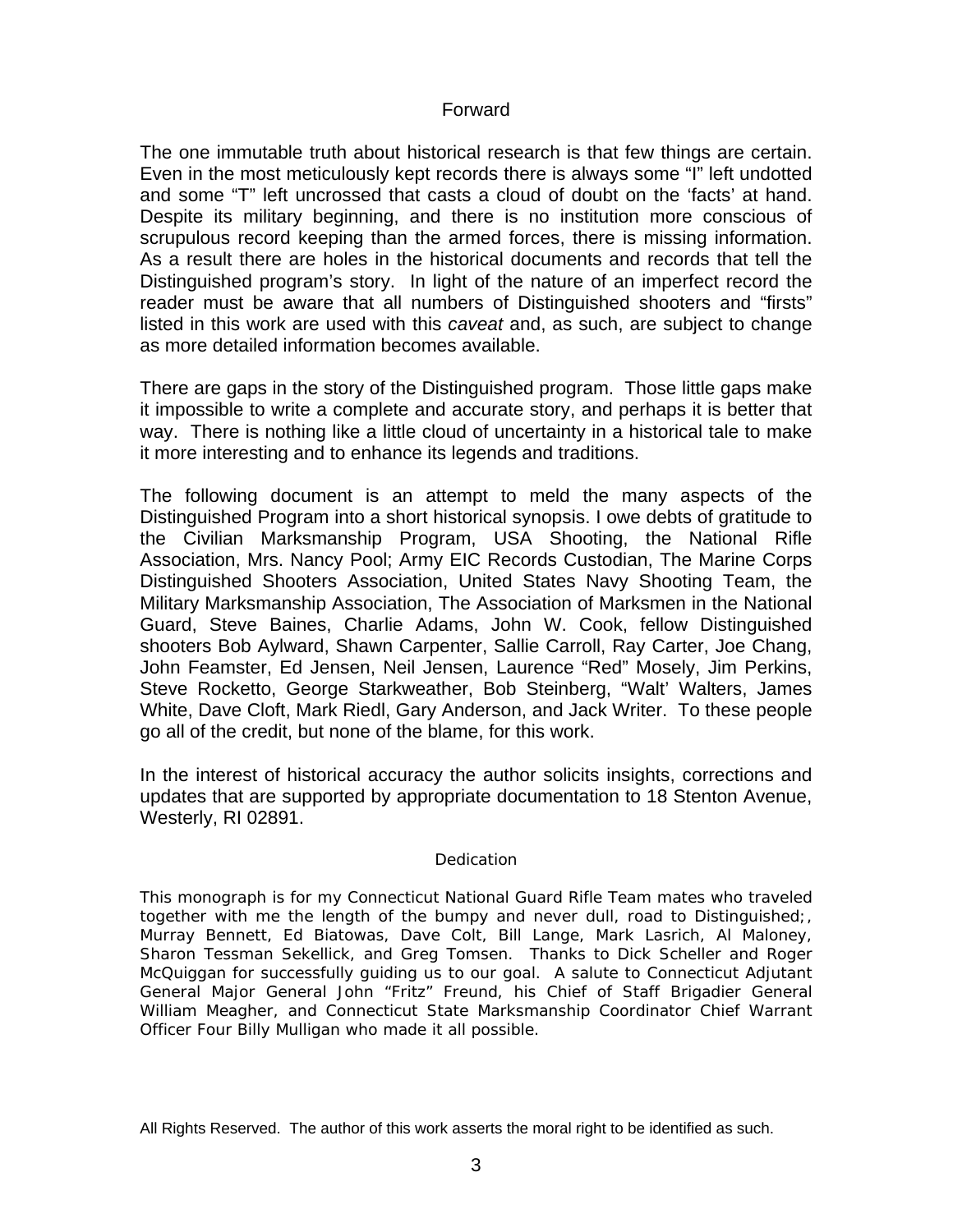# A Short History of the Distinguished Shooter Program

The ultimate achievement for a service rifle or pistol shooter is to earn Distinguished designation. The Distinguished Rifleman, Distinguished Marksman, and Distinguished Pistol Shot Badges are awarded to members of the Armed Forces, or civilians, in recognition of "a preeminent degree of achievement in target practice with the service rifle or pistol."<sup>1</sup> The United States Distinguished International Shooter Badge awarded for excellence in international competition with the rifle, pistol, and shotgun is the ultimate recognition of success for the shooter who toils in the world wide arena.

In order to boost marksmanship training, and give extra prestige to those who excelled at musketry, War Department General Orders Number 12 was promulgated on February 20, 1884 directing that "…whenever any marksman has been three times a member of a department team or has won any of the three authorized prize medals, he will be announced in general orders from these headquarters as belonging to a distinguished class...".<sup>2</sup> Since then an untold number have started out on a path that only a relative few have completed. The Commander-in-Chief of the Army, General Philip Sheridan, feared that the Army's crack shots would enjoy a long and successful career, to the detriment of upcoming marksman. He directed that any soldier who had been three times a member of a department team or won any of three of the Army's major marksmanship awards would be no longer eligible to compete for those awards.

To honor the skill of these men they were raised to a "distinguished class" of marksman and no longer eligible to compete in Army shooting matches. Denied the shooting competition in which they so heartily desired to participate, the Distinguished soldiers successfully petitioned the Army for a special match to be contested among themselves in the alternating years between the Army matches. The first class of Distinguished Marksman was announced in General Orders Number 24 on March 28, 1884; first among the original 15 was Sergeant Cyrus Clark of Troop B, First United States Cavalry.<sup>3</sup> Clark's domination of the Army matches during 1883 is thought to have provided the reason Sheridan decided to create Distinguished shooters for he thought that the "splendid rifleman…will continue indefinitely to…carry off all prizes offered. This is disheartening to others scarcely inferior in skill...."<sup>4</sup> For the next eighty years, membership in the elite world of U.S. Army Distinguished shooters would remain a completely male bastion until Staff Sergeant Barbara Hile collected the last of the required 30 points and earned the Distinguished Rifleman Badge in 1964. The Distinguished Marksman Badge itself was approved by the Secretary of War

in General Orders Number 1 dated January 3, 1887 with the Distinguished Pistol  $\overline{a}$ 

<sup>&</sup>lt;sup>1</sup> Department of the Army, United States Army Regulation 672-5-1 Decorations and Awards, Washington, 1990, pages 32-33.

<sup>2</sup> Sandusky, Sue Ann, *America's Distinguished Marksmen*, The American Rifleman Magazine, National Rifle Association, Washington, DC, May 1991. page 38.<br><sup>3</sup> Emerson, William, *Marksmanship in the U.S. Army: A History of Medals, Shooting Programs,* 

*and Training*, University of Oklahoma, Norman, 2004, pages 162-163. 4

<sup>&</sup>lt;sup>4</sup>Sandusky, page 38.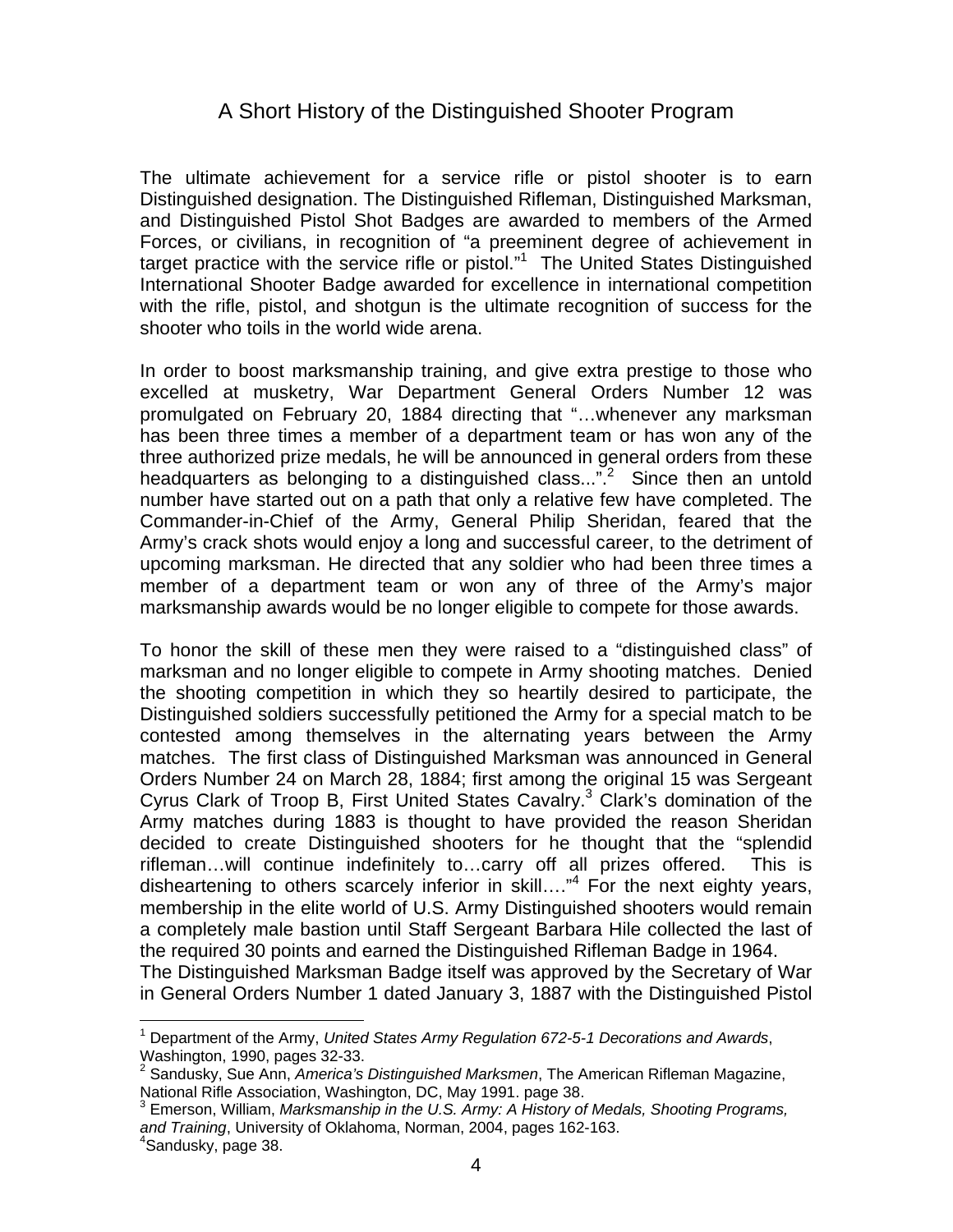Shot Badge being authorized in General Orders Number 65, dated April 29, 1903.

Since 1884 the targets and courses of fire have changed many times, just as has the service rifle and pistol. The bolt action rifle has long since disappeared as the service arm while the time limits for the rapid fire stages have been increased and rules for clothing and shooting mats have been expanded. Through the years the landscape on the road to Distinguished has changed, but never the uphill climb. In the early days, when one had to win three prizes at division, department, or Army level matches, it could be done using the rifle, carbine, revolver, or a combination of all three and therefore the award was designated as the Distinguished Marksman Badge.

Colonel Charles G. Rau, USA, the Director of Civilian Marksmanship, writing in the February *American Rifleman*, commented that award of the Excellence In Competition (EIC) Badge-a "Leg" Medal for both rifle and pistol-was not all that cut and dried in the mid 1950s. Present day shooters need only be concerned with the cut-off score while in the earlier days many factors were considered in determining the "which, if any competitors in an Army Area or overseas command match should be awarded the Excellence In Competition badge. These include weather, other pertinent conditions under which the matches were held, and the quality of competition." The lowest score that earned a badge fired at the National Matches was also taken in to consideration. It was possible that, if the scores in a particular EIC were too low, no badges would be issued. On the positive side a master list was created of all scores and if a competitor met, or exceeded, the lowest score fired by a non-Distinguished enlisted competitor who was awarded an EIC badge he would also be awarded an EIC badge.

At the time one need to only earn three medals, the point system as we know it today was still in the future. However, until 1954, at Army Area and overseas matches, competitors were required to shoot across the course three times. This changed in 1955 when lesser requirements were brought into line with the National Trophy Matches, which required just one firing of National Match Course.<sup>5</sup> These rules applied to only the Army and civilians. The other services had similar requirements that were tailored to their needs.

Additionally, for some time, credits towards Distinguished were awarded to non-Distinguished competitors who were firing members of the highest 15% of rifle and pistol teams competing in the National Trophy Rifle and National Trophy Pistol Matches.<sup>6</sup>

Some believe that the three prize regulation may be the origin of the term "leg", used to describe either a match that awards points or the points themselves. Late  $19<sup>th</sup>$  century America was still an agrarian culture and the three legged milk stool was a common enough sight. A milk stool needs all three legs to be of any

 $\overline{a}$ 

<sup>5</sup> Rau, Charles, G., *Those Distinguished Awards*, The American Rifleman Magazine, National Rifle Association, Washington, DC, February 1954, pages 28-29. 6

 $6$  National Match Program, 1962, page 95.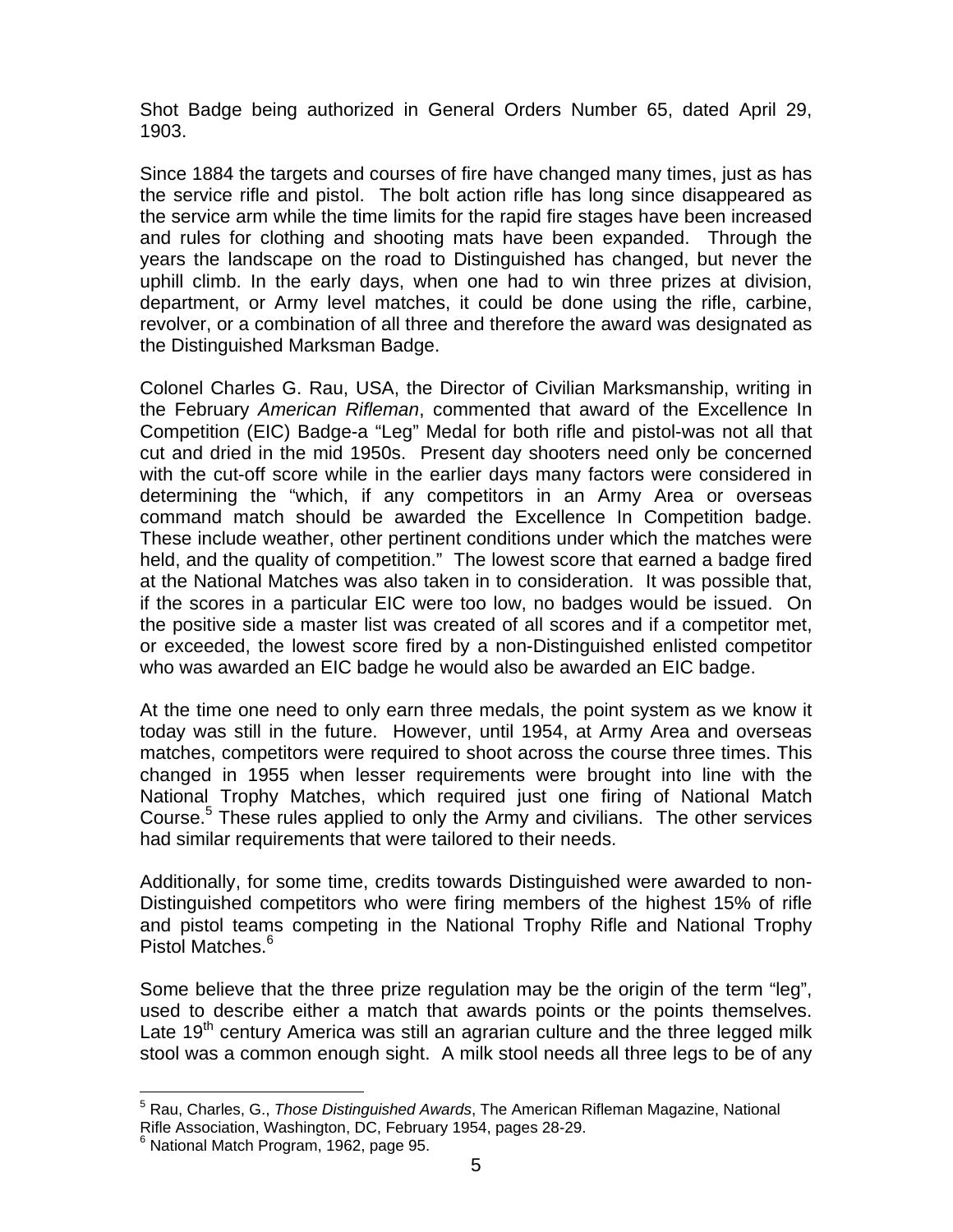value and the same could be said of the legs needed to earn Distinguished.<sup>7</sup> Others say it is because trophies were often displayed on a tripod stand and in order to take possession one had to take all three legs.<sup>8</sup> Today one must accumulate the 30 leg points needed to earn the badge through participation in Excellence-In-Competition (EIC) matches sponsored by the Civilian Marksmanship Program (CMP) and the various military services. This can take as little as three matches for the gifted and fortunate or a lifetime for the most persistent. For most it is somewhere in between.

Over the nearly century and a quarter that shooters have pursued Distinguished there has been an inevitable transformation. No longer is there a 1,000 yard stage for the rifle badge. A "leg" at the National Matches is no longer required. Points towards Distinguished were awarded to firing members on teams that place in the National Trophy Team (NTT) Match, but that practice was discontinued. $9$  The one thing that has not changed is the esteem in which Distinguished designation is held.

The passing of the Dick Act in 1903 changed various state militias into the National Guard while the Army Reserve came into existence via the National Defense Acts of 1916 and 1920. However, even before the Army's reserve components became officially recognized, rifleman from these organizations went about earning Distinguished. The first class of National Guardsman to go on record as Distinguished with the rifle numbered  $91^{10}$  but only six members of the Reserve Officer Corps earned the Badge the same year. However, the Reserves were not without National Guard experience as three of them, all Infantrymen, had transferred to the newly formed Reserves from the Guard. New Jersey gave up Major Curt Kaysar and Lieutenant Colonel William Martin while the Delaware Guard was the incubator for Captain Frederick Manion. Reserve Ordnance Officers Major Don Preussner and Captain Charles Van Amburgh as well as Cavalryman First Lieutenant Howard Artkins rounded out the first roster of their component to earn the Badge.<sup>11</sup> This is not to say they were the first, they probably were not, for it seemed that the general policy of the day was that if you wore the Army uniform that is how you were classified. An untold number of early Guard and Reserve Distinguished shooters are certainly hidden in the Army list, but these two men were the first to be singled out specifically by component.

Pistol competition came into its own in 1889 but a specific Distinguished designation with the side arm did not become a reality until 1903. The Army awarded the first Pistol Shot badges to Captain Farrand Sayer, Captain Arthur Thayer and Sergeant Brent Howe of the  $8<sup>th</sup>$  Cavalry.<sup>12</sup> Some years later an

 7 Culver, Dick, *In Distinguished Company*, www.jouster.com/EIC/distinguished\_company.htm 8 Department of the Army, *United States Army Regulation 650-66, Army-wide Small Arms* 

*Competitive Marksmanship*, Washington, 2003, page 9.

War Department, Rifle Marksmanship Document Number 1021, Washington DC, 1920 page 170-171 and various National Match Programs from the 1920s through 1940.

<sup>&</sup>lt;sup>10</sup> War Department, Document Number 9a, pages 5-22. See Appendix H for the Distinguished Marksman National Guard Class of 1923<br><sup>11</sup> War Department, Document Number 9a, pages 5-22

<sup>&</sup>lt;sup>12</sup> War Department, Document Number 9a, pages 5-22.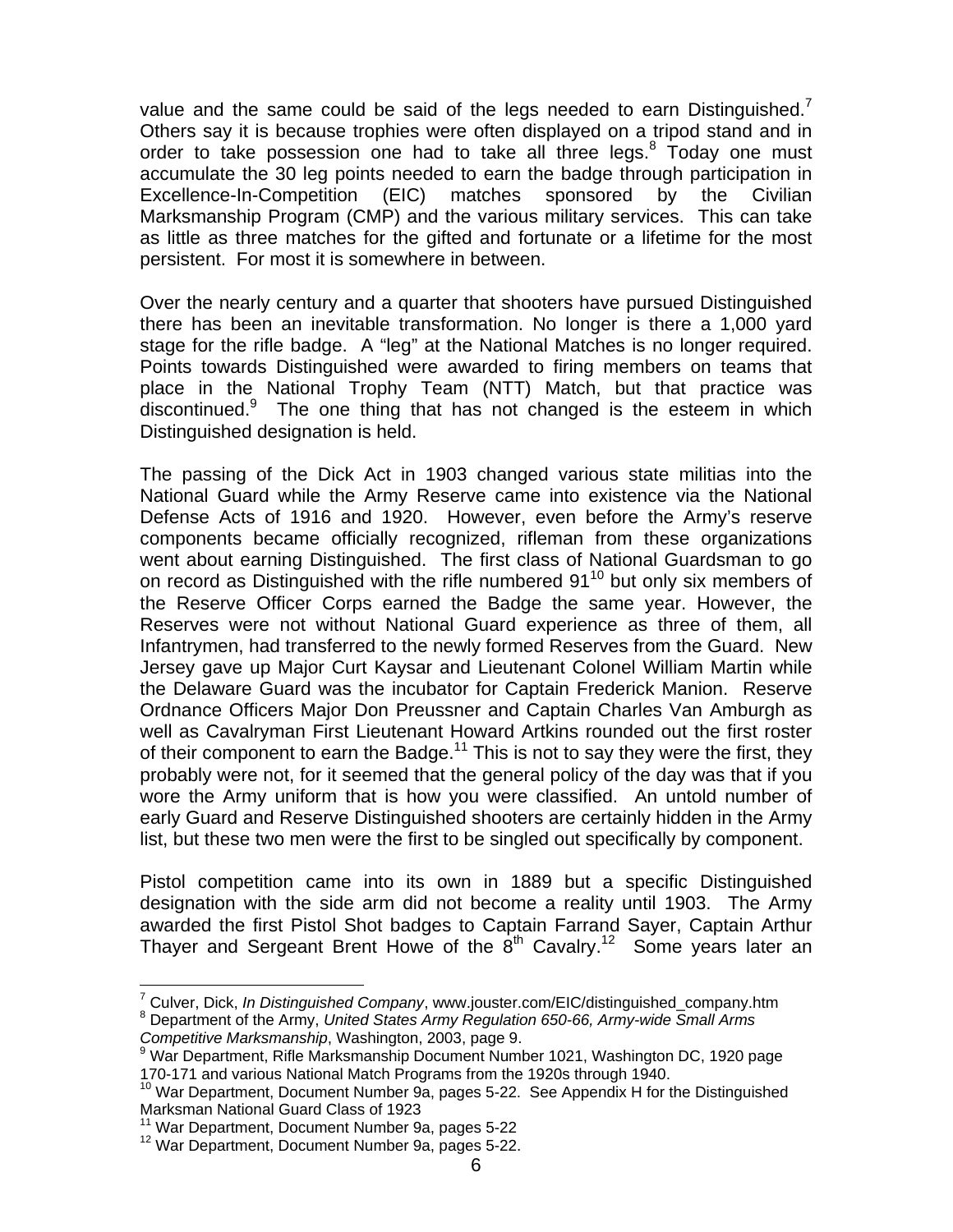inspection of records by the Army determined that Corporal Horace W. Bivins, a trooper with Troop B the 10<sup>th</sup> Cavalry-the famed 'Buffalo Soldiers"-had won three medals in 1894 and therefore was retroactively awarded the first Army Distinguished Pistol Shot Badge.<sup>13</sup> Bivins had also been awarded the rifle Badge in the same year and in doing so became the first Double Distinguished shooter.<sup>14</sup>

Not until the 1960s did women enter the military competitive shooting world. The forerunners for the many successful female shooters were Staff Sergeant Barbara Hile and Major Sallie Carroll. Both were fixtures on the national and international scene and had earned International badges at the 1970 World Championships in Phoenix, Carroll with the air pistol and Hile with the sport pistol. Carroll, a pistol specialist, picked up the last of her 30 points in 1971 making her the first women soldier to earn the Distinguished Pistol Shot Badge. She 'went out' at an April EIC Match at Fort Ord, California while she was in transit to Viet Nam. Hile would finish up at Camp Perry later that summer. Having earned her rifle Badge in 1964 and the International Badge in 1970, Hile became the Army's first female Double and Triple Distinguished shooter.<sup>15</sup> Thirty six years would pass until the next woman, Army Reserve Major Rhonda Barush Bright, would duplicate her feat in 2006.

The second highest ranking military man in United States history, after George Washington, General of the Armies John J. "Black Jack" Pershing, earned his Badge in 1891 as a young second lieutenant with the  $6<sup>th</sup>$  Cavalry. He stood second in pistol marksmanship in the California and Arizona divisions of the Cavalry and 22nd in rifle marksmanship in the Army in 1889. Two years later, Pershing placed second in pistol and fifth in rifle marksmanship, garnering his third medal and earning his Distinguished Badge with both the pistol and rifle, not an uncommon occurrence in the days before the pistol badge had been established.<sup>16</sup>

Private John Nihill, a trooper in Company F of the  $5<sup>th</sup>$  United States Calvary, was like so many soldiers of his era, a native of Ireland. Enlisting in Brooklyn New York the young soldier soon found himself fighting the Apaches in the rough Whetsone Mountains of Arizona. On a hot July day in 1872 his small detachment was engaged by 40 Apaches. Nihill was detailed to cover the group's withdrawal, an action for which he was awarded the Congressional Medal of Honor. He continued his military career and in 1882 earned a place on the Department of the Platte Rifle Team. Three years later he was awarded the Distinguished Marksman Badge, making him the first recipient of the nation's highest awards for valor and marksmanship skills.<sup>17</sup>

Sergeant Benjamin Brown, of Company C 24<sup>th</sup> United States Infantry, was part of an escort protecting Paymaster Major Joseph W. Wham on May 11, 1889 in the

 $\overline{a}$ <sup>13</sup> Emerson, page 168 also War Department, Document Number 9a, pages 6 and 23.<br><sup>14</sup> War Department, Document Number 9a, pages 6 and 23.<br><sup>15</sup> Carroll, Sallie, Letter to Author, March 2006.<br><sup>16</sup> Emerson, page 166.

 $17$  New York Times, March 31, 1895.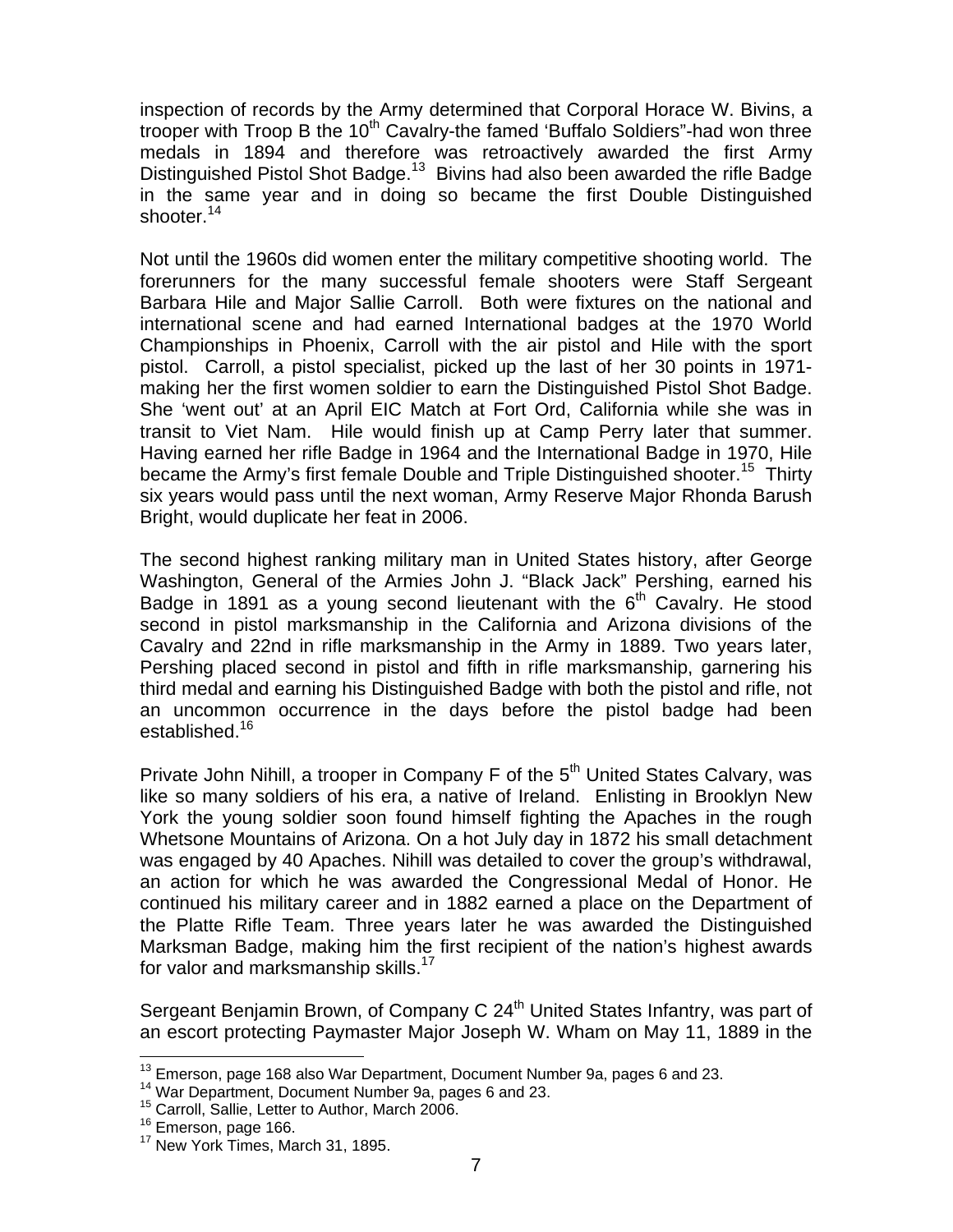Arizona Territory. Between Fort Grant and Fort Thomas, near Cedar Springs, they were attacked by bandits and in the ensuing battle Brown was shot through the abdomen. He continued his spirited defense of the payroll until wounded through both arms. For his actions he was awarded the Congressional Medal of Honor. He earned Distinguished Marksmen designation in 1890, and three years later the *Cleveland Gazette*, in the February 18, 1893, edition reported that he was one of the best marksmen in the Army.<sup>18</sup>

According to Mrs. Nancy Pool, wife of the late Double Distinguished rifleman Tommy Pool and Custodian of the Army's Excellence in Competition awards, 362 Army marksmen have earned both the rifle and pistol badge. As of February 6, 2006 the rifle badge has been awarded to 3,220 Soldiers. Regular Army shooters have earned 2254 rifle badges but, as noted earlier, some Reservists and Guardsman are carried on the Regular Army rolls. Army Reserve soldiers have earned 359 and Guardsmen 607 rifle Badges. The Distinguished Pistol Shot Badge has been awarded to 1,689 with Army personnel earning 971-with the same *caveat* as rifle, Reservists 243, while the Guard accounts for 475 badges.<sup>19</sup>

Of the 607 National Guard Distinguished Rifleman Badges, the Kerin family of Pennsylvania accounts for an amazing four of these Badges. Family patriarch Anthony, sons David and Mark, and daughter Toni are all Distinguished, earning their awards between 1981 and 1989. Even in a sport where fathers and sons, as well as brothers are often Distinguished it is rare to find a family so fully involved in the pursuit of excellence. David went Double Distinguished in 1997 when he added a Distinguished Pistol Shot Badge to the family's long list of shooting accomplishments. Toni became the first woman in the National Guard to earn Distinguished with the rifle in 1989, two years after the first Guard woman pistol shooter, Lynn Baltrusch, received her Distinguished Pistol Shot Badge for her skill with the service sidearm.

While the Kerins may have the largest number of Distinguished Badges in one family, the Mumma clan probably holds the record for span of generations and variety of services. Colonel Morton C. Mumma, a member of the United States Military Academy Class of 1900, was the first of this line of Distinguished marksmen. The Colonel went Distinguished in 1904 with the rifle and with the pistol in 1909. He won the Cavalry Cup, then awarded to the high scoring cavalryman in the President's Match, in 1912. During World War I he was commandant of the Small Arms Firing School at Camp Perry.<sup>20</sup>

His son, Morton C. Mumma, Junior graduated from the United States Naval Academy and earned Distinguished in 1927. He later commissioned USS *Sailfish*, formerly *USS Squalus* which had been salvaged and renamed the after

 $\overline{a}$ 

<sup>18</sup> Schubert, Irene and Schubert, Frank, *On the Trail of the Buffalo Soldier II: New and Revised Biographies of African Americans in the U.S. Army, 1866-1917*, Scarecrow Press, 2004, page

<sup>293.&</sup>lt;br><sup>19</sup> Pool, Nancy, Letter to Author, March 2006.

<sup>&</sup>lt;sup>20</sup> Bovia, Anna and Wirzylo, Gary, *Camp Perry 1906-1991*, Hubbard, Defiance, Ohio, 1992, page 31.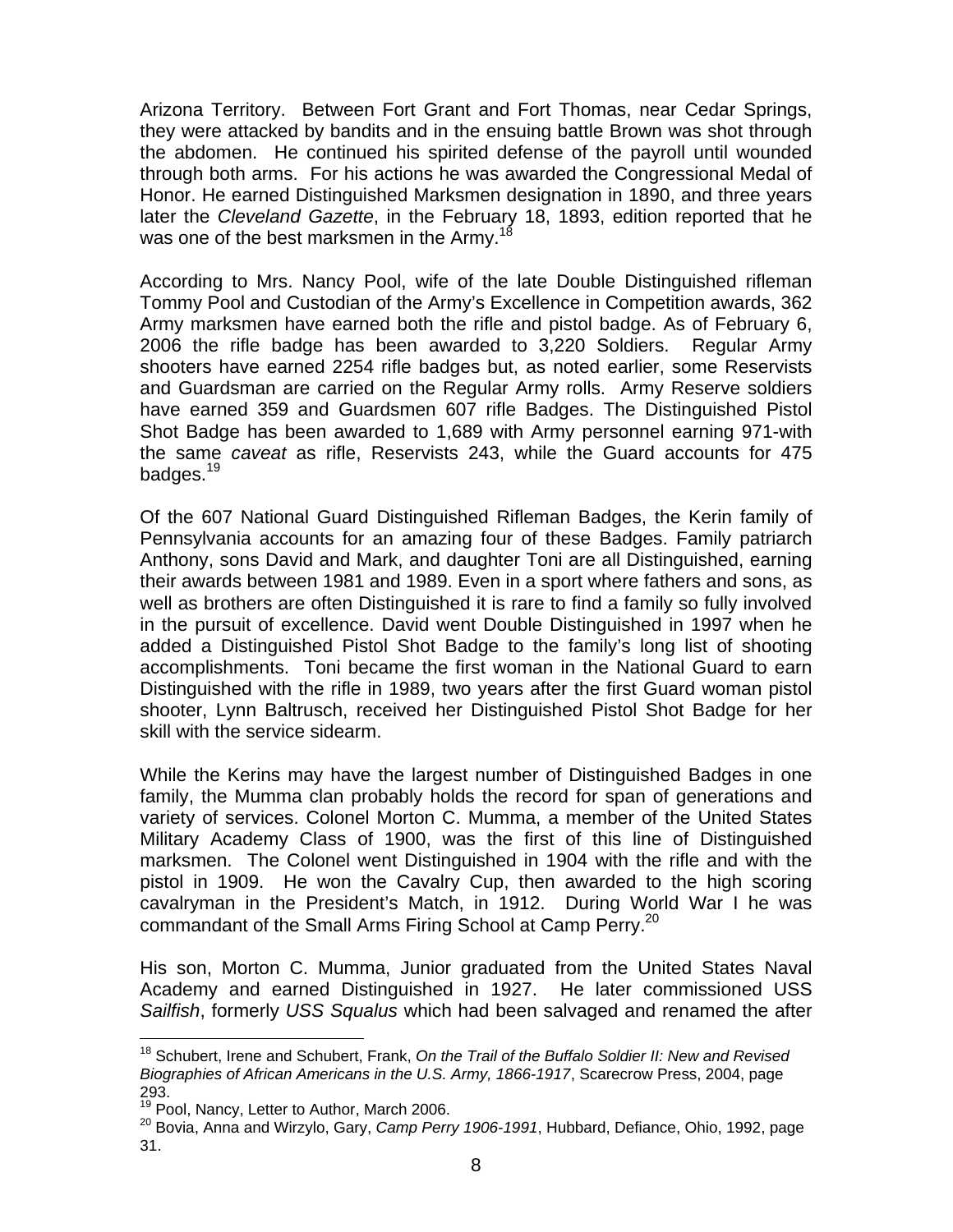it sunk during a test dive in May of 1939. At the outbreak of World War II he took the ship out on its first patrol in the Pacific. He later transferred to PT boats and eventually retired as a Rear Admiral.<sup>21</sup>

The third generation rifleman, Morton C. Mumma III, graduated from West Point in 1948 but elected the United States Air Force, as was his right in the days before the Air Force Academy had been established, serving as a fighter pilot. Like his grandfather before him he won his service's highest trophy, The Vandenberg Trophy-then awarded to the high Air Force competitor at the National Matches, in 1957.

When the Marine Corps entered into the competitive marksmanship arena seriously in 1901, it quickly recognized the value of the Distinguished Badge to inspire and reward Marine marksman. Under the leadership of Marine shooting legends Charles H. Lauchheimer and William Harlee, the Marine competitive shooting program was born. Their influence was felt at the highest of levels, leading Brigadier General Commandant George F. Elliott to institute the Marine Distinguished Marksman award on June 30, 1908. To be able to pin on the Distinguished Badge, a Marine needed to win three medals in division, Marine Corps, or the National Matches, in which he had to be a firing member. Marine Sergeant John McP. Ketcham, who had been aboard Dewey's flagship *Olympia* at Manila Bay; Sergeant Henry Baptist; Trumpeter Ollie M. Schriver, one of the Marine Corps earliest smallbore shooters who would enjoy a 25 year shooting career in both the domestic and international arena, and Corporal James Markey had already earned the required medals and they were retroactively designated, becoming the first Marine Distinguished Marksman.<sup>22</sup>

Rifle and pistol marksmanship soon became the hallmark of the Marine Corps and in 1910, just two years after the adoption of the award, Corporal Watt G. Higginbotham went Distinguished with the rifle in just one year, the first Marine to do so. Gunnery Sergeant Henry M. Bailey followed Higginbotham into the history books went he repeated the deed with the pistol in 1921.

In 1920 Second Lieutenant William Whaling and Gunnery Sergeant John M. Thomas tore up the pistol ranges. Both qualified as Distinguished Pistol Shots at the same match, sharing the honor of primacy. Thomas had served as an enlisted man in the United States Cavalry before World War I. During the Great War Thomas had been temporarily commissioned from the ranks, but, during the rapid demobilization process that followed the Armistice, he reverted to his prewar enlisted status. Rather than serve under many who were once his junior he left the Army after 18 years and enlisted in the Marines. $^{23}$ 

Whaling, a Navy Cross recipient, would enjoy a stellar career in both shooting and the Corps, winning national trophies, surviving the Japanese attack on Pearl

<sup>&</sup>lt;sup>21</sup> LoVo, Carl, Back From the Deep, United States Naval Institute, Annapolis, 1998.

<sup>21</sup> LoVo, Carl, *Back From the Deep*, United States Naval Institute, Annapolis, 1998. 22 Barde, Robert, Marine Corps Competitive Marksmanship, U.S. Marine Corps, Washington, DC, 1961, page 31.

 $23$  Ibid, page 99.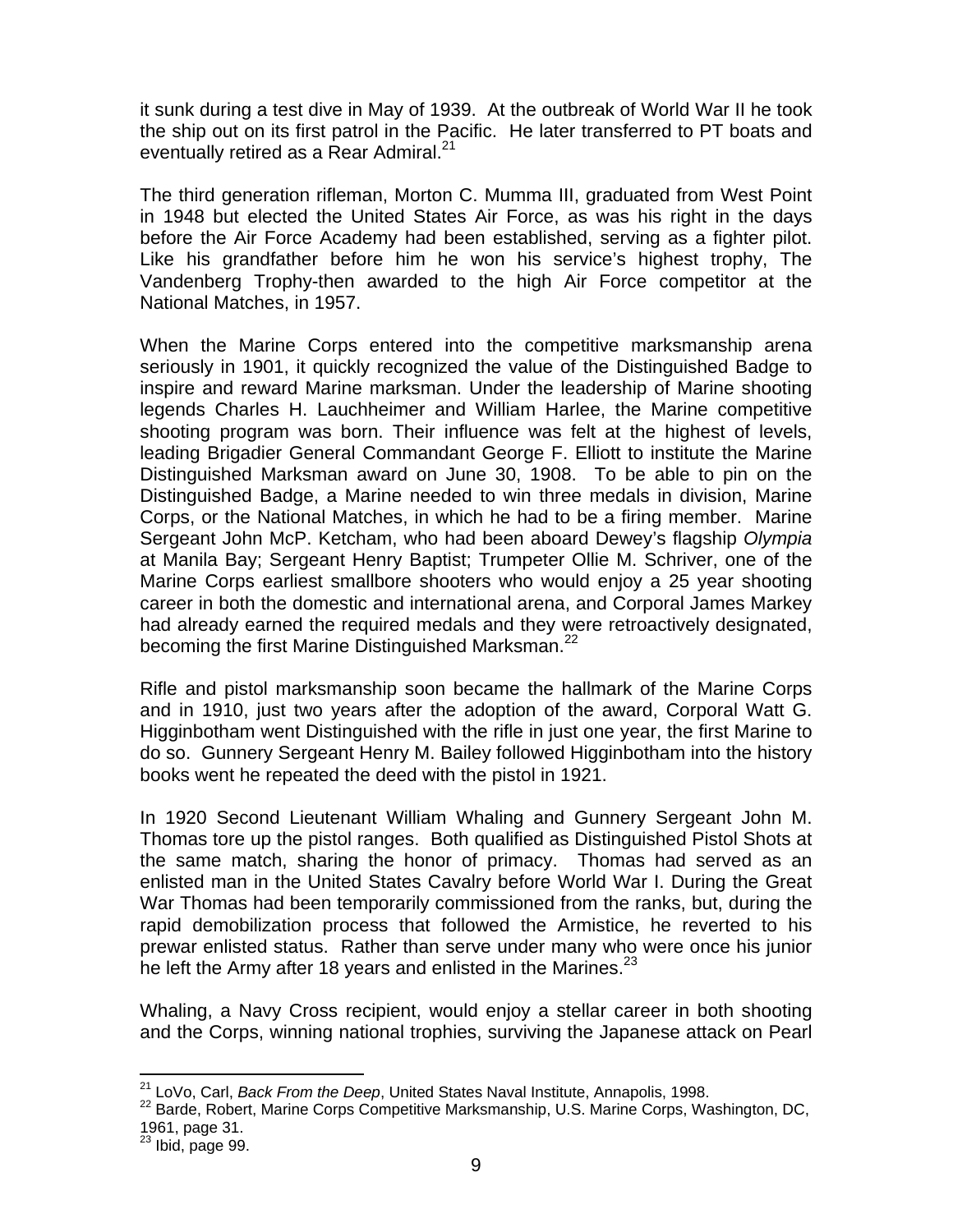Harbor, seeing combat on Guadalcanal and Okinawa, and eventually retiring as a major general. His real claim to fame, however, came in 1921 when he legged out with the rifle and became the first Marine to become double Distinguished.<sup>24</sup> The first woman to earn a Marine Rifle Distinguished Marksman Badge was Ann Joseph in 1981. Roxane Conrad, the first woman in the Marines to earn a Distinguished Pistol Shot Badge accomplished that historic milestone in 1988.

Earning his badge as a young second lieutenant in 1908, the first year it was issued by the Marines, the 17<sup>th</sup> Marine Commandant, General Thomas Holcomb was one of the earliest Leathernecks to be designated a Distinguished Marksman. A member of many Marine teams, as well as the Palma Team; he was also the first Marine to pin on the four stars of a general.

General David M. Shoup, 22<sup>nd</sup> Commandant of the Marines, became a Distinguished Pistol shot in 1946. Shoup and Major General Merritt Edson are the only two Marines authorized to wear both the nation's highest award for valor, the Medal of Honor, and the highest award for service firearm excellence, the Distinguished badge. In all, almost 1400 Marines, active and reserve, wear the rifle badge, 900 the pistol badge, over 400 are Double Distinguished. The Marines hold the highest percentage of Triple Distinguished shooters of all of the services by a razor thin margin over the Army.

United States diplomatic policy between the World Wars often called for armed naval landing parties to be quickly inserted into situations to project United States influence. Gunboat Diplomacy sent sailors splashing ashore from the Caribbean to China's Yangtze River to protect the lives and property of US citizens. Perhaps the most vivid and well known images of this era are scenes from Richard McKenna's semi-autobiographical novel *The Sand Pebbles*. The protagonist, Machinist Mate First Class Jake Holman, and his shipmates showed an easy familiarity with the Lewis gun, the Browning Automatic Rifle, the 1911 Colt, and the Springfield 1903. In those far-off days Navy boot camps included instruction and live firing with rifle and pistol as marksmanship was considered one of the many military skills required of a bluejacket.

To help promote its marksmanship program the Navy followed the Army and Marines and began awarding its first Distinguished Badges in 1925. On the first of September of that year, Ensign Armand Morgan and Chief Gunner Frank Stemmer were designated Distinguished with the rifle, while Ensign Bradford Bartlett was awarded the pistol badge. Three years later Chief Boatswain Mate Enos P. Amy, who was the first enlisted man to qualify as Distinguished with the pistol in 1927, legged out with the rifle to become the Navy's first Double Distinguished.<sup>25</sup>

The Navy's first woman Distinguished Marksman with the rifle, Petty Officer Second Class Mary Jo Feeney, received her badge in 1975, building on her earlier success as the 1974 Woman's High Power Champion. Feeney, like most

<sup>1</sup> 

<sup>&</sup>lt;sup>24</sup> Ibid, page 101<br><sup>25</sup> Walters, Howard, *Team History*, www.usnst.org, 2006.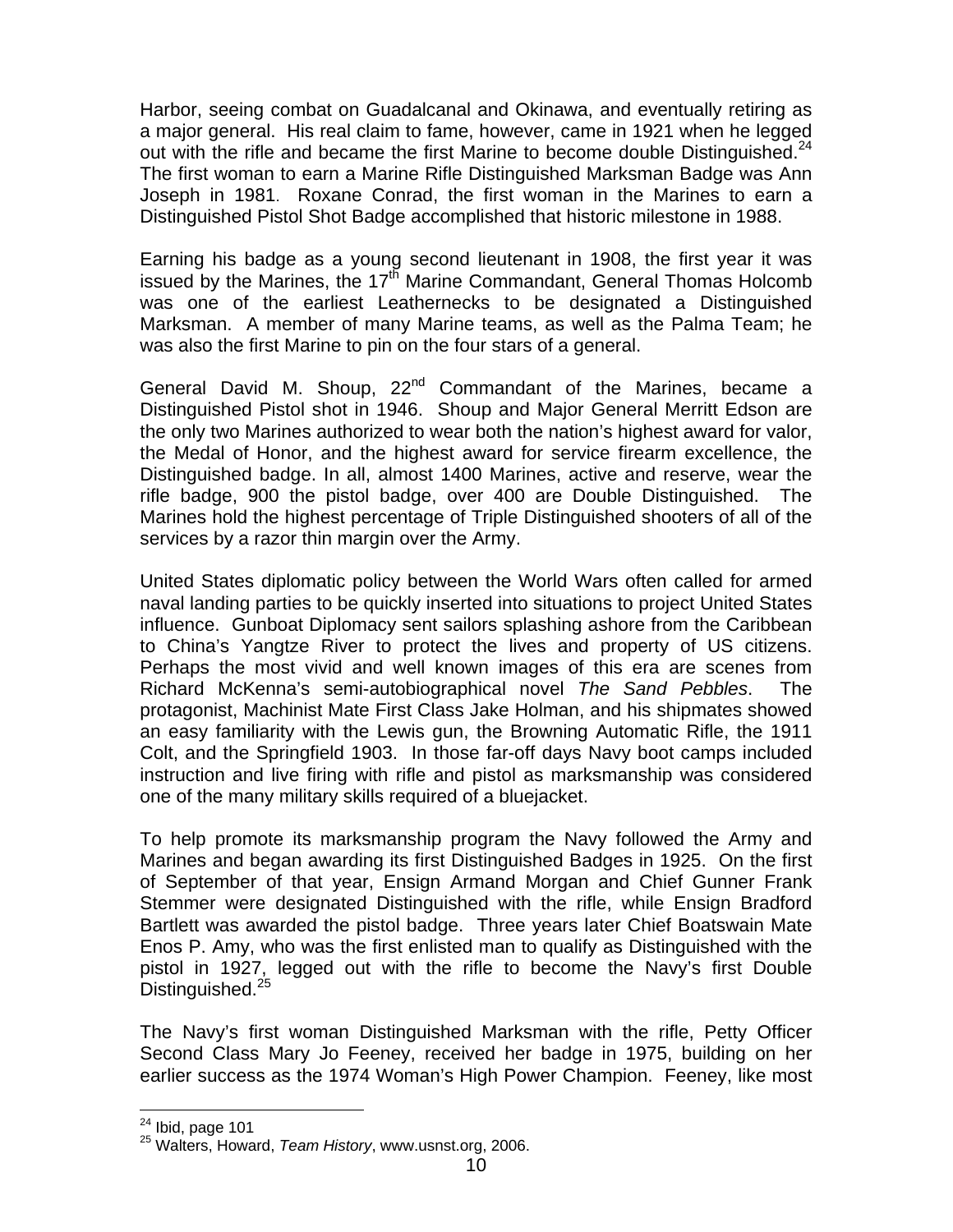Navy shooters of the time used an M1 Garand. Thirty years after Feeney pinned on her rifle badge Barbara Ann Gies earned her final points to give her Distinguished designation with the service pistol; the first woman to do so in the Navy. Approximately 300 full and part time sailors are Distinguished with the rifle and pistol, and 111 of them are Double Distinguished.<sup>26</sup> Surprisingly, considering its low-key marksmanship training program, the Navy holds the distinction of having the greatest percentage of Double Distinguished shooters, at 18 percent, and also the service with the greatest percentage of United States International Shooter Badges.

The Navy has three levels of leg medals in gold, silver and bronze for the type of leg earned, "Fleet", "Navy", and "National". The difference being that the Fleet badges is awarded for legs at the Fleet level and lower level EIC matches while the Navy badge was awarded for legs earned at the higher level All-Navy and Interservice Matches, even though they both counted the same, and the National was awarded for a leg earned at the National Matches. Bob Steinberg, then a Lieutenant Commander, was involved with the administration of the Navy's Distinguished program in 1987 and reports that at that time the service had been out of Distinguished badges since the mid 1970s. For some time, at least from the late 1950s through the late 1960s, the Navy Badges were 24 karat gold and so soft they were easily damaged.<sup>27</sup> He was charged with procuring new Badges, which were gold plated, and reports that, in 1975, Chief Warrant Officer 3 Dave Feihtner was issued the last gold Navy Distinguished Marksman badge.<sup>28</sup>

The Navy issued a ribbon to indicate the wearer had earned Distinguished designation when the Distinguished Marksman and Pistol Shot Ribbon were authorized in 1942 by Frank Knox, Secretary of the Navy. The ribbon was Navy Blue with four evenly spaced vertical gold stripes. Knox's successor, Dan Kimball rescinded the ribbon in 1952 and replaced it with two, one to indicate rifle, the Distinguished Marksman Ribbon; Navy Blue with three vertical gold stripes, and pistol, the Distinguished Pistol Shot Ribbon; Navy Blue with two vertical gold stripes. Either the ribbon or the Distinguished Badge could be worn, but not both at the same time

These ribbons would live on until 1965 when they were discontinued. The ribbon design currently serves as the Navy's service arm qualification with green stripes replacing the gold, a plain ribbon indicating marksman, with an 'S' or 'E' device attached to indicate sharpshooter or expert status. A medal was only issued for classification as an expert. The Navy is the only service to authorize the wear of the old style metal Presidents Hundred brassard on dress uniforms of enlisted personnel.<sup>29</sup>

<u>.</u>

<sup>26</sup> Steinberg, Robert, *U.S. Navy Distinguished Shooters*, unpublished manuscript, Washington, DC, 1993.

 $27$  Cook, John, W. Letter to Author, November 24, 2007 and Walters, Walt and White, Jim, communication of January 12, 2008 on www.Nationalmatch.us<br><sup>28</sup> Steinberg, Robert, Letter to Author, May 7, 2006.

<sup>&</sup>lt;sup>29</sup> Steinberg, Robert and Walters, Howard, Letters to author November 2006.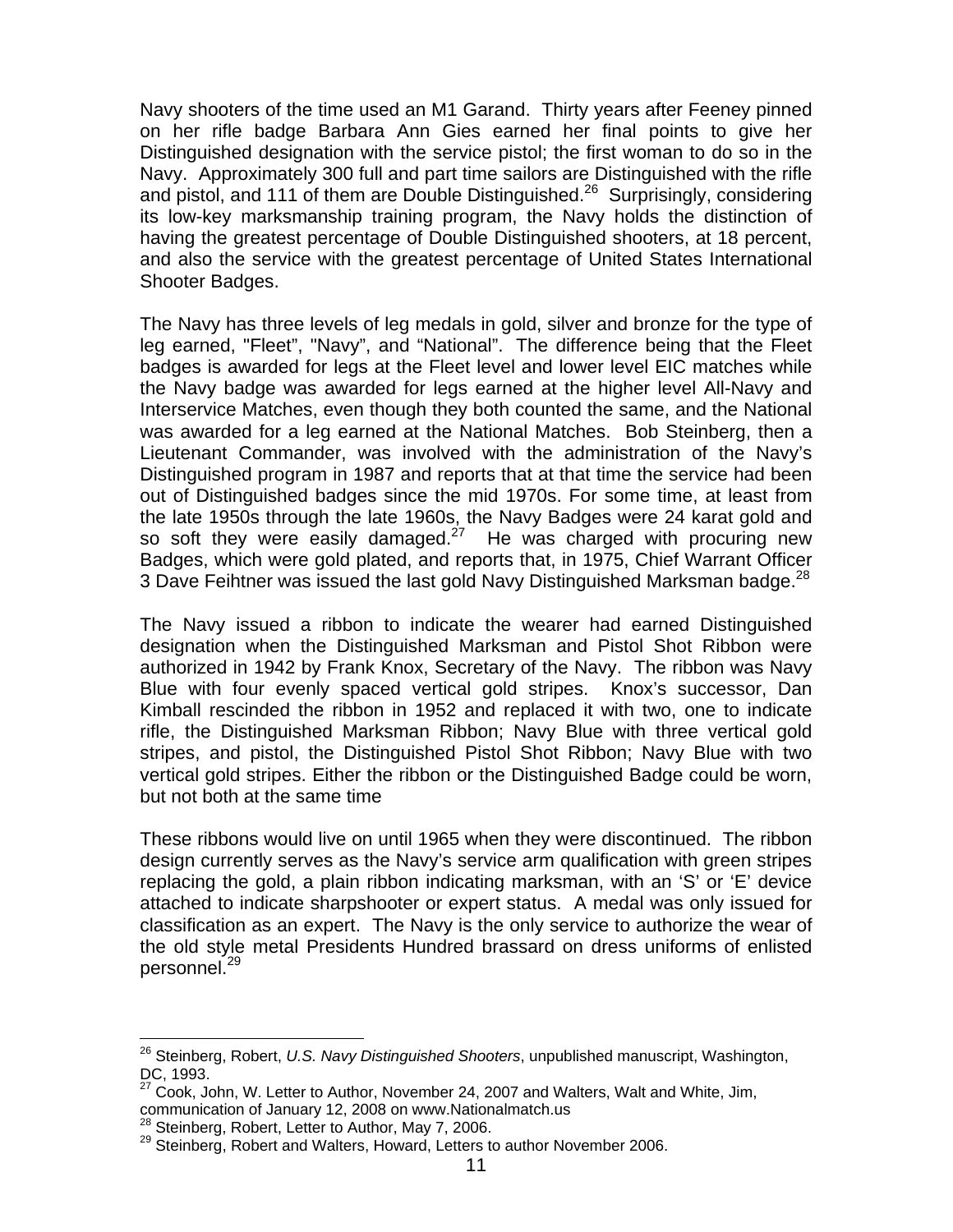The United States Coast Guard is the United States oldest maritime agency. Known by many names during is two centuries of existence, the Revenue Cutter Service, the Lighthouse Service, the Steamboat Inspection Service, the Bureau of Navigation, and the Lifesaving Service; it came into its own in as the Coast Guard in 1915. From frozen Arctic waters, where it enforced marine and fishery law to the lengthy eastern seaboard and Gulf Coast, where it battled rum runners, a Coast Guardsman's skill with rifle and pistol was imperative. Recognizing small arms importance the Coast Guard managed to squeeze some funds from its Depression strangled budget and entered the National Matches for the first time in 1928. Until then Coast Guardsman had financed their shooting out of their own pockets or by passing the hat, relying on the generosity and team spirit of shipmates.<sup>30</sup>

Urged on by Commander Russell R. Waesche, the Coast Guard Chief of Ordnance, who had a keen interest in small arms training, the Coast Guard's Distinguished program was established in 1929 during the watch of Commandant Rear Admiral Frederick C. Billard. In recognition of the importance of these two men in the history of Coast Guard marksmanship, the service established two trophies for service wide team competition in their honor in 1958, the Billard Trophy for pistol and the Waesche Trophy for rifle.<sup>31</sup>

Just one year after their first foray into competitive shooting, Lieutenant Walter Morrison and Harley Grogan completed requirements for the rifle badge. Morrison went on to earn the pistol badge in the same year, becoming the first Coast Guard Double Distinguished. Lieutenant Junior Grade Janine Bowman, who had been an All American pistol shooter while a cadet at the Coast Guard Academy, earned her spot in Coast Guard shooting history when she 'went out' with the pistol in 1999, making her the first female Distinguished shooter in the Coast Guard. The honor of doing so with a rifle is still open.

Some 92 rifle badges, all earned by men, and 77 pistol badges have been issued by the Coast Guard to its active duty and reserve components with 34 wearing both. The Coast Guard leads all services with an amazing 37 per cent of its Distinguished shooters being Double Distinguished. Like the Navy the Coast Guard also issued a ribbon to Distinguished shooters, unlike the Navy the Coast Guard still follows that practice.

Ironically one of the earliest graduates of the Coast Guard Academy in New London, Connecticut was William H. Rupertus who would decline his Coast Guard commission in favor of one as an officer of Marines. As a company grade officer he earned Distinguished with the rifle in 1915, wrote *My Rifle: The Creed*  of a US Marine, and rose to the rank of Major General.<sup>32</sup>

 $\overline{a}$ 

<sup>&</sup>lt;sup>30</sup> Wells II, William, R., *Shots That Hit A Study of U.S. Coast Guard Marksmanship 1790-1985,* United Stated Coast Guard Historian's Office, Washington DC, 1993. Page 47.

 $31$  Ibid. page 87. Waesche would eventually rise to three and four star rank, the first to do so, on his way to the office of Commandant, having the longest tenure in that post of any incumbent.<br><sup>32</sup> Rocketto, Hap, *Major General William Rupertus, USMC*, Precision Shooting Magazine, Manchester, CT 2000.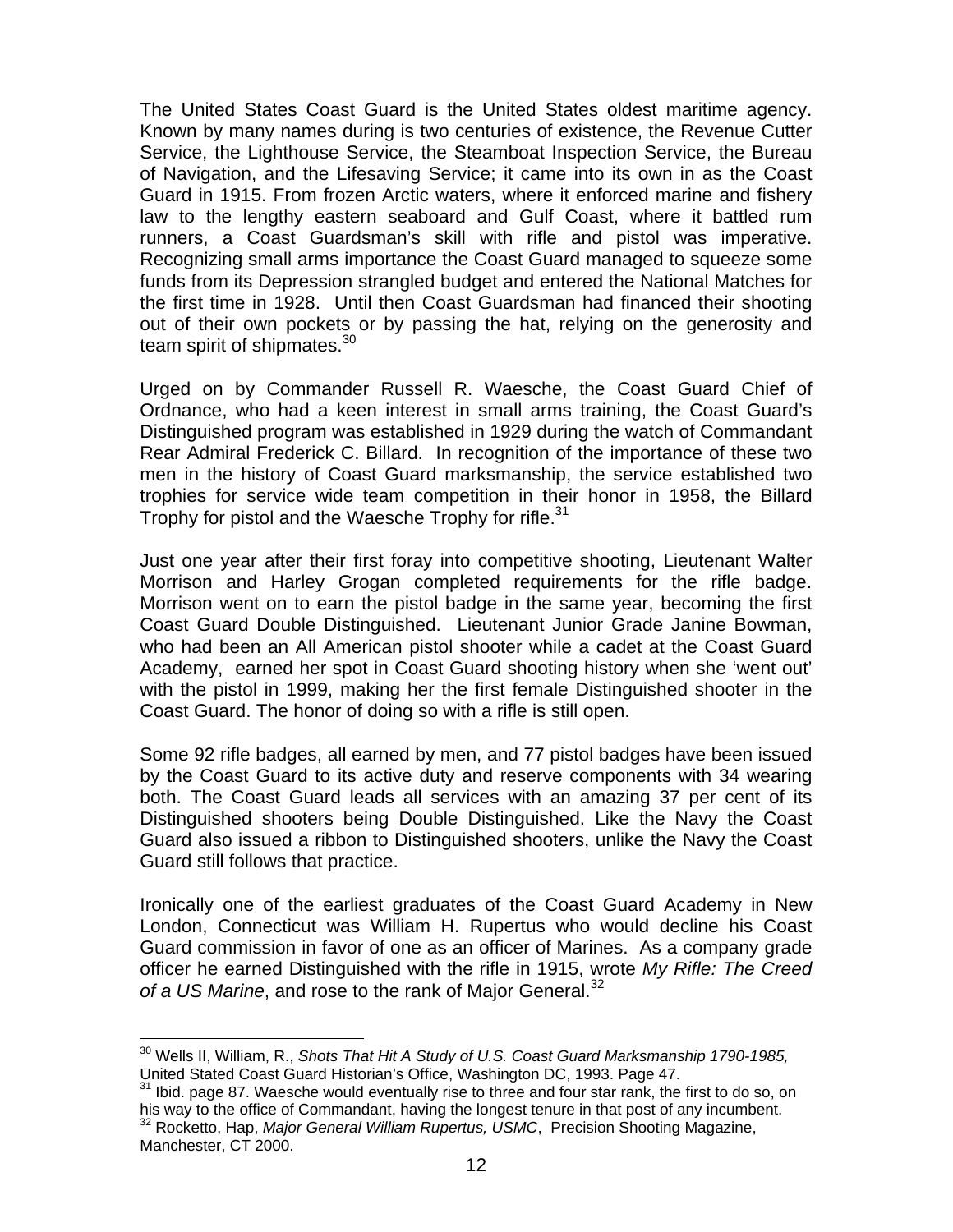The National Security Act of 1947 created the Department of the Air Force and the newest service quickly hopped on the competitive marksmanship bandwagon. Cigar-chomping General Curtis Lemay, commander of the Strategic Air Command, directed that a shooting team be formed in 1951 to insure that the 1952 United States Olympic Shooting Team would have one or more Air Force personnel. His subordinates organized a fledgling rifle team around several Air Force officers with excellent shooting credentials. Olympic Gold Medalist Art Cook, Olympian and World Champion Art Jackson, and noted smallbore rifleman Richard Hanson were sent to Selfridge Field to train for the 1952 Olympics. Lemay's foresight would pay off when Jackson, the winner of the Presidents Hundred in 1951, won the bronze medal in the prone smallbore match but, oddly enough, not one of this triumvirate of bolt gun riflemen would earn the service Distinguished badge.<sup>33</sup> The honor of being the first Air Force Distinguished Marksman would go to Morton C. Mumma III, scion of one of the nation's premier shooting families of the era. <sup>34</sup>

Colonel Thomas Kelly, who was assigned the task of organizing the first Air Force pistol team by Lemay, had the honor of accepting the first pistol badge while Gail Liberty, a pistol shooter of international reputation, was the first woman to go Distinguished in the Air Force with badge number 132. Leland Taylor earned both the 13<sup>th</sup> rifle and the 13<sup>th</sup> pistol Air Force badges and so, despite that inauspicious omen, had the good fortune to become the first Air Force Double Distinguished. As a bit of trivia, the Air Force is the only service to officially serial number the badge for their 300 plus rifleman, 370 pistol shots, and 29 double Distinguished shooters of the active, reserve, and Air Guard components.<sup>35</sup> Like the Coast Guard, a woman has yet to earn the Air Force rifle badge.

Until the early 1920s Distinguished was strictly a military award, but beginning in 1923 former servicemen who had earned points were allowed to participate in leg matches. By 1925, the program, administered by the Department of the Army, was opened to all civilians. Eventually the National Board for the Promotion of Rifle Practice (NBPRP) delegated to the Director of Civilian Marksmanship (DCM) the authority to award Distinguished designation to civilians. The Corporation for the Promotion of Rifle Practice & Firearms Safety, Inc. (CPRPFS) assumed administration and promotion of the Civilian Marksmanship Program (CMP) from the NBPRP in 1996 and continues supervision of the civilian Distinguished program.

Prior to the DCM/CMP changeover, Army Regulation 920-30 and its sister service regulations stated that the National Matches and EIC matches were restricted to United States citizens and persons "eligible for induction." When the CMP was privatized those restrictions were dropped and replaced by CMP Competition Rule 4.1 General Eligibility which states that "U. S. citizenship is not required to participate" in any CMP sponsored or sanctioned matches. The

 $\overline{a}$ 

<sup>33</sup> Rocketto, Hap, *The Art of Shooting*, The1996 Precision Shooting Annual, Manchester, CT, 1996.

 $34$  United States Air Force Competitive Shooting, http://www.airforceshooting.org, 2006<br> $35$  Ibid.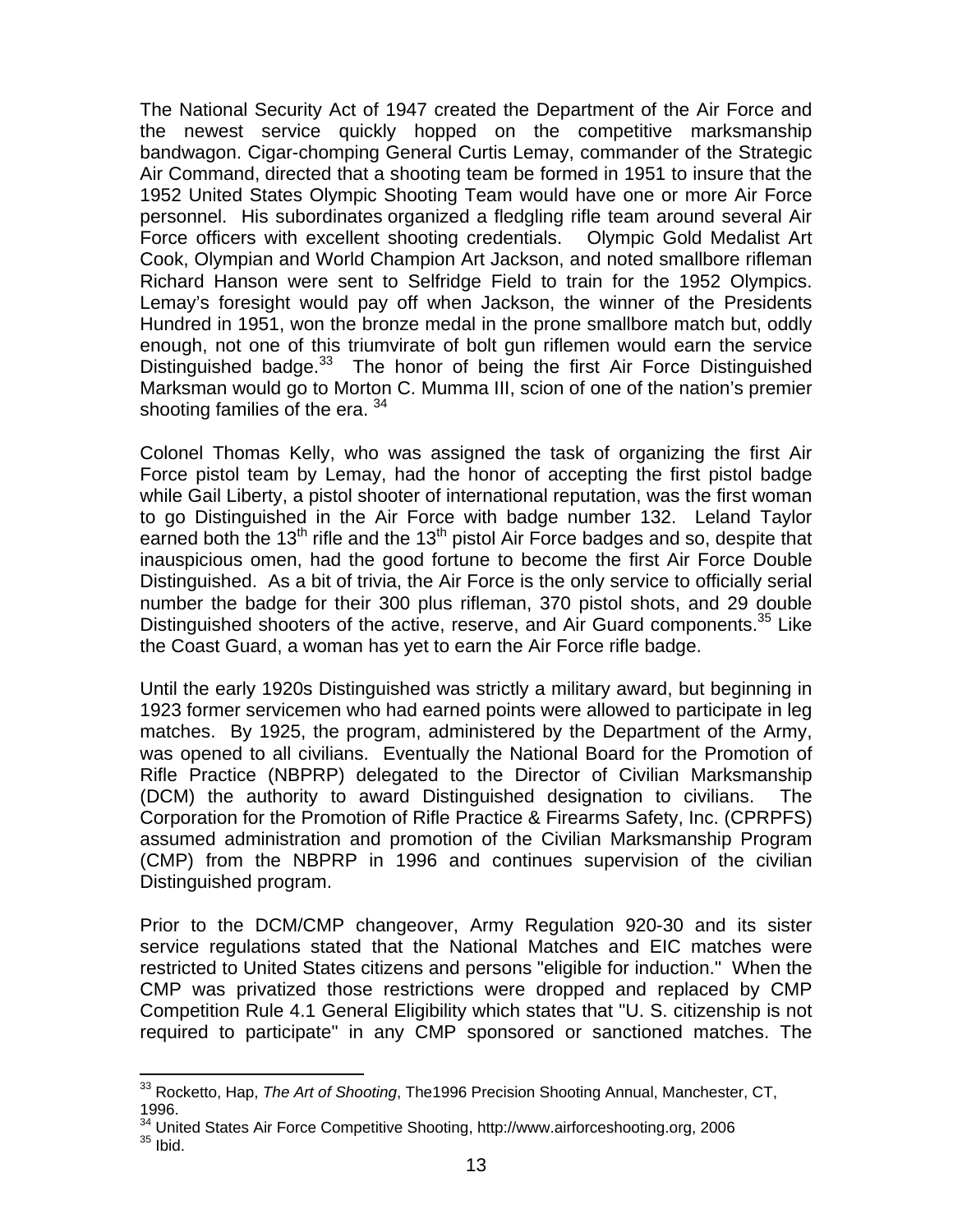reasons for the change probably rests in the elimination of an active Selective Service for United States citizens and a desire not to exclude citizens of other countries if they lived or traveled to the U. S. and wanted to participate.

Infrequently the CMP has been asked if non-United States citizens could participate in its programs and has consistently replied in the affirmative. This allows a non citizen to earn a Distinguished Badge if they can compete in enough EIC matches in the United States to do so. $36$  David Waters, a citizen of Australia, became the first non-United States citizen to become Distinguished with any firearm when he earned his last points for the Distinguished Rifleman Badge at the Texas Service Rifle Championship on October 26, 2008. Three years later, in 2011, Gus Hartl of Etobicoke, Ontario, Canada earned Distinguished Pistol Shot Badge number 1501 to become the first foreign national to accomplish that feat.

Beginning with rifle, in 1982, and pistol, in 1983, Lieutenant Colonel Joseph Smith, AUS, the long time Deputy Director of Civilian Marksmanship, began to serial number civilian badges, the first number for both being around 400. Serial numbers do not always follow chronologically because match bulletins were not always sent in promptly; this situation results in some shooters having higher serial numbers than those who "went out" after them. Smith also issued a handsome certificate upon which he personally entered the recipient's particulars in hand wrought calligraphy. Today, they are treasured possessions of a time when only a few civilian Distinguished Badges were awarded each year.

In the first 60 years of civilian participation, about 500 rifle and 600 pistol awards were made. The ensuing 20 years have seen an almost geometric growth as more than 1200 rifle badges and 800 pistol badges were earned in that time period: almost twice as many Badges in a third of the time. Several reasons seem to have caused the explosive increase in civilian Distinguished Rifleman. A lower age limit of 16 always allowed juniors to shoot but the big bruising 30 caliber wooden rifles of the post war years, the M1 and the M14, were often hard for someone of smaller stature to handle. The advent of the more user friendly, physically smaller, and softer recoiling M16 opened the doors for talented juniors and women. In the past competitors in EIC matches were required to use ammunition which was issued on the line. Rules now allow for hand loaded cartridges, which is an advantage in establishing sight settings and tuning the ammunition for a particular firearm. Additionally, the Distinguished program now enjoys a much higher profile, and a greater number of EIC matches are now being held. The pistols, 1911 series and M9, may be considered about equal, so most of the growth in this area is probably due to greater visibility and hand loading. Of the nearly 1400 pistol and 1700 rifle badges about 250 are worn in pairs.

The first class of civilian Distinguished Marksman, who were all former National Guard rifleman who did not complete the requirements while serving on active duty, were James G. Brown, Einar L. Bruce, Kellogg Kennon Venerable Casey,

 $\overline{a}$ <sup>36</sup> Anderson, Gary, letter to author October 28, 2008.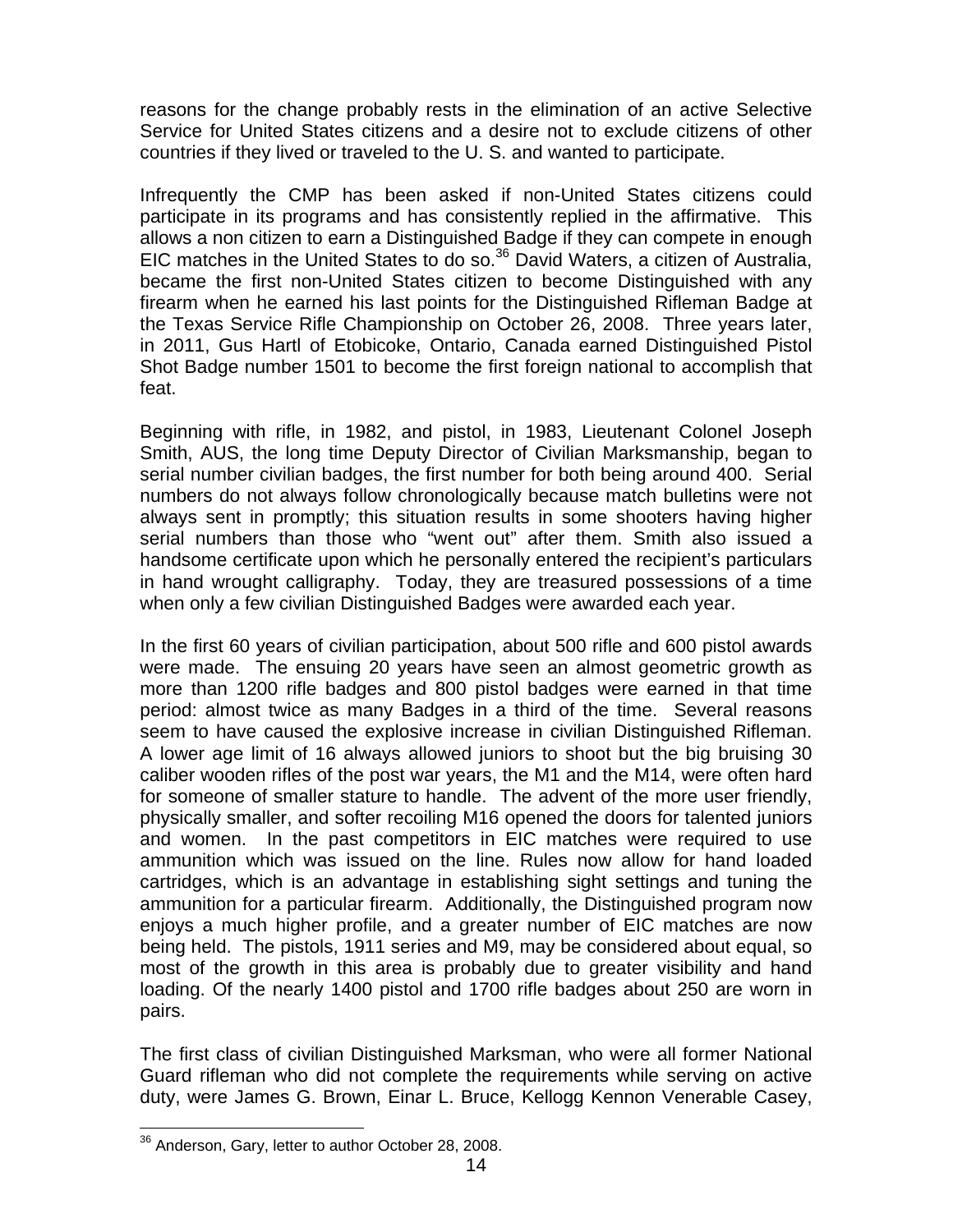George B. Clark, Frank J. Cunningham, Charles K. Duce, Loren M. Felt, Cyrus M. Gettys, Alvin B. Leavitt, Eric McGee Newcomb, and James S. Stewart who were designated in 1923. In the same year Carl J. Christofferson, Cyrus M. Gettys, Malcolm Partridge, and Lloyd Wilson all completed the requirements to become the first civilian pistol badge recipients, like the first civilian riflemen they also had prior service. Gettys nailed down the first civilian Double Distinguished honor. $37$ 

In 1925 Marcus V. Dinwiddie, of the District of Columbia, became the first civilian to become designated a Distinguished Marksman without prior military service. Dinwiddie was only 18 years old at the time, but had learned how to shoot as a guest of the DC National Guard. This was not his first foray into shooting for, as a school boy in 1924, he was a member of the United States shooting team at the Paris Olympics. He placed second in the smallbore 50 meter standing match and was the youngest US shooter to earn an Olympic medal until 1996 when Kim Rhode won a gold medal in double trap just short of her  $17<sup>th</sup>$  birthday.<sup>38</sup>

Alice Bull, 1961, and Gertrude Backstrom, 1958, became the first women to earn rifle and pistol honors respectively. After having been given an age waiver, based on her experience and skill level, West Virginia's Hanne M. Brantner went Distinguished in 1985 at the tender age of 15  $\frac{1}{2}$ , and is the youngest woman to have ever earned the Badge with the M14.<sup>39</sup> James T. Kallenbach, a Connecticut junior, edged her out for youngest honors, when he earned his Badge at 14 years, eight months and 22 days in  $1991^{40}$  with the M14. The youngest Distinguished Rifleman to date is M16 rifleman Tyler Rico, of Arizona, who went out at 13 years, five months and 15 days in 2007, making him both the youngest male and youngest recipient to date. Californian Katherine Marie Bugg was 15 years, five months and five days when she went out with the M16, making her the youngest woman to do so with the newest service rifle.

Floridian Deborah Storey, a member of the 2600 club and the 1991 NRA National Women's Pistol Champion, earned her Distinguished Pistol Shot Badge in 1989. She then picked up the rifle and a decade later, in 1999, earned Distinguished with the rifle making her the first civilian woman to become double distinguished with the service arms.

The Distinguished Marksman Badge was awarded by all services until 1956 when the Army and the Air Force, along with their reserve components, changed the title to Rifleman. They concluded that the use of the term marksman, which was also used in regular annual qualification, was not sufficiently dignified. This change could only be pulled off by a man who combined both high rank and impeccable shooting credentials, and Army Chief of Staff General Lyman Lemnitzer was just that man, having earned his Distinguished Badge as a young

<sup>&</sup>lt;sup>37</sup> War Department, Document Number 9a.

<sup>&</sup>lt;sup>38</sup> Jim Crossman, *Olympic Shooting*, National Rifle Association of America, Washington, DC, 1978, pages 63-67 and USA Shooting Guide 2000-200, USA Shooting, Colorado Springs, 2000, page 96.<br><sup>39</sup> Sandusky, page 39.

<sup>&</sup>lt;sup>40</sup> Kallenbach, John, Letter to Author October 2006.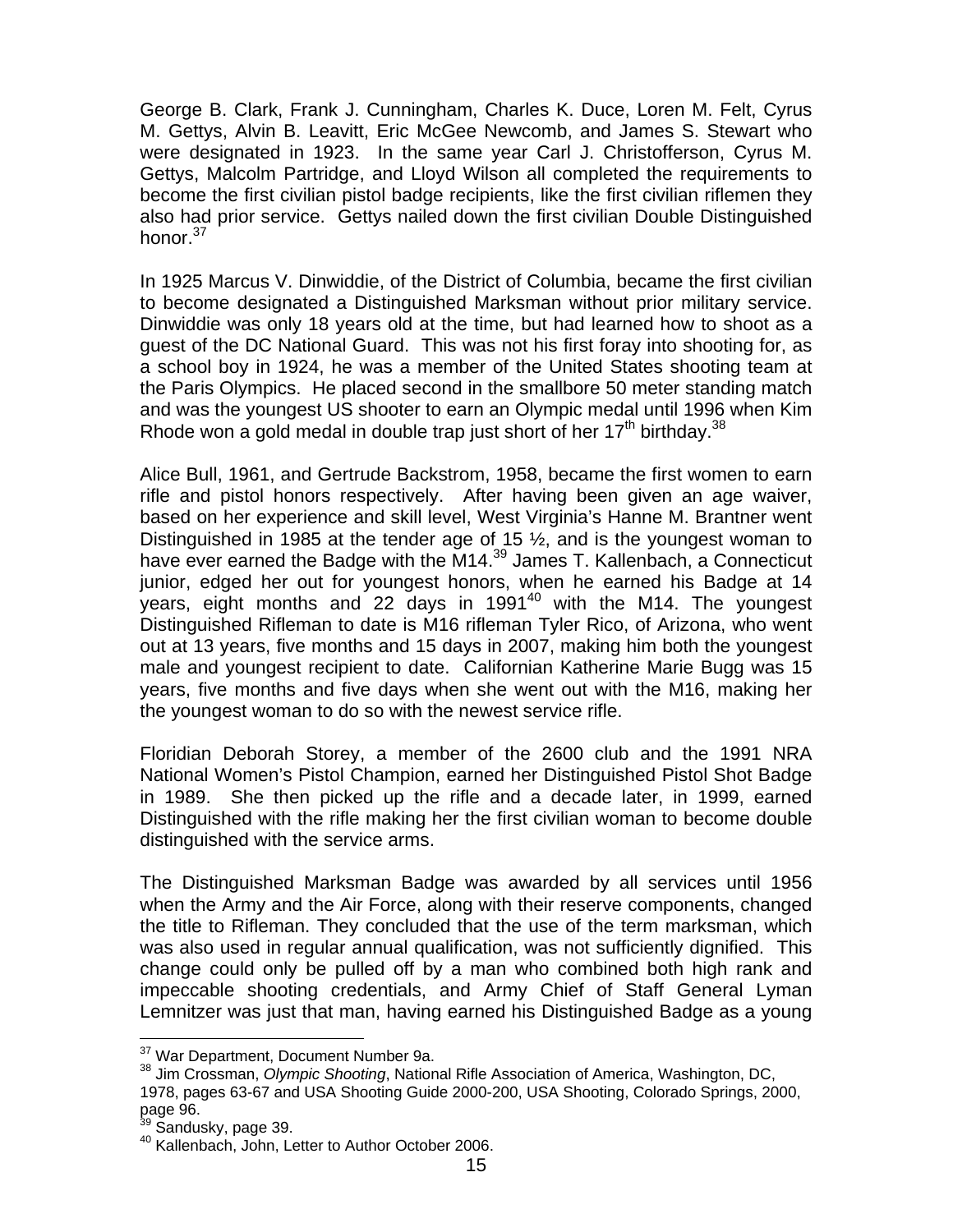Coast Artillery Corps second lieutenant in 1924. General Lemnitzer presented a framed sample of the newly designed Badges for display at headquarters to the National Rifle Association's Executive Vice President Franklin Orth in a ceremony on December 18, 1959. $41$  Between the official change and the actual production of the new Badge designs it is presumed that the remaining stocks of Distinguished Marksman and Pistol Shot badges were issued to soldier and civilian alike. The more traditional sea services, the Navy, the Marine Corps, and the Coast Guard, have retained the original title. Since its inception the pistol award has always been called the Distinguished Pistol Shot Badge.

The rules for earning Distinguished designation are very similar but vary slightly from service-to-service and for civilians. In general for all, no one may enter more than four EIC matches per year, one of which must be the National Trophy Individual (NTI) Match. Non-Distinguished shooters may not shoot in an EIC for practice. Generally speaking military shooters are not permitted to earn more than ten of the required 30 points at civilian EIC matches. The specifics are outlined in the current regulations of the various armed services and the CMP Rule Book (See Appendix A).

The Distinguished Badge is awarded when a competitor accumulates 30 'points' earned in EIC matches. Points are awarded on the basis of an individual's placement among the top 10% of non-distinguished competitors in the match. The first one sixth are awarded ten points, the next one third get eight points and the remaining competitors earn six points. Points accumulate throughout a competitor's lifetime until Distinguished status is attained, so that points earned as a member of the Armed Forces in bull's-eye competition will transfer toward designation as a civilian, and vice versa. It is also required that one must earn at least an eight or ten-point "hard" leg by placing in the top 50% of competitors in the top ten percent.<sup>42</sup> The Air Force is the exception to the rule as shooters in this service only need only accumulate 30 points, no 'hard' legs being required.

Rules for earning legs have changed over time. Three medal winning finishes were required from 1884 until 1902. Congress instituted the NTI for rifle in 1903 and the pistol NTI came a year later, at the behest of the NBPRP. One was required to leg at the National Matches, where one of the stages was at 1,000 yards, until after World War II. In the mid 1920s, not only did one have to place in the top ten percent to earn a leg but also had to score at least 85% of the possible score in rifle and 75% in pistol. It was not always an individual match for at one time, through the early 1960s; shooters, coaches, and captains of medal winning teams in the National Trophy Team match were awarded legs.

In Army Area or overseas command matches, prior to 1954, competitors had to shoot three times across the course but shooting a single NMC was adopted in 1954 to make competition consistent with rules governing the National Trophy

<sup>&</sup>lt;sup>41</sup> National Rifle Association, The American Rifleman, March 1960, page 18.

<sup>&</sup>lt;sup>42</sup> Civilian Marksmanship Program, *CMP Competition Rules 10<sup>th</sup> Edition*, Port Clinton, OH 2006 page 43.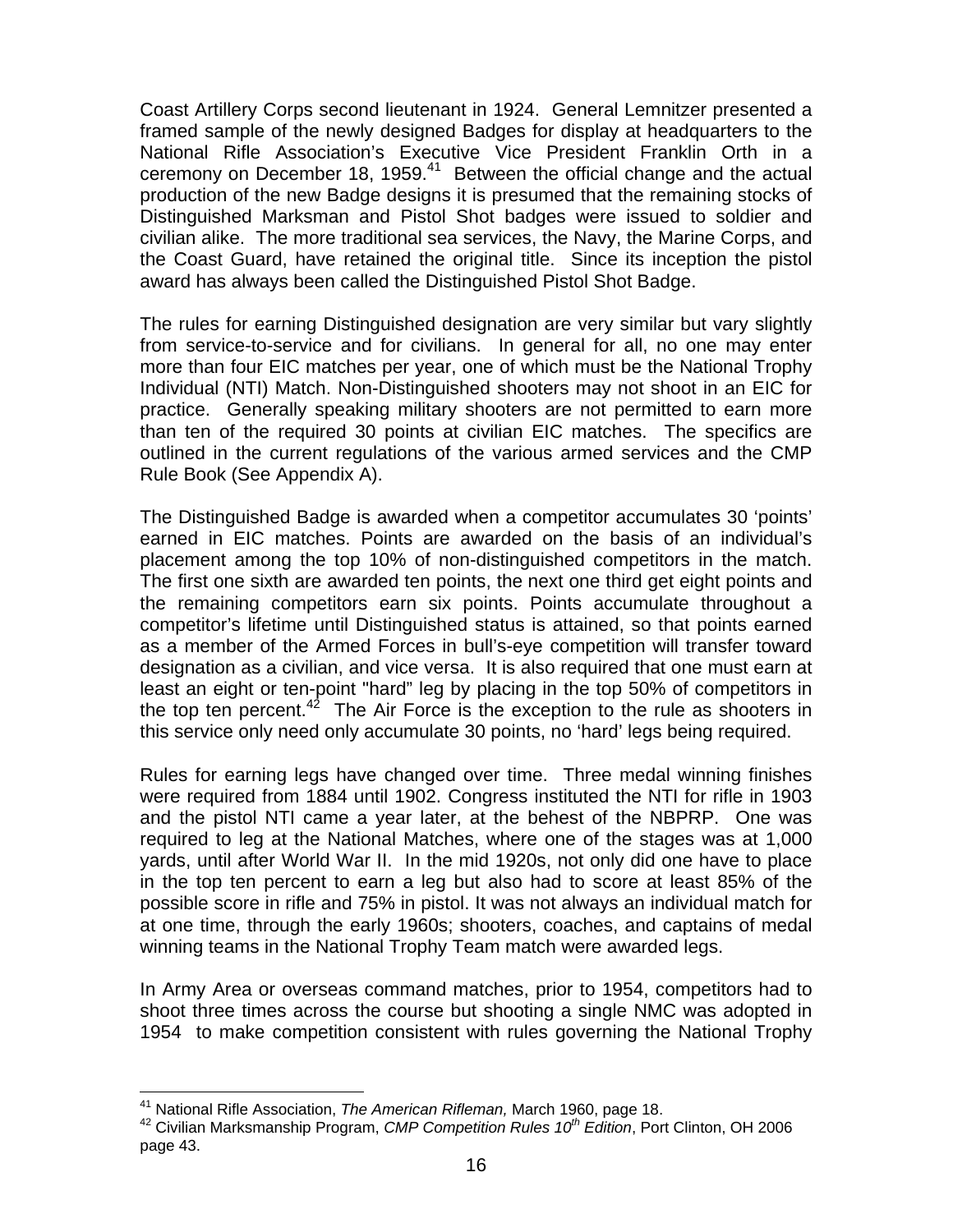Matches, i.e. once across the course.<sup>43</sup> A 1957 rule change by the NBPRP allowed military rifleman to earn points in EIC matches run at NRA Regionals for the first time. $44$ 

NRA Regionals were added to matches that might host an EIC match in 1955, giving civilians greater opportunity to earn Distinguished. Up until that time civilians could only leg at the National Trophy Matches or major Army Command Matches. Placing in the top ten percent earned one of the three medals needed for Distinguished. However, civilians needed to shoot a score equal to the lowest qualifying enlisted soldier and everyone needed to be in excess of a minimum score of 227 out of 450, on the 5V target, or 255 out of 300 for pistol competition.<sup>45</sup>

The pistol National Match Course (NMC) is used in the EIC match and consists of 30 record shots shot in three stages with no sighting shots. Slow fire is first with ten shots fired in ten minutes at 50 yards. The second stage is timed fire: ten shots, in two five shot strings, with a 20 second per string time limit followed by rapid fire, both being fired at 25 yards. Rapid fire, the final stage, is two five shot strings, with a ten second per string time limit. The service pistol or its commercial equivalent, .45 M1911, M1911A1, or the 9mm M9, is required. No sighting shots are allowed.<sup>46</sup>

The course of fire for a rifle EIC Match is the 50 shot National Match Course which was introduced when EIC matches were resumed after World War II in 1951. Slow fire standing begins the match with a ten shot string in ten minutes at 200 yards. This is followed by a ten shot rapid fire sitting stage in 60 seconds at the same yard line. The shooters then "move back" to the 300 yard line where a ten shot string is fired prone in 70 seconds. In both rapid fire stages a magazine change, two and then eight rounds, is required to level the playing field between those using the eight round en bloc clip fed M1 Garand and the 20 round box magazine equipped M14 or M16. The final stage is 20 shots slow fire prone, in 20 minutes at 600 yards. As in pistol, the service arm, 30 or 308 caliber M1, 7.62mm caliber M14, or the 5.56mm caliber M16 rifle or commercial equivalent, is required. Sighting shots are not allowed. $47$ 

Until the early 1970s rifle competitors were required to reload from the personusing a cartridge belt or a pocket on the shooting coat, could not use shooting pants or mats, were not allowed to groom the firing point by digging elbow holes, and the time limits were 50 and 60 seconds for rapid sitting and prone stages. Additionally triggers were weighed and ammunition, until the early 1990s, was issued on the line prior to the match.

 $\overline{a}$ 43 Rau, Charles, G., *Those Distinguished Awards*, The American Rifleman Magazine, National

Rifle Association, Washington, DC, February 1954. page 28-29<br><sup>44</sup> DCM Notes, The American Rifleman Magazine, National Rifle Association, Washington, DC, November 1957. page 62.

<sup>45</sup> Stevenson, Hugh, W., *The Distinguished Badge*, The American Rifleman Magazine, National Rifle Association, Washington, DC, August 1957. page 42-43.<br><sup>46</sup> *CMP Competition Rules 10<sup>th</sup> Edition,* page 27.<br><sup>47</sup> Ibid, page 31.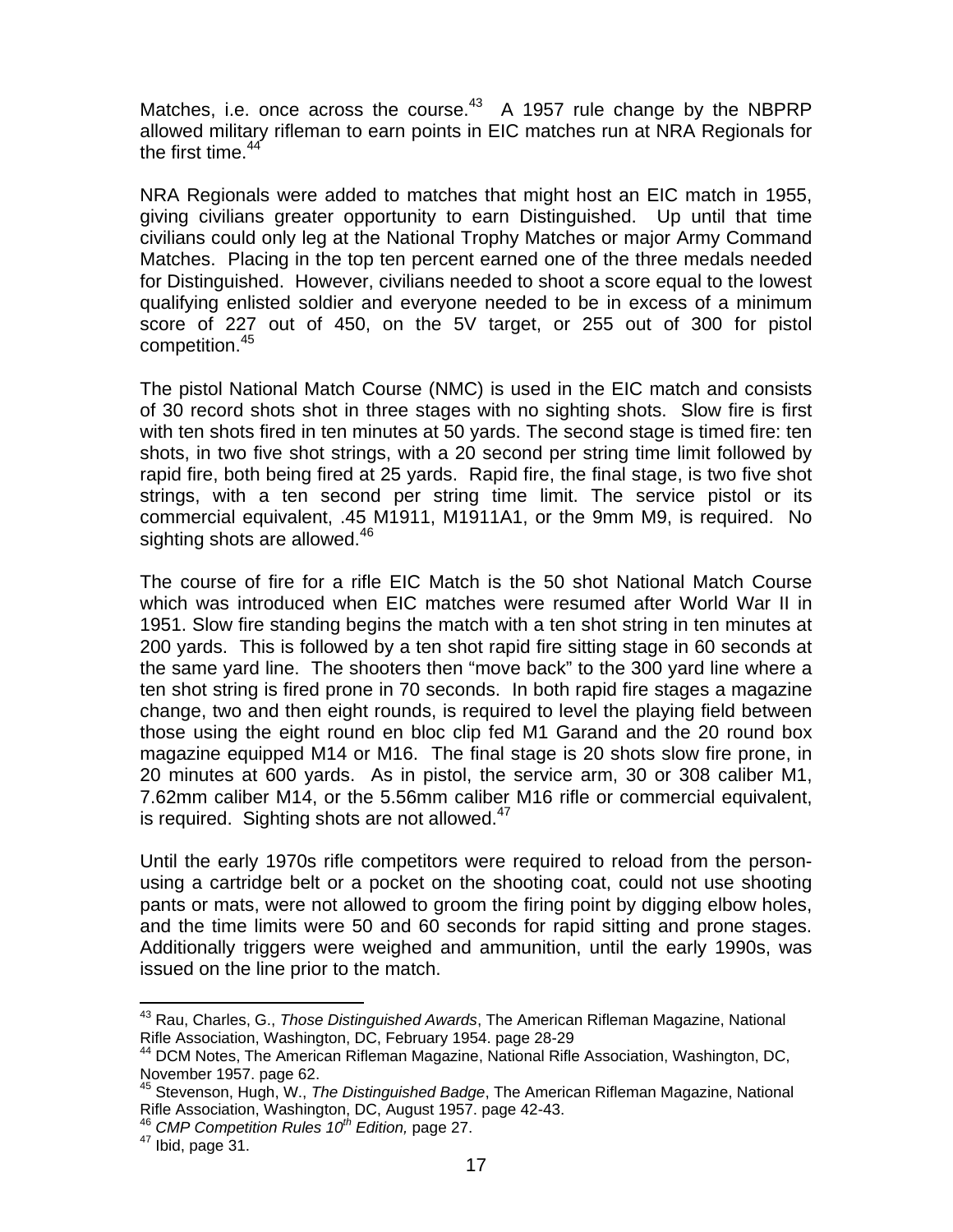Those above cutoff at the National Matches are presented with a General Custer Trophy Medal for pistol and a Daniel Boone Medal for rifle, with the color of the pendant indicating a gold, silver, or bronze position finish. $48$  Competitors who place in the top three at a regional EIC match conducted by the CMP also receive a special medal, even if they are Distinguished, in addition to any points. While no actual trophy or medal is presented, there is an unofficial honorary award, drolly known as "first wood" or "first leather," for the competitor who places first after cut-off. The terms are an ironic comment on the value of the place just below the cut off score when compared to gold, silver, and bronze legs earned by those above cut off.

In the 1870s General Edward Otho Cresap Ord, commander of the Department of California, excused from guard or fatigue duties the best shot in weekly marksmanship practice; while the worst was awarded a green leather medal, giving reason to believe that this is the origin of the term.<sup>49</sup> During the 1920s the Marines actually had a homemade Leather Medal, issued on the spot, for the team member who made a blunder worthy of note in practice or competition. It was required to be worn on the back of the shooting jacket, in plain view, until passed on to the next shooter who slipped up.<sup>50</sup> It is, perhaps from these traditions that the present day terms have evolved.

In order to level the playing field, or shooting range in this case, all civilians who shoot a score above the cutoff score at the National Matches are awarded ten points. This compensates for the fact that military shooters receive training time, equipment, ammunition, and financial support from their services. Because of this anomaly in the rules, a civilian shooter can become Distinguished without technically earning a hard leg. If the shooter were to place three times in the bottom 50% of the top 10% of non-Distinguished shooters at the National Matches, they would be awarded 30 points without ever having earned a hard leg. This is known as 'bronzing out"-a reference to the bronze medal awarded to those above cut off at the National Matches.

Local EIC and military matches can be particularly difficult matches at which to earn leg points as the combination of a low number of entries and highly skilled shooters can easily push the scores to the upward limits. A minimum of ten non-Distinguished shooters must compete in a match for it to be approved. Perhaps the best place to earn leg points is at the National Matches where the CMP conducts two leg matches.

Conducted under special rules the first is the M16 EIC Rifle Match, started in 2004 in conjunction with the Small Arms Firing School. Colloquially it is known as a 'virgin' leg match because points are only awarded to those who have not yet earned any EIC points. It is a 40 shot event fired entirely at 200 yards with issue ammunition and randomly assigned rack grade M16s. The course of fire roughly follows a regular EIC format. Five sighting shots, to enable the

 $\overline{a}$ 

<sup>&</sup>lt;sup>48</sup> Ibid, pages 27 & 35.<br><sup>49</sup> Sandusky, page 37.<br><sup>50</sup> Barde, page 165.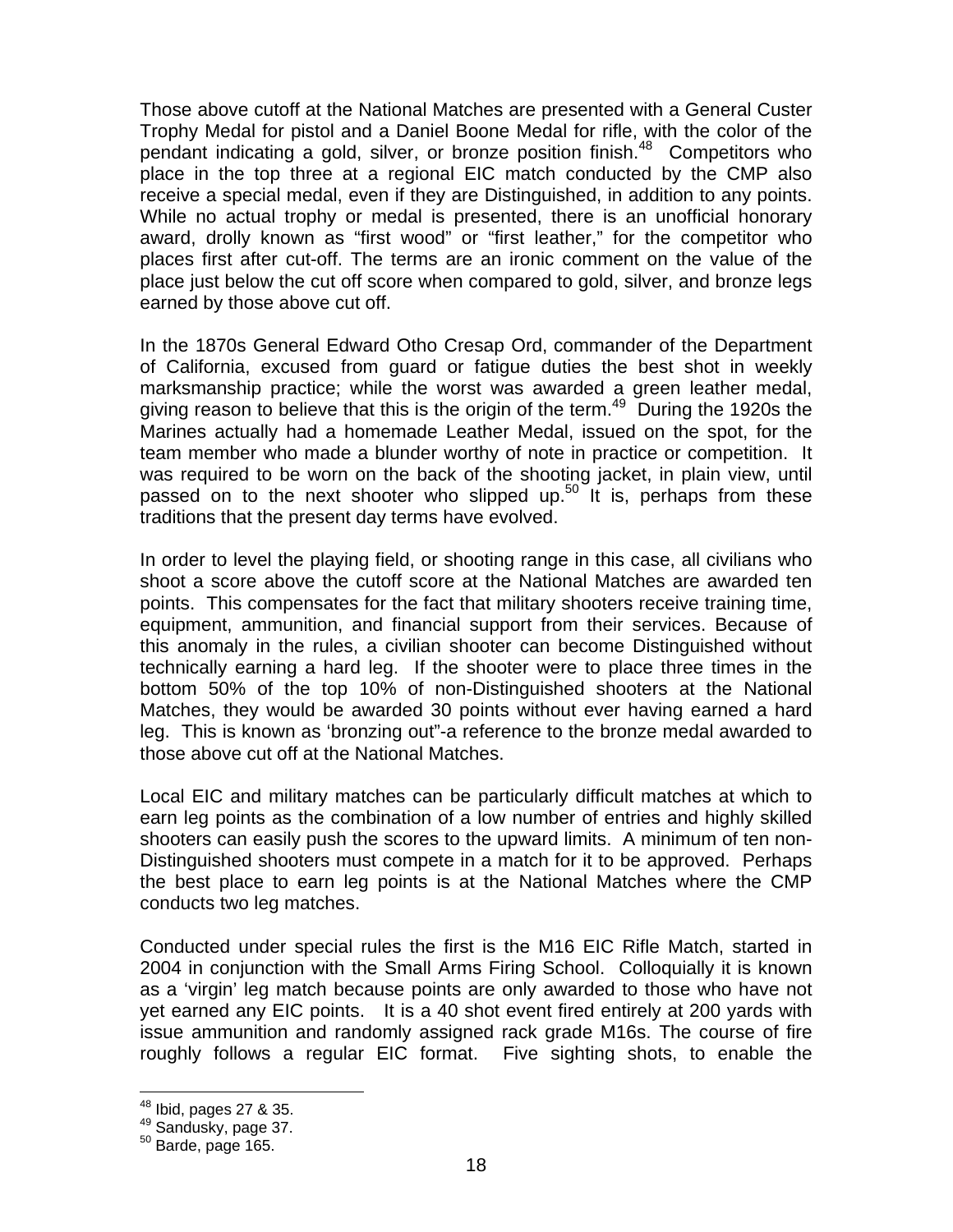competitor to both get familiar with the particular rifle and obtain a basic sight setting are fired slow fire prone followed by ten shots slow fire, ten shots rapid fire prone from standing, ten shots kneeling or sitting from standing and a final ten shots slow fire standing complete the match. The top ten percent are awarded four leg points and may earn no further points in this type of match.

The M9 Pistol EIC Match was introduced during the 2006 National Matches for the same reasons as the rifle event: to provide "safety and marksmanship instruction as well as range firing practice under the tutelage of military marksmanship unit coaches" and to "encourage the many new shooters who attend these outstanding schools to become active in service pistol and service rifle competition and to embark on a quest to earn a prestigious Distinguished Badge."<sup>51</sup> The course of fire simulates the pistol NMC with all firing done at 25 yards on the standard 25 yard pistol target. Competitors may use either a twohanded or one handed firing position. The match consists of five sighting shots followed by ten shots slow fire, ten shots timed fire in two 20 second strings, and ends with ten shots rapid fire in two five-shot strings of 10 seconds each. Like the rifle event; firearms are randomly distributed and ammunition is issued on the line.

Any competitor eligible for points in the Virgin EIC matches is in the position of being able to shoot five EIC matches a year. The down side is that to be eligible you can not have earned any points. Once points are earned the four match per calendar year, three EICs and the National Trophy Individual Match (NTI), rule applies.

The NTI is the biggest leg match of the year in several ways. With as many as 1200 non-Distinguished entries and possibly 120 legs up for grabs in rifle and 500 or so pistol competitors, giving a possible 50 legs, the NTI is the biggest EIC match of the year. Because of the large number of entries there is a greater opportunity to earn points, and for civilians any leg is worth ten points. Secondly, it is big because the NTI and the NTT are the national service firearm championships and the trophies, many are masterpieces in bronze by renowned artisans, and medals awarded are some of the most venerable and revered in the shooting sports.

When a competitor "legs" for the first time, whether it is for four, six, eight, or ten points, they are awarded a bronze EIC badge, in addition to any other award they might have earned. Up until 1941 the Army EIC Badge was known as the Army Team Badge and the ring on the pendent bearing 13 stars was enameled with the color representing the recipients' branch; such a blue for infantry, yellow for cavalry, and red for artillery.<sup>52</sup> Each service as well as the DCM/CMP has its own distinctive design for the EIC Badge. When 20 points are accumulated a silver leg badge is presented.

 $\overline{a}$ 

<sup>&</sup>lt;sup>51</sup> Anderson, Gary, *The First Shot, CMP Online Magazine*, <u>http://www.odcmp.org</u>, April, 2006.<br><sup>52</sup> The American Rifleman Magazine, National Rifle Association, Washington, DC, November

<sup>1953.</sup> page 69.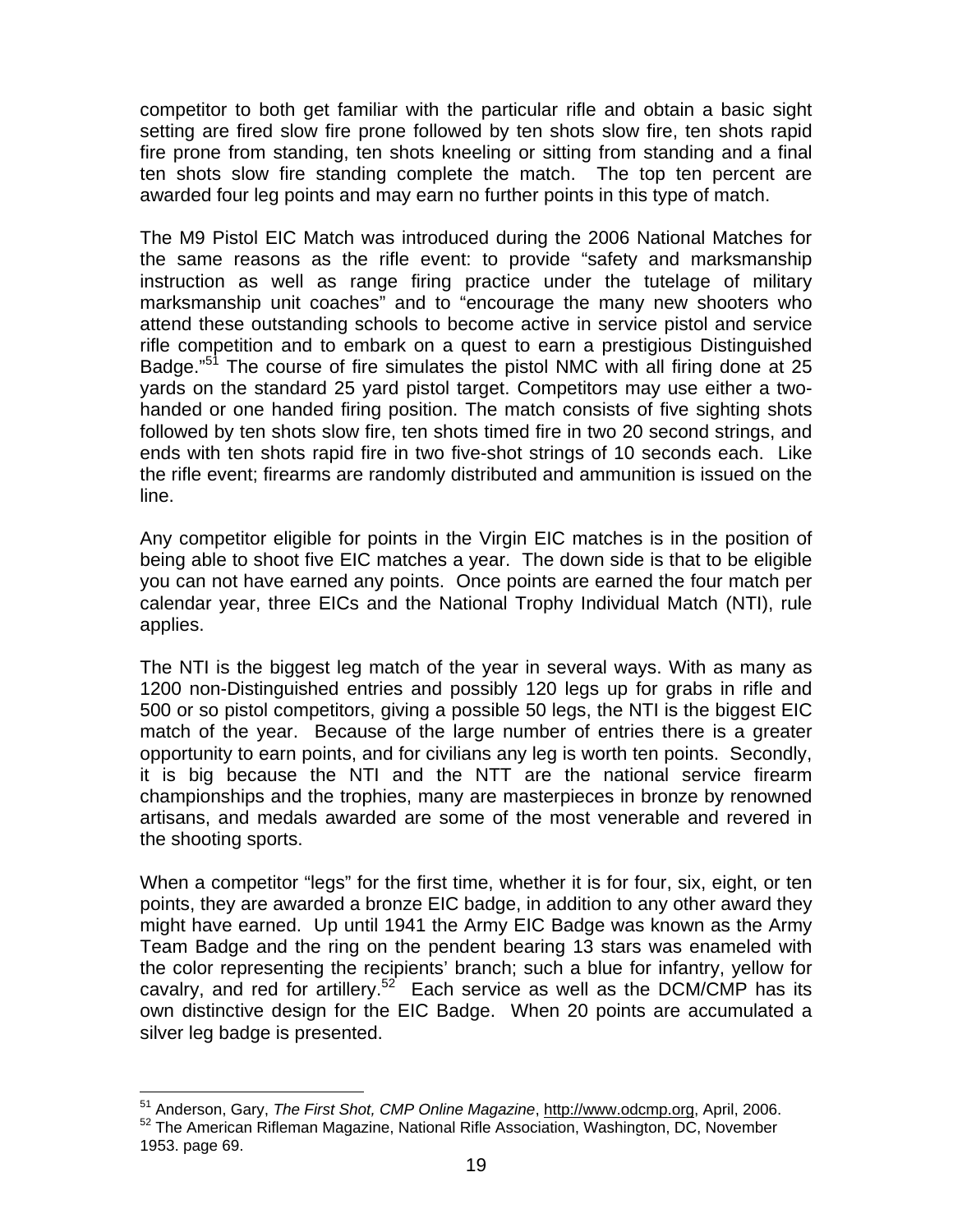Leg badges are separate and distinct from the medals presented at a regional or the National Matches for placing in the top three or above cut-off. In an earlier age EIC Badges was issued based on finish gold, silver, and bronze. If you won a second of the same color a certificate was issued because one only had to medal three times to become Distinguished. If the second and third finishes were a different color than a new EIC badge of the appropriate color would be presented.<sup>53</sup>

When thirty points have been earned, the shooter is awarded the Distinguished Badge. The Badge is engraved with the competitor's name, year earned, and, in the case of civilians and members of the Air Force, the badge's serial number. In the services it is traditional in some commands to have the Badge presented by a general officer or other high ranking official. The CMP follows the practice of having an eminent member of the shooting community present the Badge to new recipients at the National Match Awards Ceremony, thereby adding additional dignity and prestige to a milestone that few shooters will ever forget.

All Distinguished badges follow the same general pattern of the United States Army Distinguished Rifleman Badge which is 2 43/64 inches in height overall and consists of a bar and pendant. The bar is 9/16 inch in height and 1 13/16 inches in width, upon which is superimposed a shield of stars and stripes with the letters "U.S. ARMY" thereon. Civilian badges have a larger shield with an embossed US while the other services' badges display the words US Marine Corps, US Air Force, US Navy, or US Coast Guard on a plain bar. The Army's Distinguished Pistol Shot Badge is similar to the rifle badge in design, but smaller, at 2 3/16 inches in overall height. The bar is 15/32 inch in height and 1 1/2 inches in width marked in the same manner as the rifle badge. All top bars have small gold spheres attached to the ends.

The rifle badge pendant is a shield 1 1/2 inches in height and 1 13/32 inches in width, in the center of which is an enameled target between the words "DISTINGUISHED" arcing over and "RIFLEMAN" in a straight line underneath. Sea service badges, and earlier Army and civilian badges, display the word "MARKSMAN." The pistol pendant is a gold shield shape 1 1/4 inches in height and 1 3/64 inches in width, in the center is an enameled target between the words "DISTINGUISHED" arching over and "PISTOL SHOT" in a straight line underneath.<sup>54</sup> The exception to this rule is that the US Air Force's Distinguished Badges are both the same size as were those of the US Coast Guard between the summer of 1993 and the early winter of 1996.<sup>55</sup>

The Distinguished Badge has always been gold; the use of the precious metal did much to enhance the beauty and importance of the award. When first struck and issued a Badge contained 0.8 ounces of 24 karat gold and was valued at

 $\overline{a}$ 53 Stevenson, Hugh, W., *The Distinguished Badge*, The American Rifleman Magazine, National Rifle Association, Washington, DC, August 1957. page 42-43.

<sup>54</sup> Department of the Army, www.tioh.hqda.pentagon.mil/badges/DistinguishedPistolShot RiflemanBadges.htm

<sup>55</sup> Cook, John, Letter to Author, November 24, 2007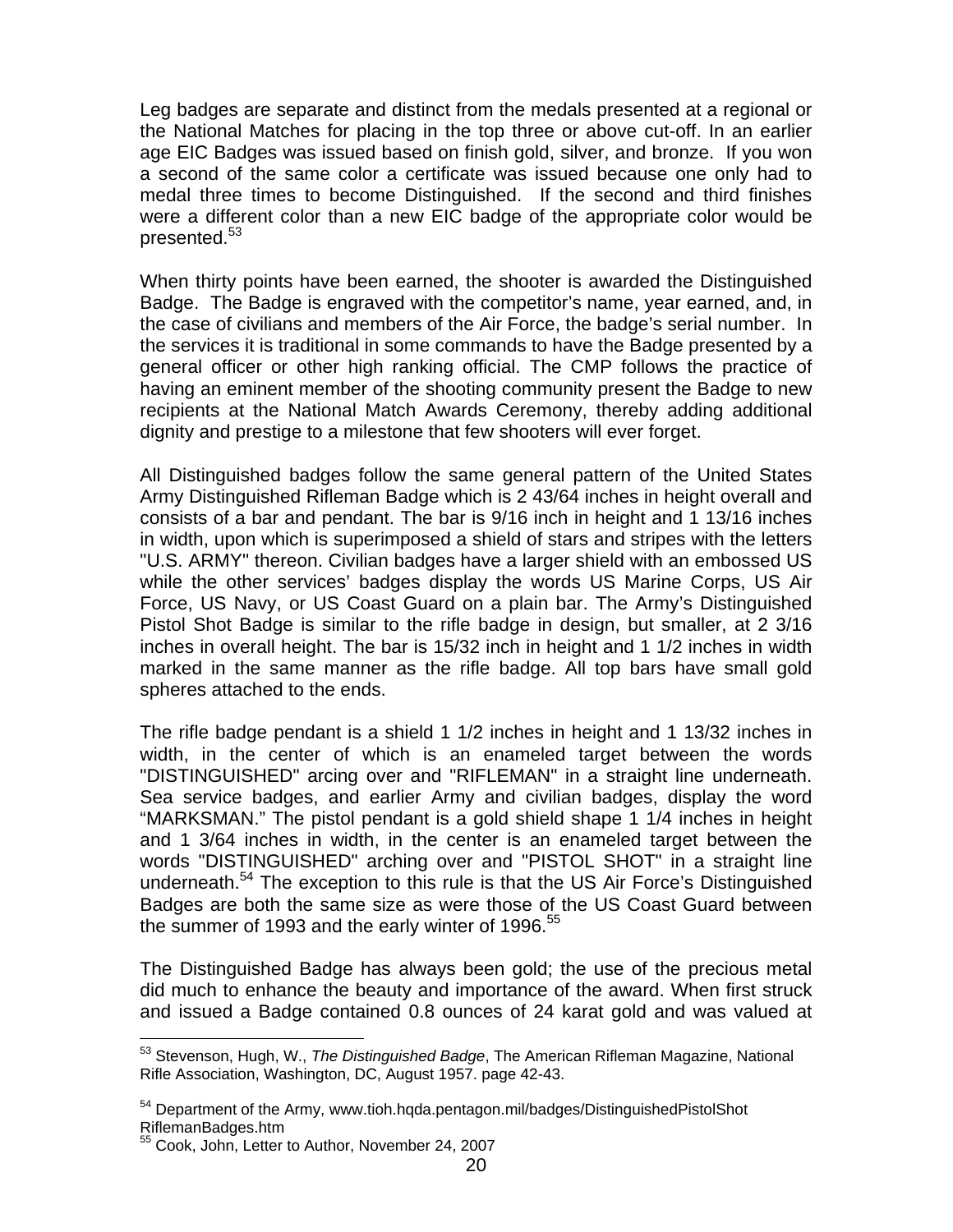\$20, no small amount for a private soldier of the time who earned only a dollar more a month. Dick Culver writes that during a short time in the 1950s Marine Corps Badges were fabricated of 18 karat gold instead of the traditional 14 karats. The Navy and the Coast Guard issued 24K Badges as late as 1968 while the Coast Guard that them in the supply system until at least 1988. During the latter stages of the real gold Army Distinguished Badge, in the early 1980s, the pendants were manufactured of 10 karat gold while the suspension bar and links were made of 0.900 fine "coining" gold.<sup>56</sup> The only way to tell the gold content was the small stamping on the back of the pendent at the point on the bottom which indicated 24, 18, 14, or 10 karats<sup>57</sup> When the supply of these gold badges ran out they were replaced with a badge of the same familiar and handsome design, but made of red brass, or gilding metal, with a gold plated finish.

The intrinsic value of the gold Badges is such that the Code of Federal Regulations states that winners of Distinguished designation badges may not part with them without authority of the Secretary of the Army and have to hold them subject to inspection at any time, a restriction not applied to any other award-even the Medal of Honor.<sup>58</sup>

Gold badges are easily identified by the large safety type pin affixed to the back for attaching it to the clothing. The newer plated badges use clutch fasteners although a small number of the early issue of plated Badges have the pin fastener. As mentioned above, gold badges also carry the small stamping to indicate the quality of the gold while the newer ones indicate they a 'gold filled". Small pins of a design identical to the pendant are available for display on hats, to be used as a lapel pin, or a tie tack.

The rifle badge is senior to the pistol badge and worn to the far left, from the viewer's prospective, of the left hand uniform pocket flap. If a United States Distinguished International Shooter Badge (USDISB) has been awarded it takes the senior position with rifle and pistol following. Many military Distinguished shooters do not wear the regular silver small arms qualification badges, feeling, perhaps rightly so, that the gold acorn shaped badge says all that need be said about its wearer's skill with small arms.

When, in 1962, the National Board for the National Board for the Promotion of Rifle Practice (NBPRP), the predecessor of today's Civilian Marksmanship Program (CMP), proposed new measures directed at regaining America's lost international marksmanship prestige they created the United States Distinguished International Shooter Badge (USISB). The goal was to stimulate United States shooters not only to "participate in international shooting" at home, but to strive to win medals in international championships abroad. Accordingly, the Board approved a medal design and criterion for awarding the Badge.

 $\overline{a}$ 

<sup>56</sup> Department of Defense Index of Specifications and Standards, MIL-DTL-3628/36E, *Badge, Qualification, Distinguished Pistol Shot, Marine Corps, 2001.*<br><sup>57</sup> Culver, Dick, *In Distinguished Company*.

<sup>&</sup>lt;sup>58</sup> Code of Federal Regulations, Title 32, Chapter 5, Part 578, Section 62, U.S. Government Printing Office, Washington, DC, 2002, pages 432-435.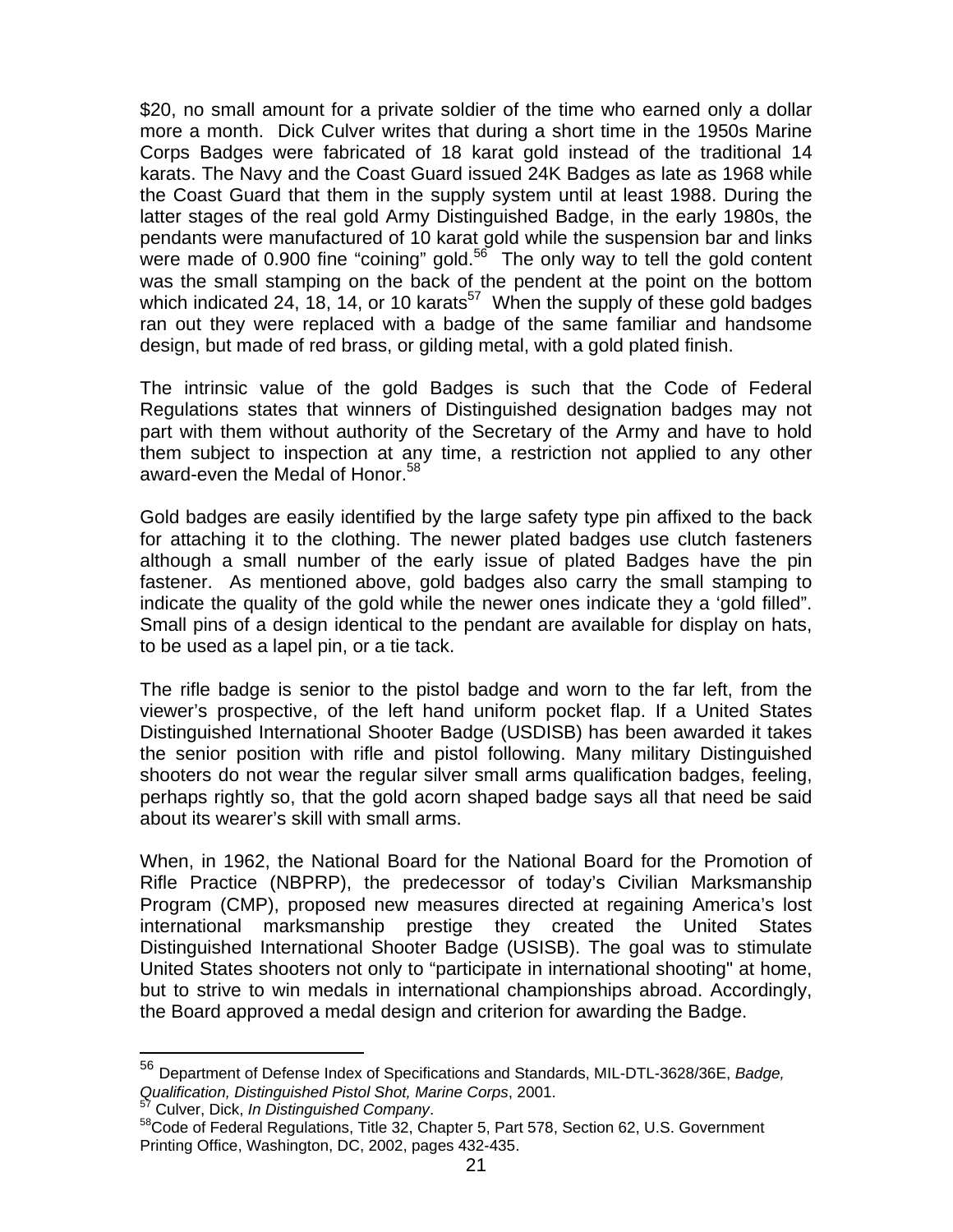The United States Distinguished International Shooter Badge consists of a gold top bar, 1.8 inches long, inscribed with the words, "United States." A shield of stars and stripes flanked by oak leaves is superimposed on the top bar. The pendant is a gold circle 1.5 inches in diameter, with a relief of the Western Hemisphere in the center. Laurel leaves inscribed with the words "Distinguished International Shooter" surround the globe.

Gary Anderson, the reigning World Champion in 50 meter and 300 meter rifle shooting at the time of the USISB's inception, received the first USISB, badge serial number one, from President John F. Kennedy at the White House. Each badge carries a serial number that reflects when the award was issued, not when it was won, as the NBPRP authorized a retroactive award to any U. S. shooter who had won medaled in team or individual medal in Olympic, World Championship or Pan American Games competitions prior to 1962.

Fifty-five years before the International Badge was created the Paine brothers, John and Sumner, were the first to meet the requirements when they medaled at the first of the modern Olympic Games in Athens in 1898. John won a gold medal with the military rifle while Sumner took gold in the any revolver match and silver in the military revolver event. Catherine P. 'Kay' Woodring, wife of three time United States National Smallbore Prone champion Bill Woodring, and an excellent shooter in her own right, became the first woman to earn the USDISB by virtue of her medal winning performance in the prone rifle events at the 1937 World Championship in Helsinki. A young Marine corporal by the name of Calvin Lloyd went Distinguished with the rifle in 1911, earned the International Badge in 1912, and legged out with the pistol in 1921 becoming the first person to become triple Distinguished.

While there are numerous cases of two members of a family having earned the USISB, the brothers Paine, Meredith and Fitz-Randolph and husband and wife combinations of Johnson and Uptagrafft come to mind. Only the Wigger and Foster families have the distinction of having had three of its members earn the International Badge. Lones Wigger, son Ron, and daughter Deena are International Distinguished while Lones and Ron also are authorized to wear the Distinguished Rifleman Badge. In the case of the Foster family father Jack, who was a team mate of Lones Wigger, wife Tricia, and daughter Jean are recipients of the USDISB. Jack is also Distinguished with the service rifle.

When the CMP came into being as a federally-chartered corporation authorized to promote "practice and safety in the use of firearms" through the conduct of matches and competitions and "the award to competitors of trophies, prizes, badges and other insignia." it also assumed the responsibility of administering the service rifle, service pistol, and International Distinguished Badge programs. International Badge regulations were then modified by the CMP to establish a point system similar to the service arms requirements. Shooters are now required to earn 30 points in major international competitions to receive the USDISB. Prior to that one had to medal, or place in the top 20% in the Olympics, as an individual or on a team in a world class event to receive the Badge. (See Appendix B)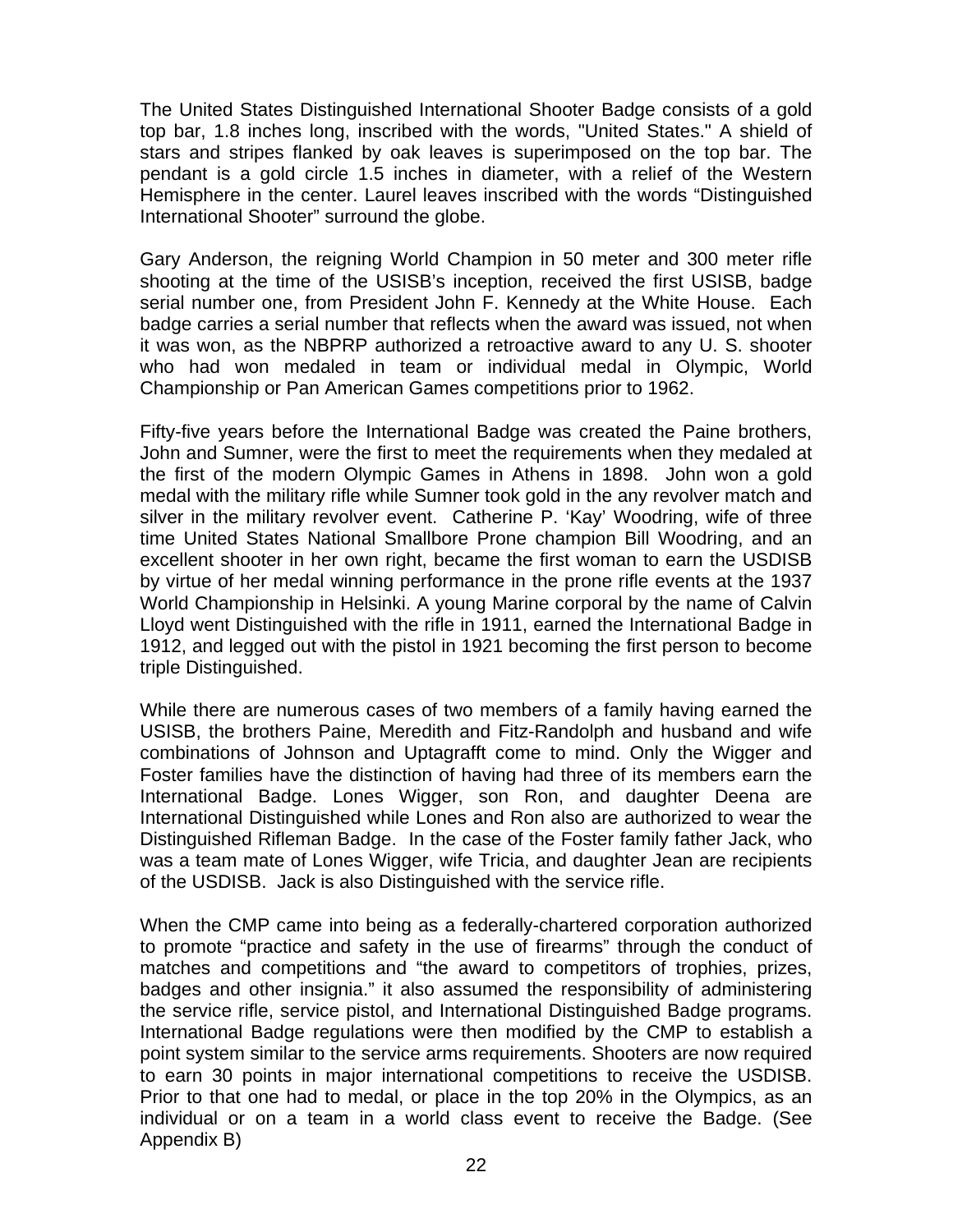In the 125 years since Sergeant Cyrus Clark and his 14 comrades set the standard for excellence in marksmanship more than 7,000 rifle and 5,000 pistol have followed in their path. This clearly shows that while the value of gold content of the Distinguished Badge may have decreased over the years the true worth of the award has only increased.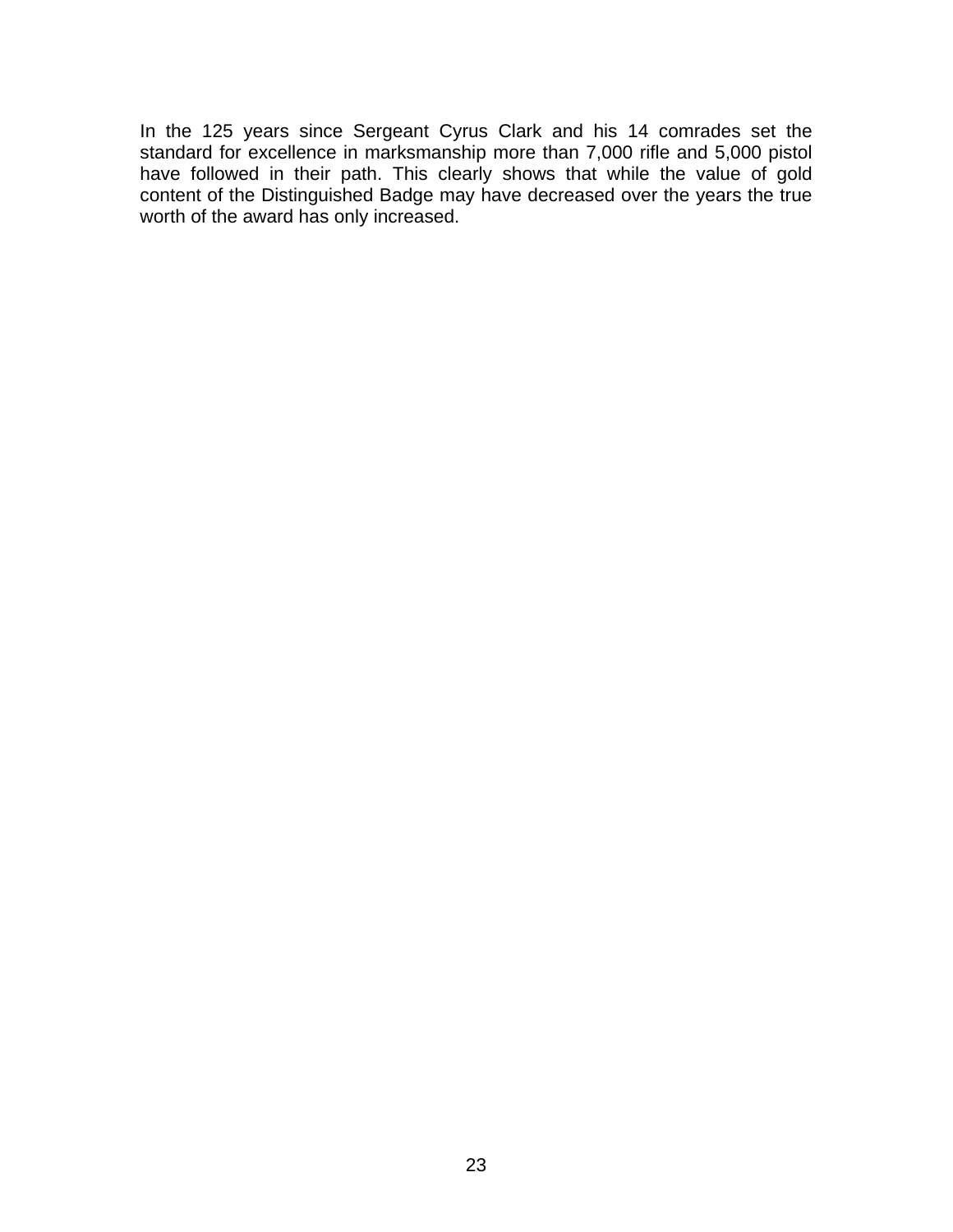# **Glossary**

## **Bronzing Out**

This term describes the almost unheard of feat of earning all 30 points for Distinguished at the National Matches, while never being in the top 50% of the top 10%, thereby never earning a required Hard Leg. This is unusual manner is open to civilians only because all civilian legs at the National Matches are worth ten points. It is so called because the color of the pendent on the rifle Daniel Boone or pistol Custer Medal, emblematic of being in the top 10% at the National Matches, is bronze to indicate the lower 50% of shooters above cut off. Those of higher merit display a silver or gold pendent. It is not known if anyone has ever gone out under these conditions.

## **Bull's-Eye Competition**

Marksmanship competition conducted using a traditional round target with concentric scoring rings as opposed to combat competition, which uses a silhouette target.

### **Civilian Marksmanship Program (CMP) and Corporation for the Promotion of Rifle Practice and Firearms Safety (CPRPFS).**

The Civilian Marksmanship Program (CMP) promotes firearm safety training and rifle practice for all qualified U.S. citizens with special emphasis on youth. The CMP operates through a network of affiliated shooting clubs and associations that covers every state in the U.S. The clubs and associations offer firearms safety training and marksmanship courses as well as the opportunity for continued practice and competition. The U.S. Congress created the CMP. The original purpose was to provide civilians an opportunity to learn and practice marksmanship skills so they would be skilled marksmen if later called on to serve the U.S. military. Over the years the emphasis of the program shifted to focus on youth development through marksmanship. From 1916 until 1996 the U.S. Army administered the CMP. In 1996 Congress created the Corporation for the Promotion of Rifle Practice and Firearms Safety (CPRPFS) to take over administration and promotion of the CMP.

## **Combat Competition**

Marksmanship competition conducted using a human silhouette target with internal scoring rings as opposed to bull's eye competition which uses a traditional round target with concentric scoring rings. Some services use this format for EIC matches. However, points earned in combat EIC matches are not transferable, for Distinguished purposes, if the shooter leaves the service and continues the quest as a civilian.

## **Cut Off**

The cut off score is the lowest score in an EIC match that earns points.

## **Director of Civilian Marksmanship (DCM)**

An individual appointed by the Board of Directors, CPRPFS who is responsible for the daily operations of the CPRPFS and the Civilian Marksmanship Program. The same title was used by the executive in charge of The National Board for the Promotion of Rifle Practice.

## **Distinguished Designation**

Award of the Distinguished Pistol Shot, Distinguished Marksman/Rifleman Badge, or the United States International Distinguished Shooter Badge. The first two awards are presented to individuals who have earned 30 credit points while firing a service rifle or a service pistol in Excellence in Competition matches. The United States International Distinguished Shooter Badge is awarded to individuals who have earned 30 credit points in world class international competition in the various rifle, pistol, and moving target disciplines.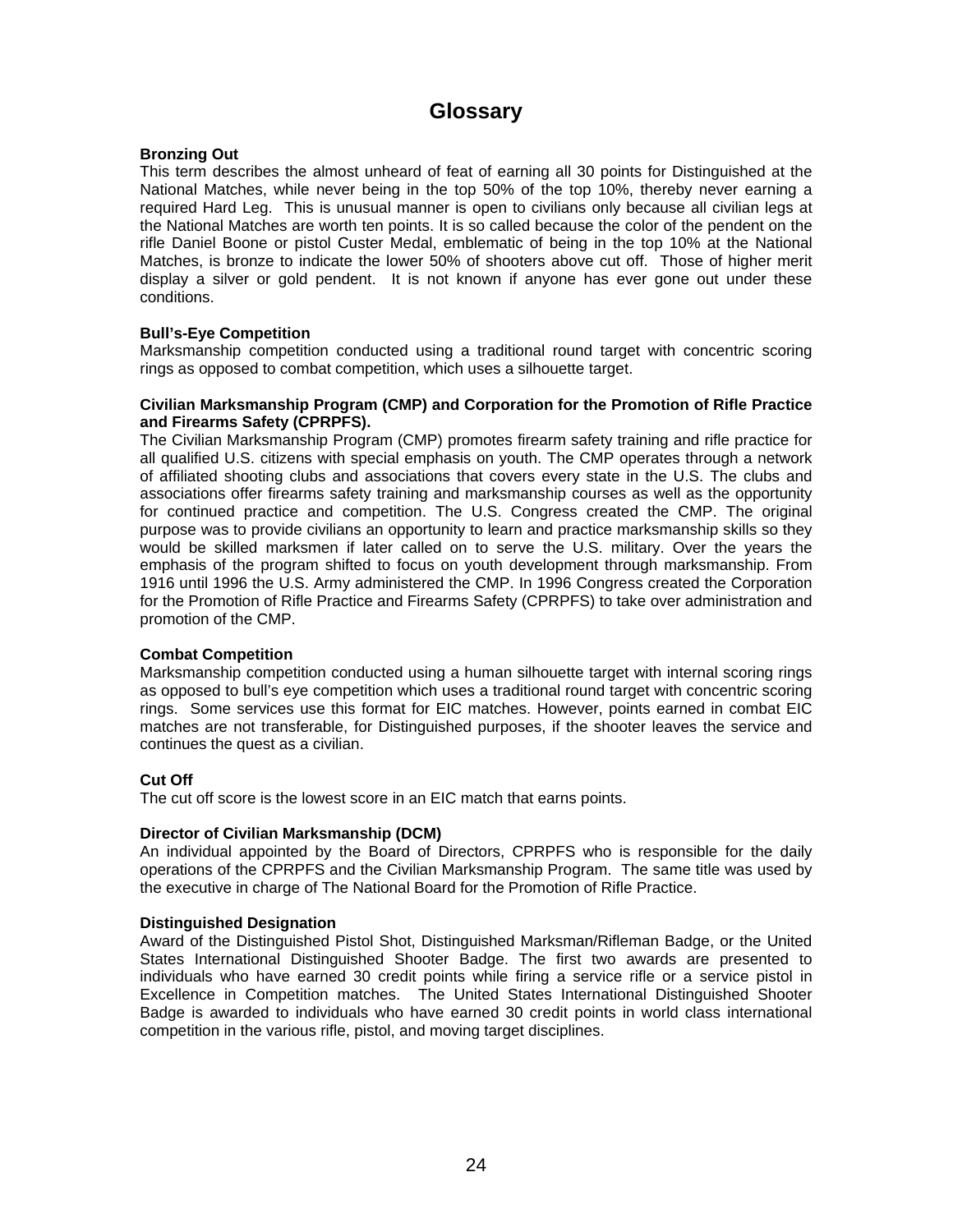## **Distinguished Competitor**

Competitors in an EIC match who have earned the Distinguished designation. The entry and score posted by such a competitor does not count in the total needed to determine the number of legs awarded or the cut off score for the match. Distinguished competitors are most often found shooting in the NTI because it is the National Individual Service Rifle or Pistol Championship and various military EIC matches because it is usually part of the aggregate.

### **Double Distinguished**

The term used to describe the rare Distinguished shooter who has earned two of the three Distinguished badges.

### **Excellence in Competition (EIC) Badge**

When non-Distinguished shooters earn their first Leg points they are presented with a bronze badge. When the shooter accumulates 20 points a silver badge is issued. The award is more informally known as a leg medal.

### **Excellence in Competition (EIC) Match**

An EIC match is one in which a competitor may earn credit toward the Distinguished Designation. It is also often referred to as a Leg match.

### **First Leather**

The tongue in cheek term used to indicate the shooter whose score places just below cut off in an EIC match

#### **First Wood**

See "First Leather."

### **Going Out/Went Out**

A term that describes earning the last EIC points needed to be designated Distinguished, also known as "Legging Out".

#### **Handloads**

The expression used to describe cartridges that are manufactured on non industrial equipment in small lots specifically to improve accuracy. To make such ammunition is called hand loading, reloading, or, more colloquially, "rolling your own"- a reference to making a cigarette out of "the makings" rather than purchasing commercial, or "tailor made", smokes.

#### **Hard Leg**

An eight or ten point leg, at least one of which is a requirement toward earning the 30 points needed for Distinguished designation with the service rifle and pistol.

## **Leg**

A term derived from the stand or legs upon which a trophy cup is placed or perhaps the three legs of a milking stool. In order to take permanent possession of certain trophies in the past, the trophy had to be won three times and the winner took possession of one leg of the stand with each victory until three had been collected. Previous regulations required that Army competitors win Excellence in Competition Badges in specific matches, coined Leg matches, prior to being awarded a Distinguished Designation Badge. The present system is based on a credit point system. Total credit points earned in any one match constitute a leg.

### **Leg Day**

That day in the National Match, major military match, regional, or state championship schedule when the EIC, or Leg Match, is fired.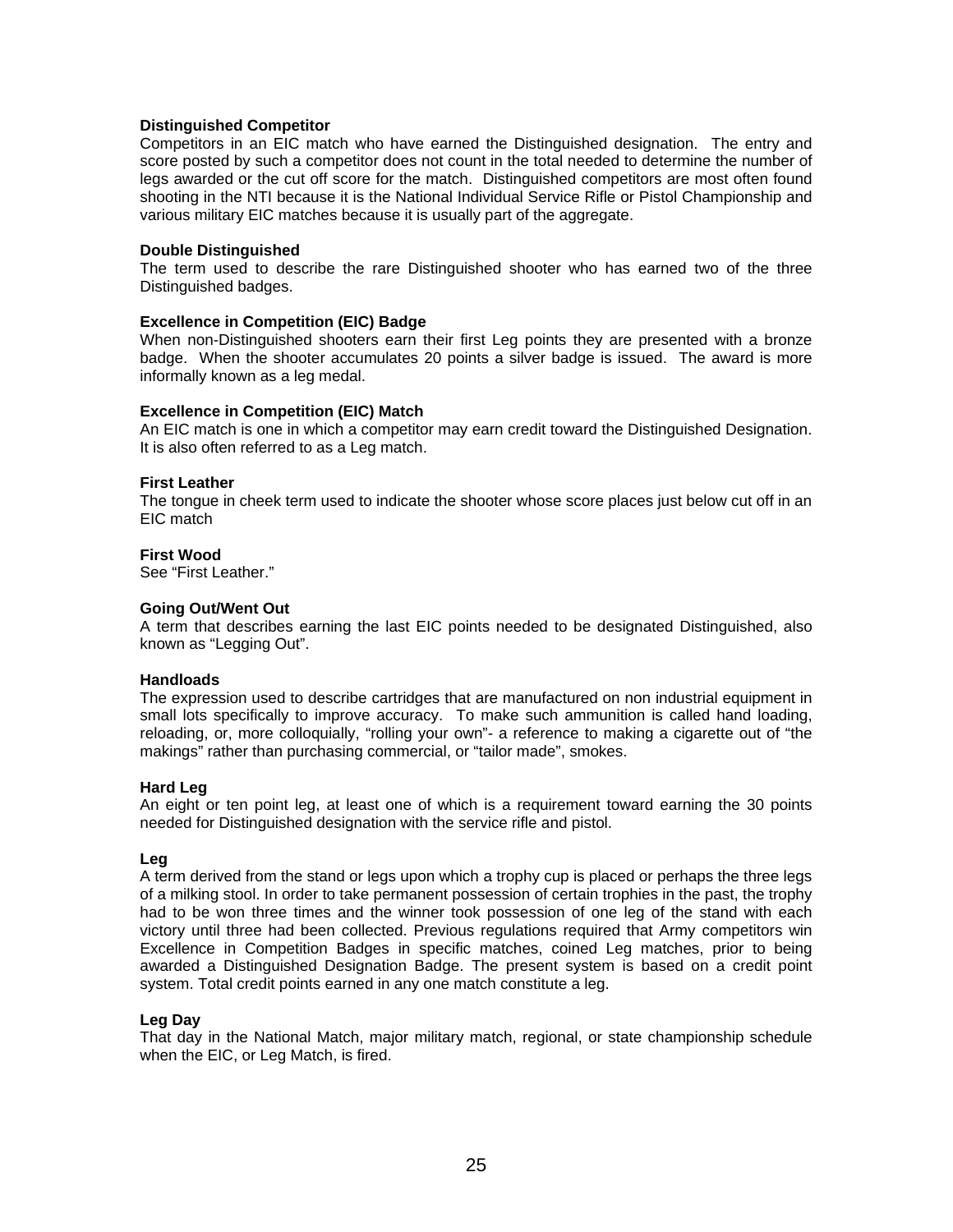## **Leg Day Crazies**

The sometimes bizarre and unusual things a normally rational and skilled rifle shooter will do to drop enough points to insure that EIC points are not earned on Leg Day. Such incidents include, but are not limited to, failing to put on elevation, scoping the wrong target, cross firing an entire string, reporting to the wrong firing point, losing or forgetting to sign the score card, bringing the wrong rifle, and a host of other disasters not yet even imagined that are waiting in the wings to occur. Rare is the shooter who has avoided this malady.

## **Leg Match**

See "Excellence in Competition (EIC) Match."

## **Leg Medal**

See "Excellence in Competition (EIC) Badge."

## **Leg Monkey**

The pistol equivalent of the rifle shooter's 'Leg Day Crazies' i.e. "The Leg Monkey was on my back and he pushed my arm so I cross fired."

## **Legging Out/Legged Out**

See "Going Out."

## **Match Ammunition**

See "National Match Ammunition."

### **Match Grade**

A service rifle or pistol, or its commercial equivalent, that conforms to external dimension specifications but features modified sights and has internal modifications to improve functioning and accuracy such as a special match barrel, fitted parts, and/or synthetic bedding material.

## **Move Back/Moving Back**

The term describes the act of rifle shooters moving from one yard line to another, 200 to 300 and 300 to 600, in the course of shooting the NMC. Shooters move in rifle competition because there is, usually, only one target butt or pit. Pistol shooters usually do not move back because they have two sets of target frames, one at 25 yards and the other at 50 yards.

## **Military EIC Matches**

EIC matches which are conducted by the various uniformed services under their specific rules and regulations. Civilians are restricted to entering one of these per year and only as range capacity dictates.

## **National Board for the Promotion of Rifle Practice (**NBPRP)

The National Board for the Promotion of Rifle Practice **(**NBPRP) is the predecessor organization to the Corporation for the Promotion of Rifle Practice and Firearms Safety from 1916 until 1993. Created by section 113 of the national Defense Act of 1916 it was charged, through the Secretary of the Army, with providing military type individual small arms training to able bodied civilians.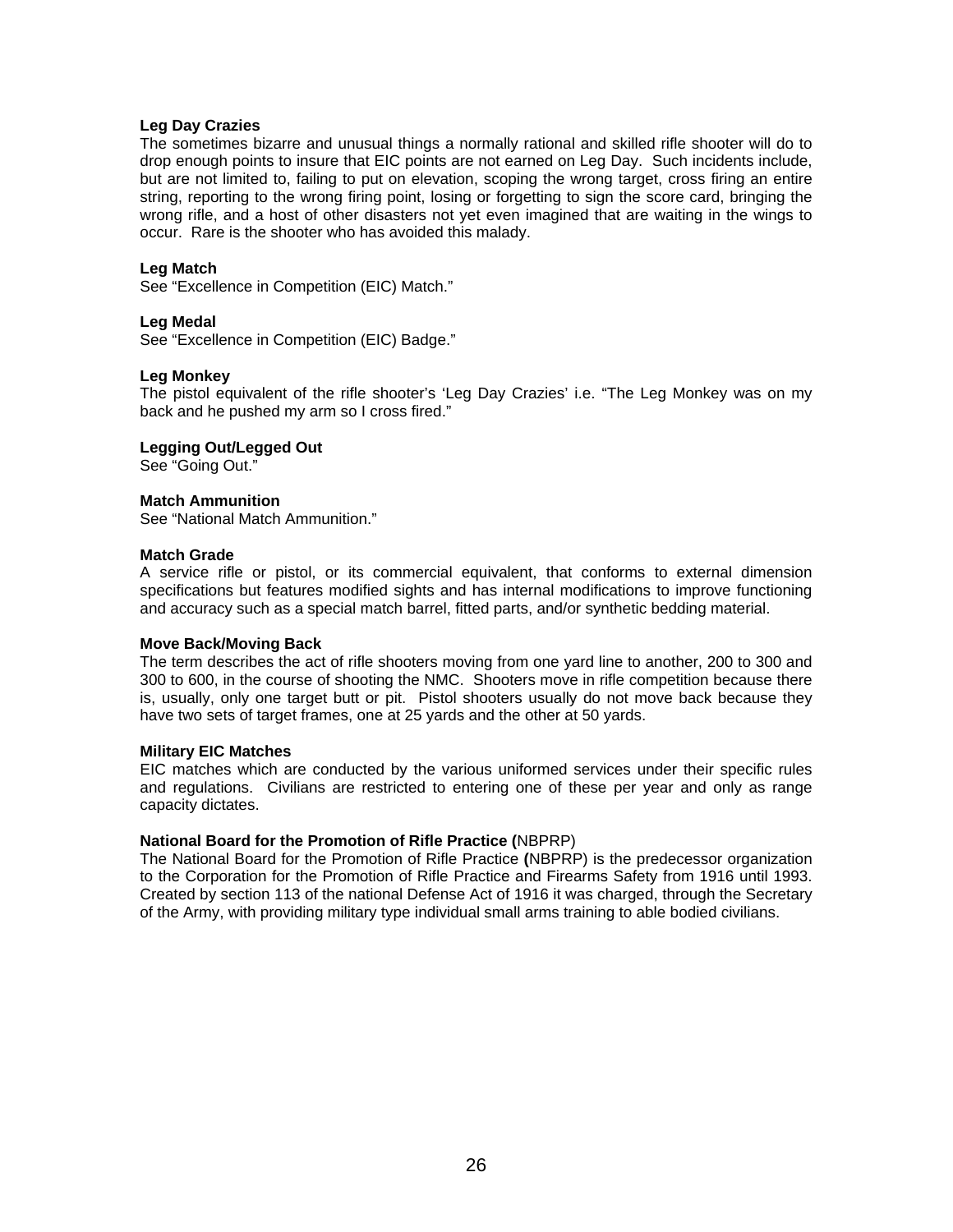### **National Matches**

The National Trophy Matches were established by an act of Congress in 1903 and are conducted by the Civilian Marksmanship Program. They include the National Trophy Matches, the Small Arms Firing Schools, the CMP Games, The NRA National Rifle and Pistol Matches, and ceremonies. The National Trophy Matches are The President's Pistol Match (P-100), The National Trophy Individual Pistol Match (NTI), The National Trophy Pistol Team Match (NTT), The President's Rifle Match (P-100), The National Trophy Individual Rifle Match (NTI), The National Trophy Rifle Team Match (NTT), and The National Trophy Infantry Team Match (NTIT). They are conducted in conjunction with the NRA and the uniformed services annually, during July and August at Camp Perry, Ohio. The CMP provides logistics and facilities support, the NRA provides the personnel to run the match, the Ohio National Guard provides the facilities and the other uniformed services and their reserve components support schools, clinics, personnel, equipment and supplies.

## **National Match Ammunition**

Until about mid 1993 competitors in EIC Matches were required to use ammunition issued on the line. This special ammunition was manufactured at selected government ammunition plants and capable of a high degree of accuracy for use at the National Matches and other authorized competitions and activities. It carried a unique head stamp-NM or MATCH, the plant's initials, and year of manufacture. It is prized by reloaders because the primers were not staked, allowing the brass to be reloaded easier, and the brass is of unusually high quality and consistency. Frankford Arsenal (FA) and Lake City Army Ammunition Plant (LC) were the primary sources of this ammunition. For many years the testing results were published in *The American Rifleman Magazine* and competitors eagerly awaited the report. Also known as Match Ammo.

### **National Match Course (NMC) of Fire**

The standard course of fire shot in the National Trophy Individual and Team Matches.

The pistol NMC is a 30 shot match, ten shots slow fire in ten minutes, ten shots timed fire in two five shot strings of 20 seconds each at 50 yards and ten shots rapid fire in two five shot strings of ten seconds each at 25 yards. Sighting shots are not allowed.

The rifle MNC requires 50 record shots, ten of which are fired slow fire standing in ten minutes at 200 yards, ten shots rapid fire sitting from standing in 60 seconds at 200 yards, ten shots rapid fire prone from sanding in 70 seconds at 300 yards, and 20 shots slow fire prone in 20 minutes at 600 yards. In rifle rapid fire, a reload is required and sighting shots are not allowed.

#### **National Rifle Association (NRA)**

The National Rifle Association was founded in 1871 by a group of New York National Guardsmen who were concerned about the poor state of military marksmanship training and it effect upon national defense. It has evolved into a national organization that promotes firearms safety, education, law enforcement training, and legislative activities to protect rights guaranteed to citizens under the Second Amendment of the United States Constitution.

## **National Trophies**

A collection of donated trophies consisting of valuable works of art, of an interesting and historical nature, awarded to individuals and teams who win one of the National Matches.

### **Non-Distinguished competitor**

An individual who has not earned 30 credit points for the firearm being used in an Excellence in Competition match or a world class international event is a non-Distinguished competitor.

## **Precious Leg**

See "Hard Leg"

## **Rack Grade**

An as issued service rifle or pistol that is not modified in any way.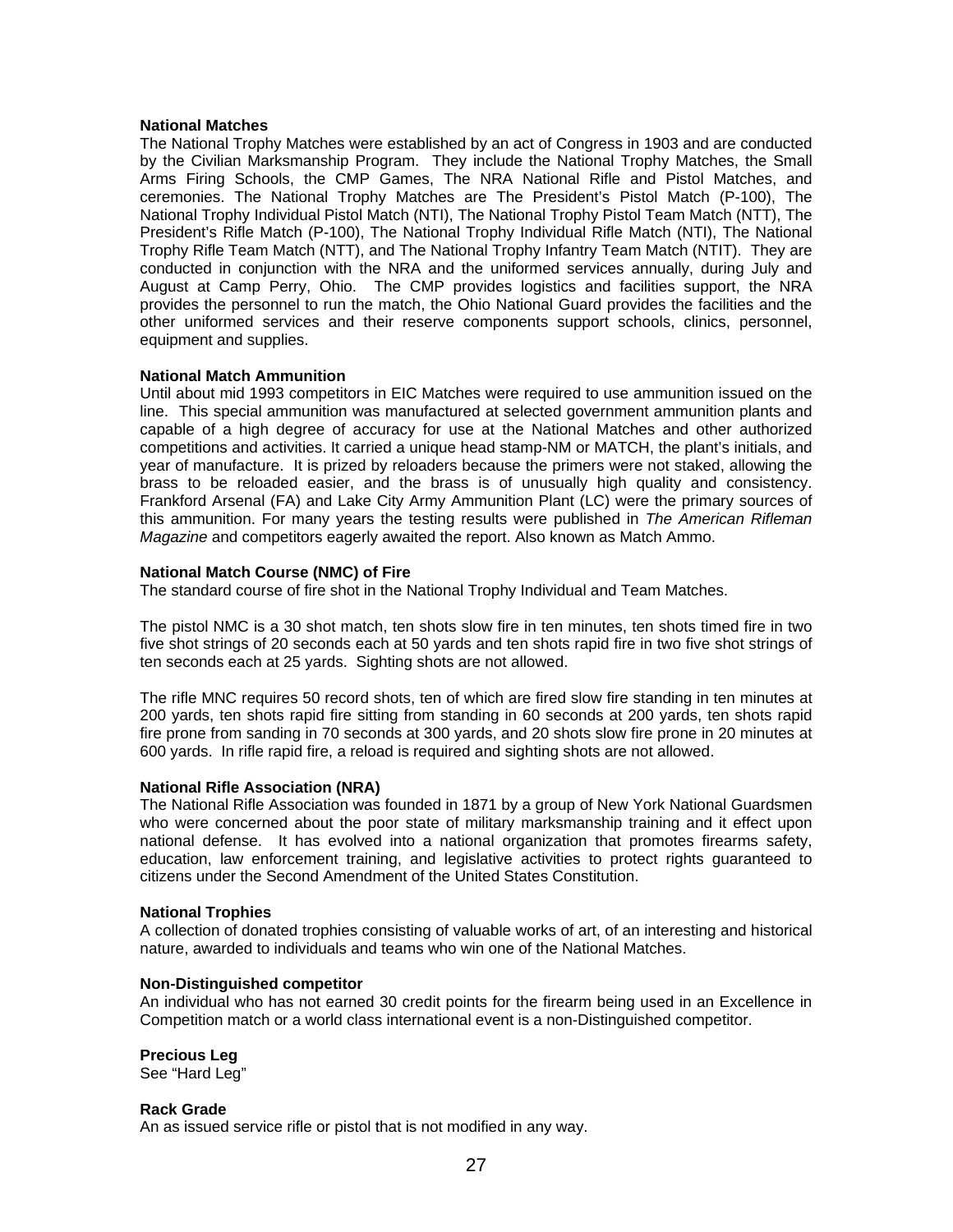### **State, Regional, and Special EIC matches**

EIC matches approved by the Board of Directors, CPRPFS, and conducted in conjunction with civilian-sponsored Regional or State championships are other approved EIC matches. They are open to civilians who may enter as many as three in a year. Military shooters may participate as service regulations allow.

### **Service Pistol**

The service pistols are the U.S Pistol, caliber .45 M1911 or M1911A1 and the U.S. Pistol, 9mm, M9 or a commercial pistol of the same type and caliber. Some internal modifications may be performed on these firearms to improve accuracy.

### **Service Rifle**

The service rifles are U.S. Rifle, caliber .30 M1; U.S. Rifle caliber 7.62mm, M14; and U.S. Rifle, caliber 5.56mm, M16 as issued by the U.S. Armed Forces or a commercial rifle of the same type and caliber. Some internal modifications may be performed on these firearms to improve accuracy.

### **Triple Distinguished**

The term used to describe the very rare Distinguished shooter who has earned all three of the Distinguished badges.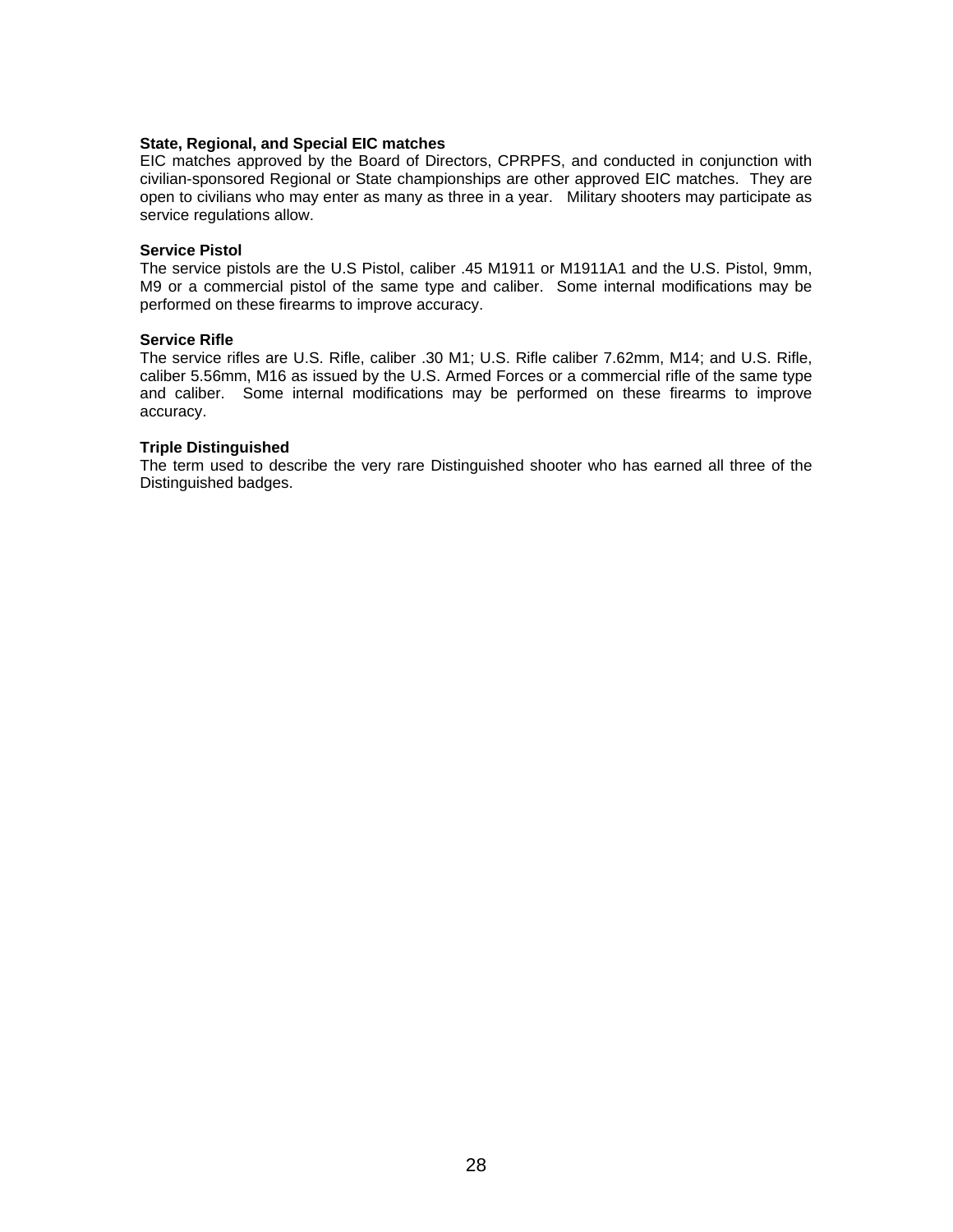## Appendix A

| Table $3-1^{59}$<br>Participation eligibility for Excellence in Competition Leg matches |             |                            |                           |                             |                                          |                                                |             |            |
|-----------------------------------------------------------------------------------------|-------------|----------------------------|---------------------------|-----------------------------|------------------------------------------|------------------------------------------------|-------------|------------|
| <b>Competitive event of which</b><br>Leg match is a part                                | <b>ARMY</b> | <b>USAR</b><br><b>ARNG</b> | <b>USN</b><br><b>USNR</b> | <b>USMC</b><br><b>USMCR</b> | <b>USAF</b><br><b>USAR</b><br><b>ANG</b> | <b>SVC</b><br>Academy<br><b>ROTC</b><br>Cadets | <b>USCG</b> | <b>CIV</b> |
| U.S. Army install/div<br><b>USAR</b><br>(RSC and GOCOM) and<br>NG state championship    | (1,3)       | (1,3)                      | (2)                       | (2)                         | (1)                                      | (1,8)                                          | (2)         | (2)        |
| <b>Major command/continental</b><br>U.S. Army championships                             | (3)         | (3)                        | (4, 5)                    | (2)                         | (5,6)                                    | (7,8)                                          | (3,5,9)     | (3)        |
| U.S Army small arms<br>championships                                                    | (3, 16)     | (3)                        | (2)                       | (2)                         | (2,6)                                    | (3)                                            | (2)         | (2)        |
| Armed forces (interservice)<br>Championships                                            | (3,5)       | (3, 5)                     | (3)                       | (3)                         | (3)                                      | (3)                                            | (3)         | (2)        |
| <b>Approved EIC matches (NRA</b><br>regional and state<br>championships)                | (9,5)       | (9,5)                      | (10, 16)                  | (15, 16)                    | (9, 16)                                  | (7, 10, 11)                                    | (9,16)      | (12)       |
| <b>Major Command</b><br>championships of other<br><b>Services</b>                       | (9)         | (9)                        | (4,5,13,16)               | (2, 16)                     | (9, 16)                                  | (7)                                            | (13, 16)    | (13)       |
| <b>National Trophy Matches</b>                                                          | (3)         | (3)                        | (3, 16)                   | (3, 16)                     | (3, 16)                                  | (3)                                            | (3, 16)     | (3)        |
| <b>NG championships</b><br>(Wilson, NG Region and<br>CNGB)                              | (14)        | (14)                       | (14)                      | (14)                        | (14)                                     | (14)                                           | (14)        | (2)        |

**1 Limited to Army, USAR, ARNG, ANG, USMA, and Army ROTC personnel who have not earned a Bronze Excellence in Competition Badge.** 

**2 Entry not authorized.** 

 $\overline{a}$ 

**3 One per calendar year.** 

**4 USN instruction to be furnished.** 

**5 Entry authorized only when circumstances preclude participation in parent service major command championship or equivalent. In addition, entry by Army personnel is authorized only after completion date of the substituted service match.** 

**6 ANG participation authorized.** 

**7 Parent service restriction applies.** 

**8 USMA and Army ROTC cadets only as range capacity permits.** 

**9 Entry limited to two approved EIC matches or two major command championships of other Service per calendar year (see note 5 above). Personnel of all components of the Army can earn a maximum of 20 credit points in approved EIC matches. USAF personnel require written authority of HQ USAF. US Coast Guard personnel require written authority from commanding officer. Entry authorized for ARMY, USAR, ARNG only when circumstances prevent participation in the following events: MACON Championships, Continental U.S. Army Championships, U.S. Army Small Arms Championships, Armed Forces (interservice) Championships (see note 5** 

above).<br><sup>10</sup>USN personnel may compete in not more than one approved EIC rifle and/or pistol match in NRA Regional **Championship per calendar year if 20 or more credit points have not been earned in either NRE regional or other service command championship.**<br>
<sup>11</sup>ROTC cadets compete in the civilian category.

<sup>12</sup>Two matches per calendar year unless there has been no participation MACOM competitions. If there has been **no participation in MACOM competitions then three matches are authorized.** 

14Participation in the annual Winston P. Wilson. NG Region, and CNGB Championships will be allowed for rifle

and pistol matches only up to range capacity.<br><sup>15</sup>Personel of the USMC and USMCR are authorized to participate in another Leg matches that are fired in **Regional and State Championships only until they accumulated 10 points from such matches. After accumulating 10 points, they are no longer authorized to compete in such matches. Marines may compete in not** 

more than four Leg matches per year, all of which may be approved EIC Leg matches.<br><sup>16</sup>Personnel from other Services should refer top their internal regulations for determining participation eligibility.

<sup>59</sup> Department of the Army, Army Regulation 350-66 *Army Wide Small-Arms Competitive Marksmanship*, Washington, DC, 2003, page 4.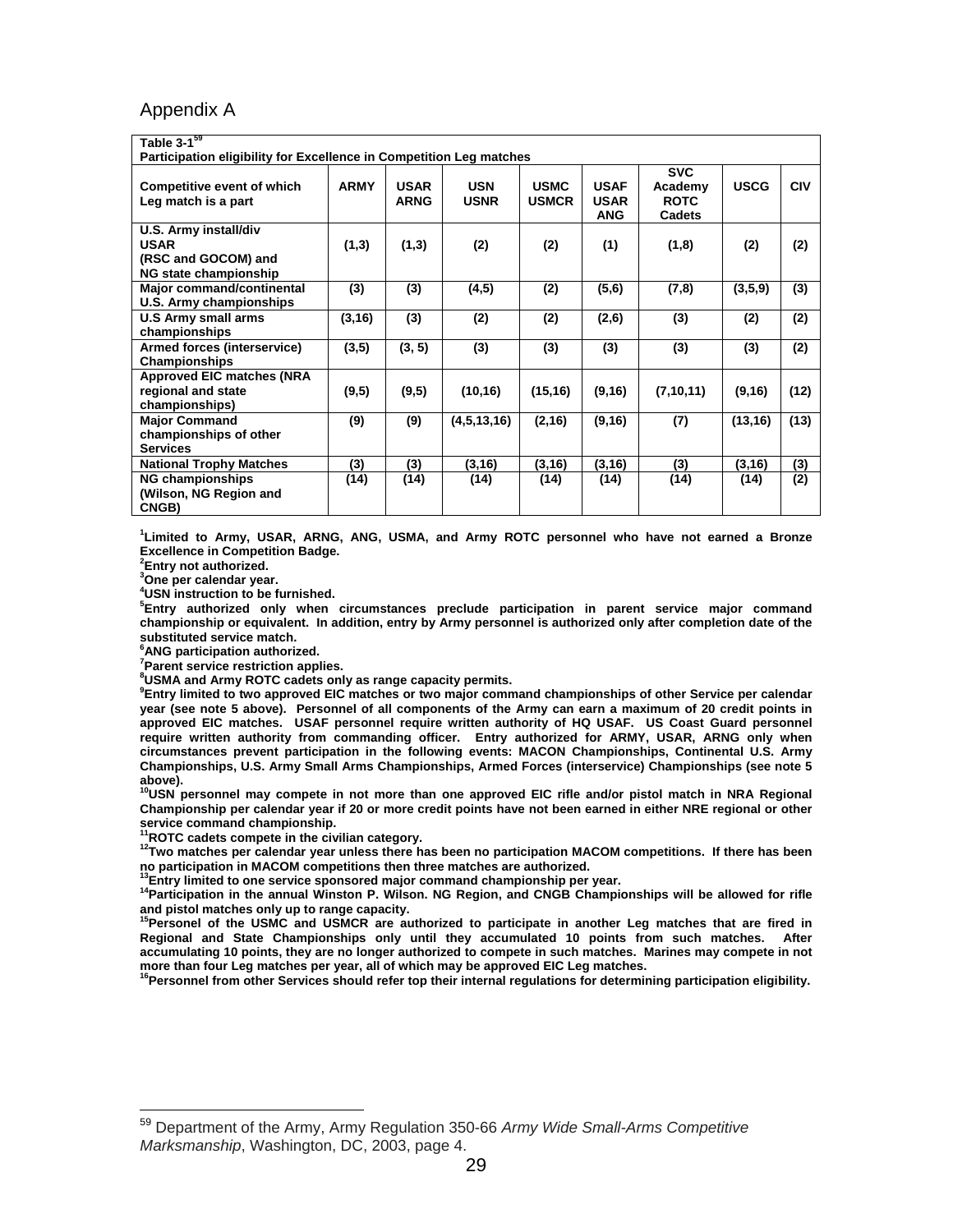# Appendix B

| Table $6-1^{60}$                                        |             |                       |             |                     |                       |             |             |
|---------------------------------------------------------|-------------|-----------------------|-------------|---------------------|-----------------------|-------------|-------------|
| Distinguished International Shooter Badge Credit Points |             |                       |             |                     |                       |             |             |
|                                                         | $1st$ Place | 2 <sup>nd</sup> Place | $3rd$ Place | $4^{th} - 8^{th}$   | 1 <sup>st</sup> Place | $2nd$ Place | $3rd$ Place |
| Championship                                            | Individual  | Individual            | Individual  | Place<br>Individual | Team                  | Team        | Team        |
| <b>Olympic Games</b>                                    | 30          | 30                    | 30          | 20                  | 0                     | $\Omega$    | 0           |
| World                                                   | 30          | 30                    | 30          | 15                  | 20                    | 15          | 10          |
| Championship                                            |             |                       |             |                     |                       |             |             |
| <b>World Clay</b>                                       | 30          | 20                    | 20          | 10                  | 15                    | 10          | 5           |
| <b>Target Champ</b>                                     |             |                       |             |                     |                       |             |             |
| World Cup                                               | 20          | 10                    | 10          | $\Omega$            |                       |             |             |
| World Cup Final                                         | 30          | 20                    | 20          | 10                  |                       |             |             |
| Pan American                                            | 20          | 10                    | 5           | 0                   | 10                    | 5           | 5           |
| Games                                                   |             |                       |             |                     |                       |             |             |
| Championship of                                         | 20          | 10                    | 5           | 0                   | 10                    | 5           | 5           |
| the Americas                                            |             |                       |             |                     |                       |             |             |
| World Junior                                            | 10          | 5                     | 5           | $\Omega$            | 5                     | 5           | 5           |
| Championships                                           |             |                       |             |                     |                       |             |             |
| Americas Junior                                         | 5           | 5                     | 5           | $\mathbf 0$         | 5                     | $\mathbf 0$ | $\mathbf 0$ |
| Championships                                           |             |                       |             |                     |                       |             |             |

 $\overline{a}$ <sup>60</sup> *CMP Competition Rules 10th Edition*, page 44.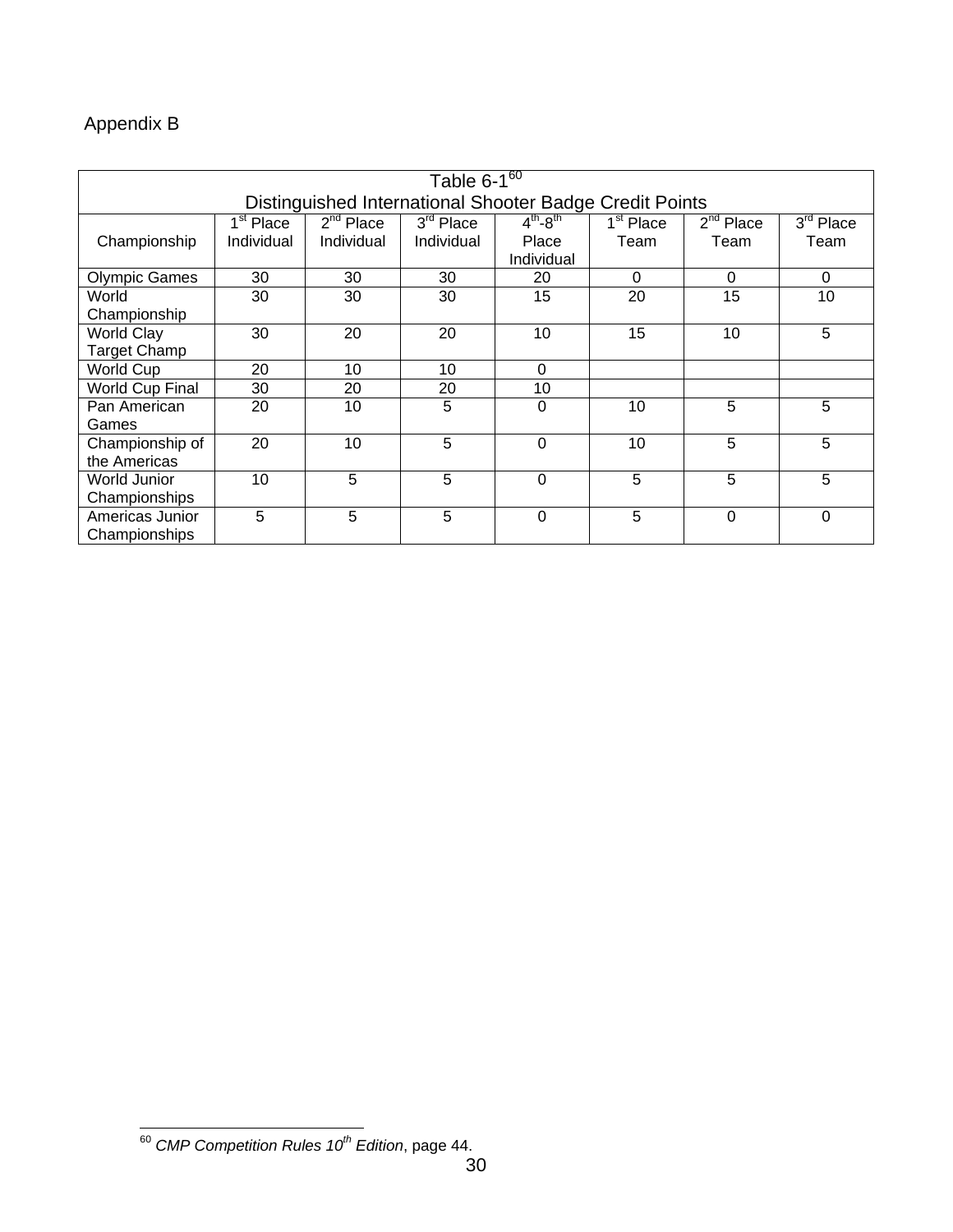## Appendix C

## Distinguished General and Flag Officers

General of the Armies John Joseph Pershing, USA Distinguished Marksman General Courtney Hicks Hodges, USA **Distinguished Marksman** General Thomas Holcomb, Junior, USMC **Distinguished Marksman** General Lyman Louis Lemnitzer, USA Communished Marksman General David Monroe Shoup, USMC **Distinguished Pistol Shot** General Merrill B. Twining, USMC **Distinguished Pistol Shot** Lieutenant General Walter Campbell Short, USA Distinguished Pistol Shot Major General Robert H. Allen, USA Distinguished Marksman Major General Roderick Random Allen, USA Distinguished Marksman Major General John K. Boles, Junior, USA Distinguished Marksman Major General Gerald Clark Brant, USA/USAF Distinguished Marksman Major General Beaumont B. Buck, USA Distinguished Marksman Major General Hugh John Casey, USA Double Distinguished Major General Merritt Austin Edson, USMC Distinguished Marksman Major General Julian Sommerville Hatcher, USA Distinguished Pistol Shot Major General Hugh J. Knerr, USA/USAF Double Distinguished Major General Ralph Stover Keyser, USMC Distinguished Marksman Major General August Larson, USMC Double Distinguished Vice Admiral Willis Augustus Lee, Junior, USN International Distinguished Major General Walter Edwin Lombard, MANG Distinguished Marksman Major General Chester E. McCarty, USA/USAF Distinguished Marksman Major General Douglas C. McDougal, USMC Distinguished Marksman Major General Joseph Oswald Mauborgne, USA Distinguished Marksman Major General Paul W. Newgarden, USA Distinguished Pistol Shot Major General James F. Phillips, USA/USAF Distinguished Marksman Major General Frank S. Ross, USA Distinguished Marksman Major General William Henry Rupertus, USMC Distinguished Marksman Major General Clarence L. Sturdevant, USA Distinguished Marksman Major General William J. Sutton, USA Distinguished Marksman Major General Holger Nelson Toftoy, USA Distinguished Pistol Shot Major General Littleton T.W. Waller, USMC Distinguished Marksman Major General Oscar M. Westover, USA Distinguished Marksman Major General William J. Whaling, USMC Double Distinguished Rear Admiral Joseph Castillo, USCG Distinguished Pistol Shot Rear Admiral Dwight Hodge Dexter, USCG Distinguished Marksman Rear Admiral Morton Claire Mumma, Junior, USN Distinguished Marksman Rear Admiral Basil Norris Rittenhouse, USN Distinguished Marksman Rear Admiral Joel D. Sipes, USCG Distinguished Marksman Brigadier General William W. Ashurst, USMC Double Distinguished Brigadier General Claudius Miller Easley, USA Distinguished Marksman Brigadier General Sidney R. Hinds, Senior, USA Triple Distinguished Brigadier General Jay Paul Hopkins, USA Distinguished Pistol Shot Brigadier General Lewis Cheatham Hudson, USMCR Distinguished Marksman Brigadier General Walter S. McIlhenny, USMCR Distinguished Marksman Brigadier General George Jacob Nold, USA Double Distinguished Brigadier General Eddie Newman, IANG Distinguished Rifleman Brigadier General George A. Rehm, USA Triple Distinguished Brigadier General Lewis Tenney Ross, USA Distinguished Marksman Brigadier General Samuel R. Shaw, USMC Distinguished Marksman Brigadier General William A. Stiles, USMC Distinguished Marksman Brigadier General George O. Van Orden, USMCDistinguished Marksman Brigadier General Fred M. Waterbury, NYNG Distinguished Pistol Shot

The men all had distinguished military careers: Pershing, Holcomb, Lemnitzer, and Shoup all lead their services. Casey was MacArthur's chief engineer, Lee commanded the Pacific battleship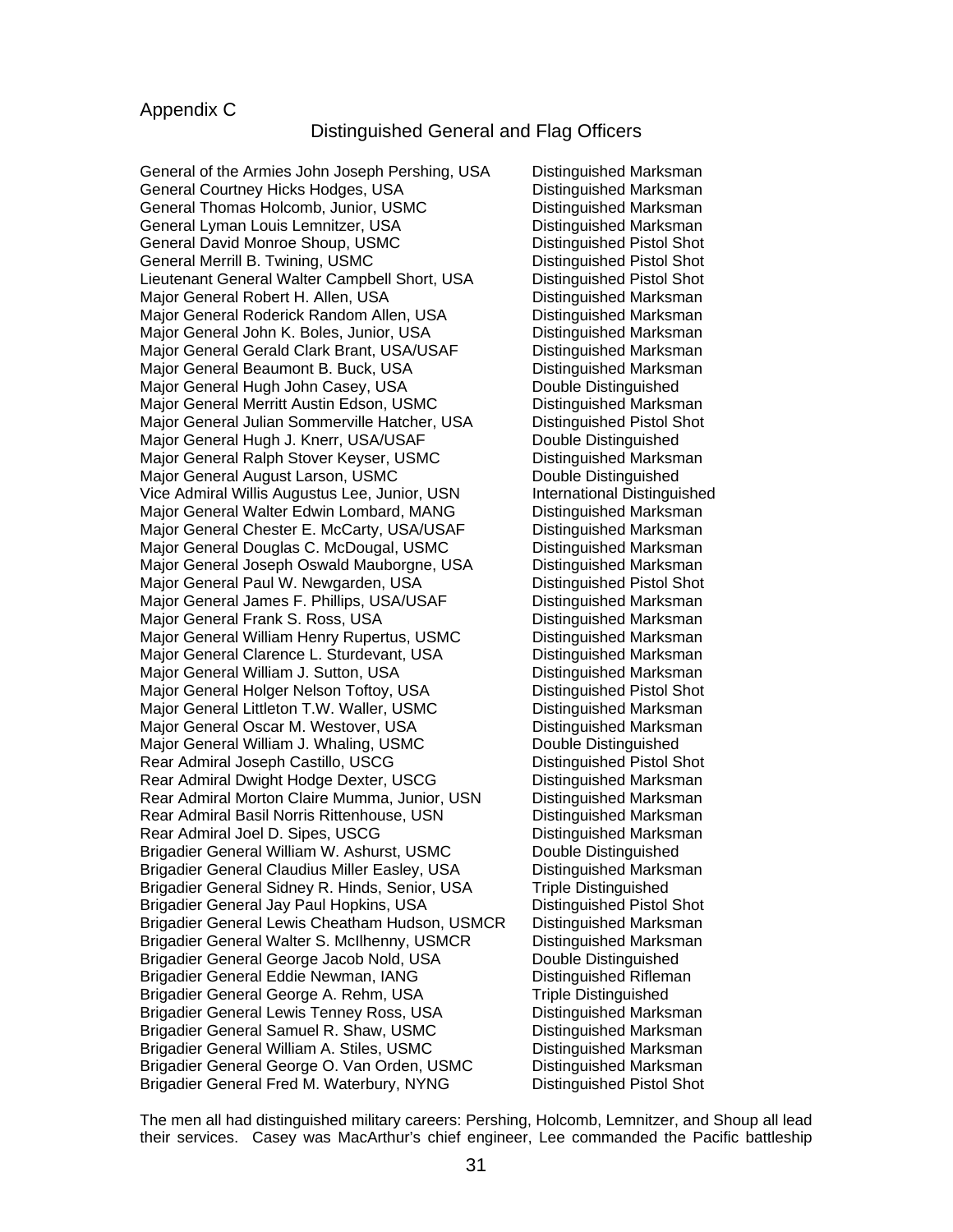force, Mauborgne was Army Chief of Signals, Robert Allen was Chief of Infantry, Westover was Chief of the Army Air Corps, and Edson, Rupertus, and Hinds lead divisions in combat while Edson and Shoup are recipients of the Medal of Honor. Short was responsible for the defense of U.S. Army military installations in Hawaii at the time of the Japanese attack on Pearl Harbor on December 7, 1941. Sturdevant was chief architect and father of the Alcan Highway.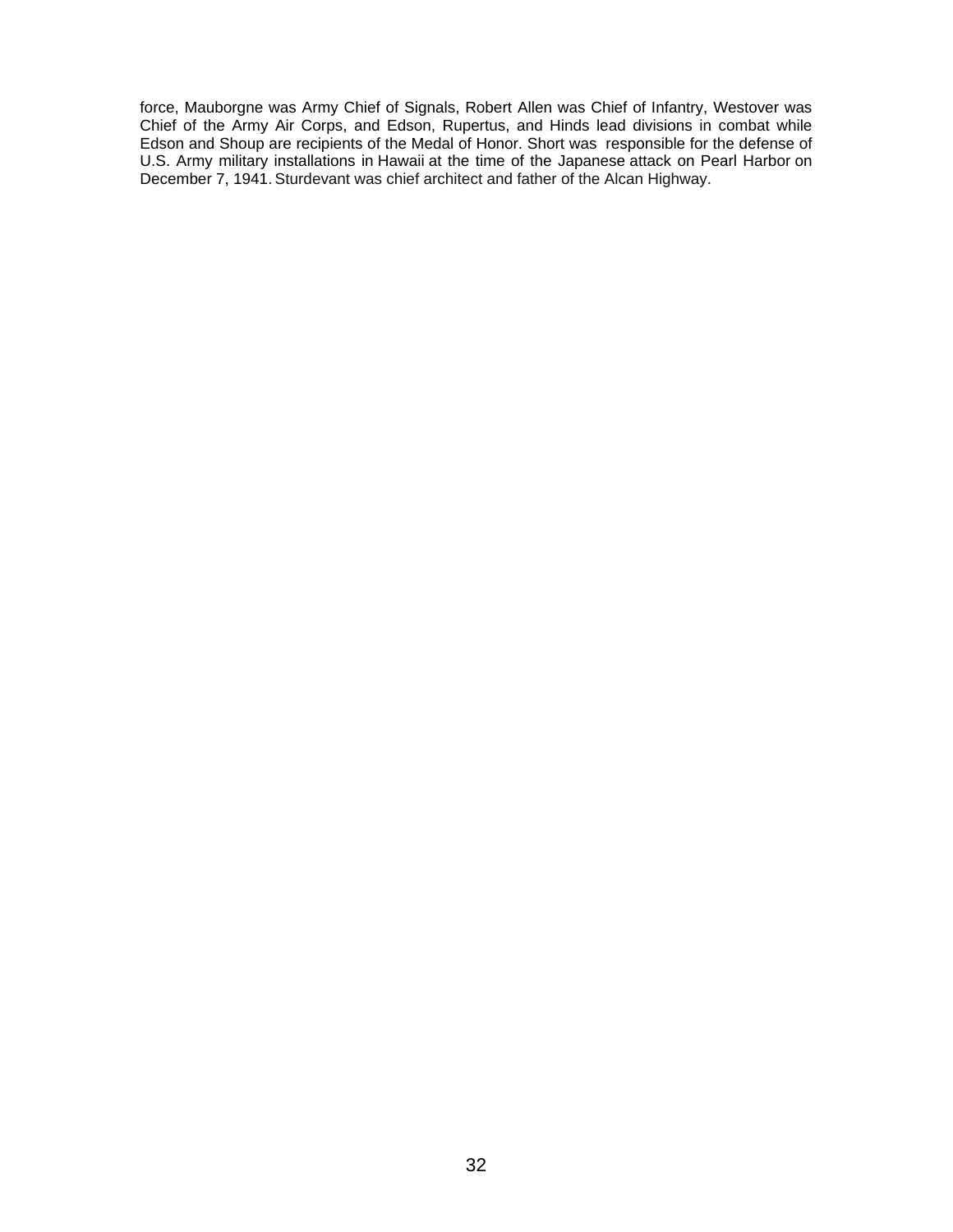# **Distinguished and Excellence-in-Competition Badges**



# **United States International Distinguished Shooter Badge**









**United States Army** 









**United States Marine Corps**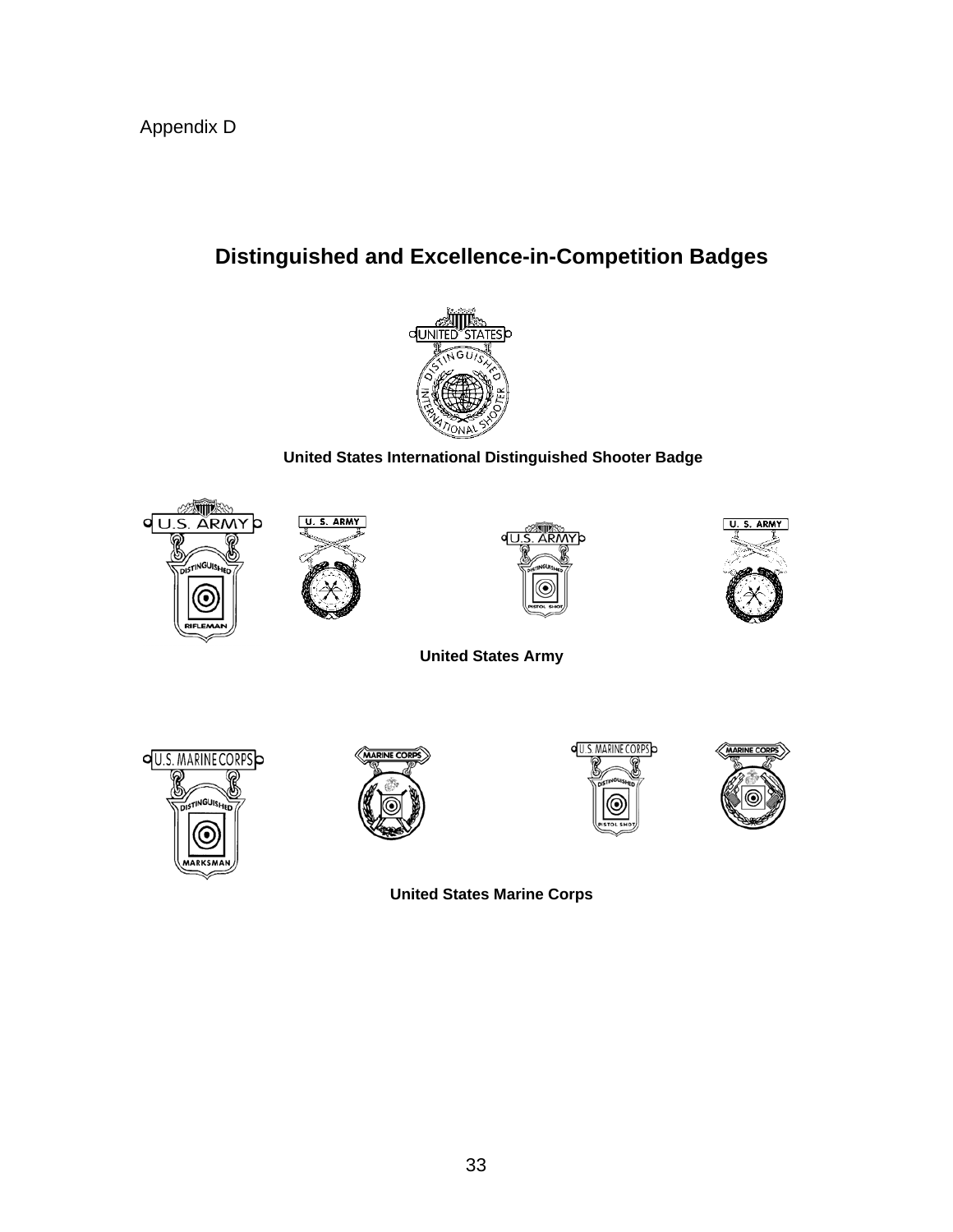









and Pistol Ribbon



**United States Navy** 

d



Ribbon







**Civilian Awards** 









## **United States Coast Guard**









**United States Air Force**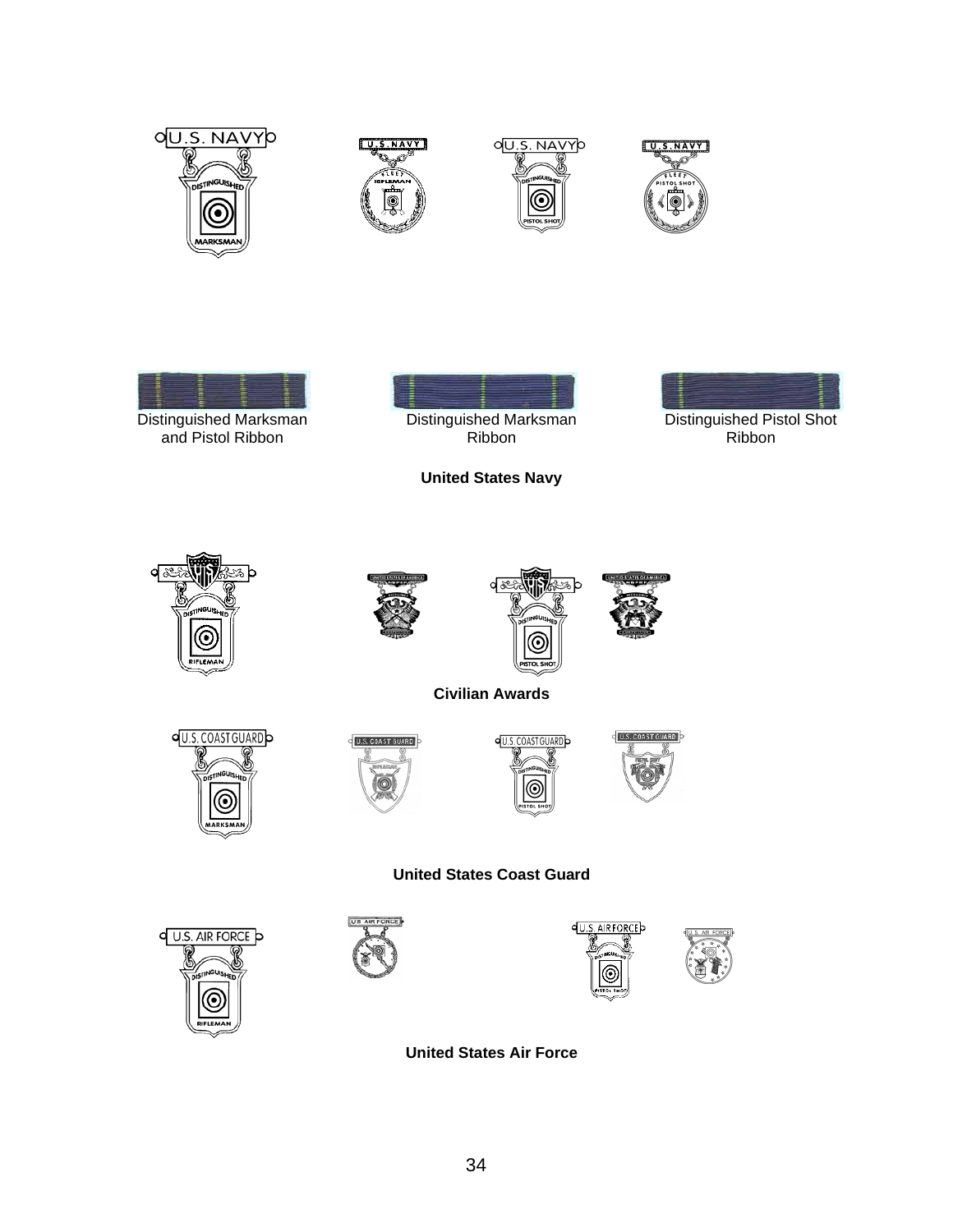## Appendix E

## **National Trophy Individual Match Awards**







**General Custer Trophy Medal** 

These awards are presented to those who place in the top 10% of the entries in the National Trophy Individual Match. The Boone Trophy is awarded for rifle and the Custer Trophy for pistol. The color of the medal's pendant indicates a gold, silver, or bronze place. A medal is issued to all who place in the top 10% regardless of Distinguished status.

## **Regional Excellence In Competition Medal**



The Regional Excellence In Completion Medal is awarded to the top three places in a regional EIC match, regardless of the shooters Distinguished status. Thee pendant's color, gold, silver, or bronze indicates the order of finish.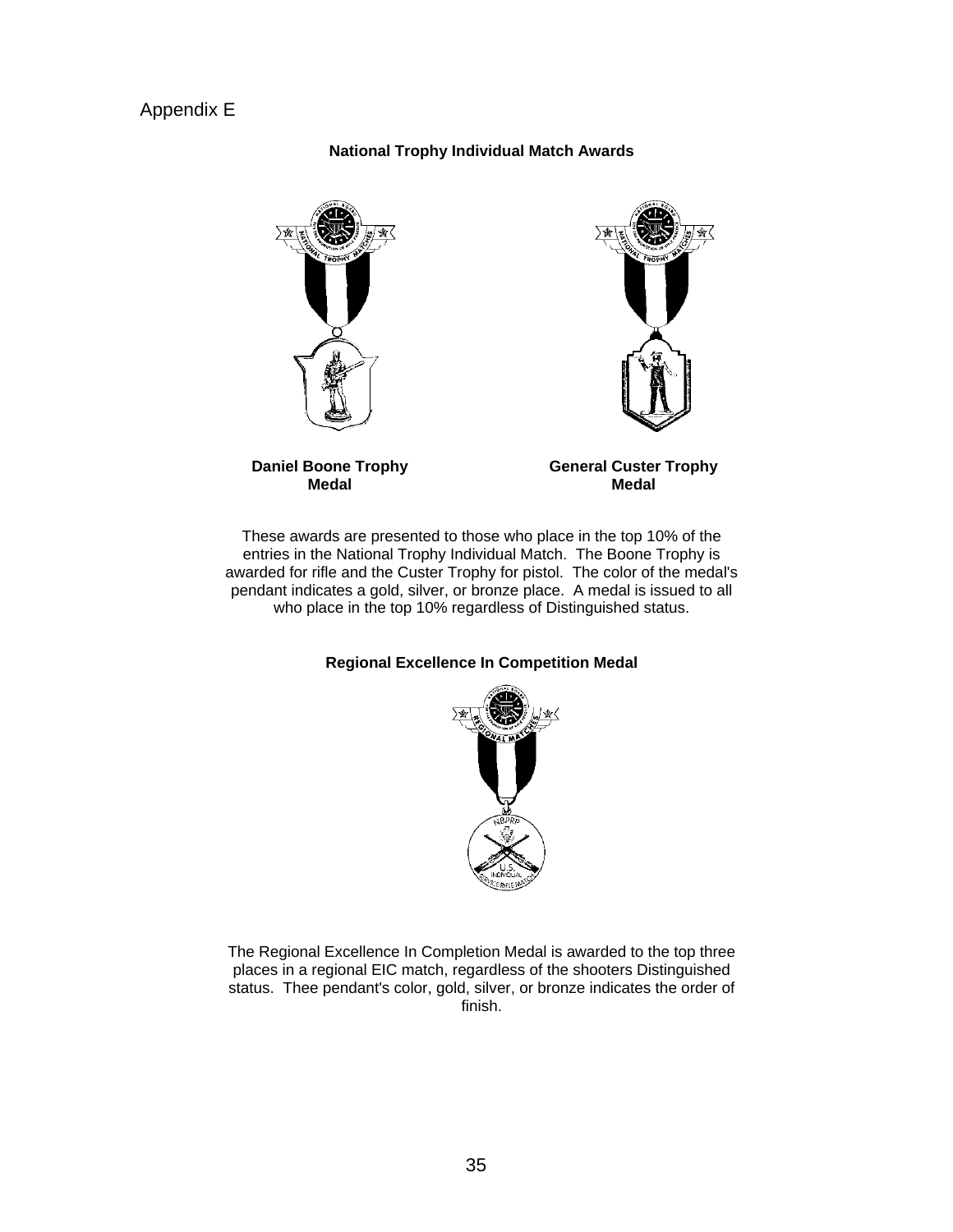# Appendix F

### **Distinguished Shooter Distribution by Affiliation**  as of

| September 28, 2010              |              |               |                      |               |                |
|---------------------------------|--------------|---------------|----------------------|---------------|----------------|
| <b>Affiliation</b>              | <b>Rifle</b> | <b>Pistol</b> | <b>International</b> | <b>Double</b> | <b>Triple</b>  |
| <b>Civilian</b>                 | 1975         | 1462          | 254                  | 134           | $\overline{2}$ |
| US Army <sup>1</sup>            | 3395         | 1689          | 203                  | 499           | 14             |
| ------------Army National Guard | 772          | 475           | 18                   | 101           | 3              |
| ------------Active Army         | 2254         | 971           | 149                  | 362           | 7              |
| ------------Army Reserve        | 369          | 243           | 36                   | 36            | $\overline{4}$ |
| US Marine Corps <sup>2</sup>    | 1444         | 908           | 31                   | 398           | 12             |
| US Navy <sup>2</sup>            | 368          | 291           | 14                   | 111           | 3              |
| US Coast Guard <sup>2</sup>     | 91           | 72            |                      | 20            | 0              |
| US Air Force <sup>2</sup>       | 325          | 368           | 40                   | 29            | 3              |
| Totals                          | 7598         | 4790          | 542                  | 1191          | 34             |

 $1$ =total includes all Army listings, which are broken down by component

 $2$ =total includes all reserve components, reserve component breakdown not available.

Note: The accuracy of these figures is dependent upon the nature of the data bases from which they are drawn. There is an inherent inaccuracy in the original lists which are created by, among other things:

- 1. Simple clerical and typographic errors
- 2. Shooters using different forms of their names i.e. John Jones when shooting rifle vice Jack Jones when shooting pistol on entry cards
- 3. Shooters changing affiliation from service to civilian, civilian to service, or even services.
- 4. Names which are not gender specific i.e. Leslie, Shannon, Kay and etc.
- 5. Missing records

Given the possibility of error, nothing is 100% correct, extrapolation from the smaller files leads to the belief that these numbers are 95% accurate for Rifle, Pistol, and Double Distinguished and 99.9% accurate for the International and Triple Distinguished awards.

For the purposes of this table Triple Distinguished shooters are listed under the final affiliation they held when the last Badge was earned.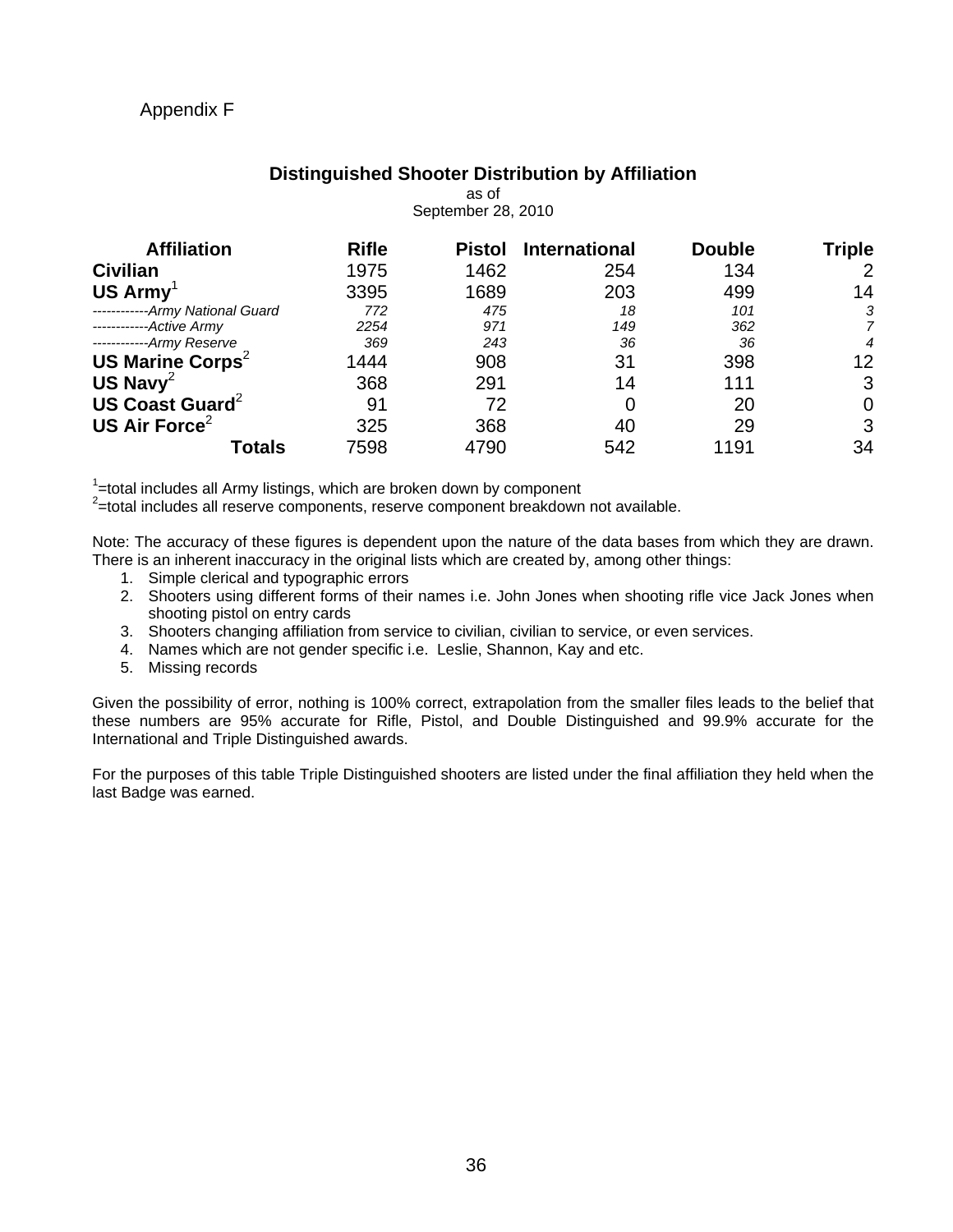# Appendix G

# **A Roster Of Triple Distinguished Shooters**

Current as of 4/17/14

| <b>SHOOTER</b>                 | <b>AFFILIATION</b> | <b>RIFLE</b> |      | PISTOL INTERNATIONAL |
|--------------------------------|--------------------|--------------|------|----------------------|
| Calvin A. Lloyd                | <b>USMC</b>        | 1911         | 1912 | 1921                 |
| <b>Morris Fisher</b>           | <b>USMC</b>        | 1916         | 1923 | 1920                 |
| Sidney Hinds, Senior           | <b>USA</b>         | 1923         | 1922 | 1924                 |
| George A. Rehm                 | <b>USA</b>         | 1923         | 1922 | 1924                 |
| Henry M. Bailey                | <b>USMC</b>        | 1929         | 1921 | 1924                 |
| Emmet O. Swanson               | <b>USMC</b>        | 1940         | 1931 | 1930                 |
| <b>Walter Walsh</b>            | <b>USMC</b>        | 1935         | 1935 | 1952                 |
| Walter L. Devine               | <b>USMC</b>        | 1938         | 1947 | 1952                 |
| Thomas R. Mitchell             | <b>USMC</b>        | 1938         | 1939 | 1954                 |
| William A. Blankenship, Junior | <b>USA</b>         | 1954         | 1955 | 1962                 |
| William W. McMillian           | <b>USMC</b>        | 1954         | 1950 | 1962                 |
| James Carter                   | <b>USA/USAR</b>    | 1960         | 1962 | 1959                 |
| <b>William Mellon</b>          | <b>USAF</b>        | 1960         | 1956 | 1963                 |
| Frederick P. Dean              | <b>USA</b>         | 1961         | 1962 | 1966                 |
| Barbara J. Hile                | <b>USA</b>         | 1964         | 1971 | 1970                 |
| Herbert B. Delong III          | <b>USN</b>         | 1970         | 1964 | 1971                 |
| Hezekiah L. Clark, Junior      | <b>USA</b>         | 1970         | 1967 | 1971                 |
| <b>Arnold Vitarbo</b>          | <b>USMC/USAF</b>   | 1972         | 1961 | 1967                 |
| Joseph J Witherell             | <b>USN</b>         | 1970         | 1963 | 1975                 |
| Darius Young                   | Civilian           | 1964         | 1964 | 1977                 |
| <b>Rhody Nornburg</b>          | <b>USAF</b>        | 1977         | 1967 | 1967                 |
| David I Boyd II                | <b>USMC</b>        | 1970         | 1978 | 1963                 |
| Webster Wright Junior          | <b>USN</b>         | 1964         | 1982 | 1977                 |
| Mark J. Willis                 | <b>USMC</b>        | 1982         | 1981 | 1974                 |
| <b>Bruce Meredith</b>          | <b>USA/USAR</b>    | 1965         | 1983 | 1967                 |
| <b>James Hill</b>              | <b>USMC</b>        | 1956         | 1986 | 1962                 |
| <b>Kenneth Buster</b>          | <b>ARNG</b>        | 1988         | 1970 | 1977                 |
| <b>Steve Goff</b>              | <b>USA/ARNG</b>    | 1983         | 1992 | 1990                 |
| <b>Randy Stewart</b>           | USA/ARNG           | 1980         | 1993 | 1981                 |
| Artie Osborne                  | <b>USMC</b>        | 1983         | 1993 | 1985                 |
| <b>Mel Makin</b>               | <b>USAR</b>        | 1996         | 1974 | 1975                 |
| <b>Carl Guenther</b>           | USA/CIV            | 1964         | 1997 | 1975                 |
| Michael Johnson                | ARNG/USA           | 1989         | 2001 | 1994                 |
| Rhonda Barush Bright           | USA/USAR           | 1996         | 2006 | 1997                 |
| <b>Lance Dement</b>            | <b>USA</b>         | 1991         | 1995 | 1997                 |
| <b>Nick Mower</b>              | CIV/USAR           | 2005         | 2013 | 2014                 |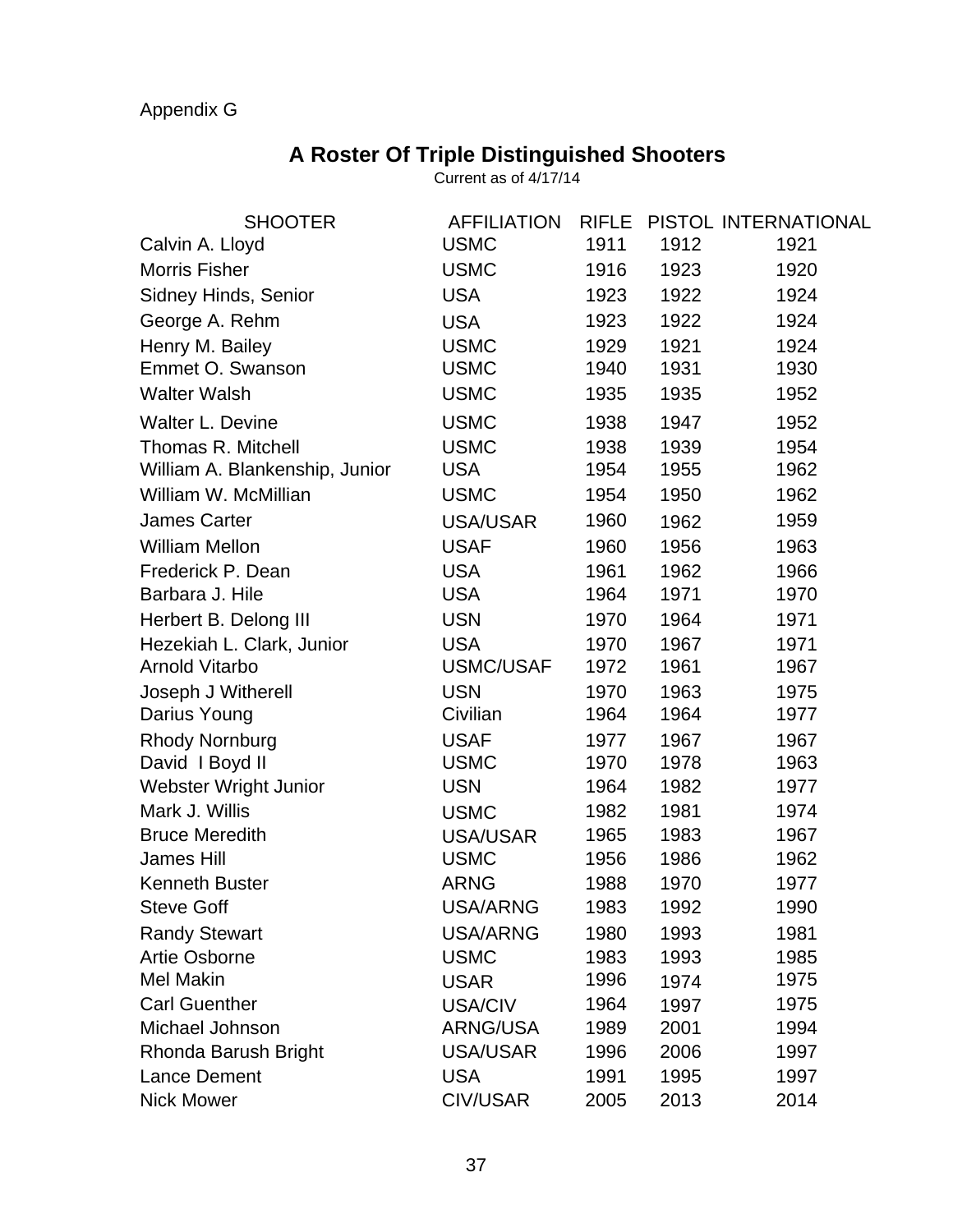## APPENDIX H

## **The First Class of National Guard Distinguished Marksman Class of 1923**

## **Arizona**

1SG Daniel V. Brodhead, 2LT True B. Harmsen, MAJ Charles W. Harris, CPT Edward J. McNamee, and SGT Albert A. Newhall.

## **California**

1SG Edward V. Blount, SGT William E. Griffin, CPT William R. Jackson, 2LT Albert J. McGuire, PFC Leslie A. Moss, and SGT Frank C. Payne.

## **Connecticut**

LTC Robert F. Gadd, and SGT Phillip B. Sunderland.

## **District of Columbia**

MSG Fletcher F. Bernsdorff, CPL Joseph W. Crockett, 1SG Just C. Jensen, TSGT Joseph H. Robertson, and SGT John A. Schricker.

## **Florida**

SGT George S. Rowley

## **Illinois**

SGT Clair M. Corbin and PFC Adolph F. Johnson.

## **Indiana**

CPT Jerry B. Garland, CPT George R. Gawehn, LTC Manford G. Henley, 1LT John F. Houck, and LTC Milo D. Snyder.

## **Iowa**

CPL William F. Coultas, SGT Leighton W. Cummings, SSG Rodney M. Keoppel, and 2LT James S. Wilson.

## **Kansas**

1LT Ernest A. Evans, CPT Samuel A. McKone, and 2LT Charles L. Scott.

## **Maryland**

CPT Frank M. Gemmill, and MSG James E. Givan.

## **Massachusetts**

MAJ Carl David Berg, SGT Robert W. Castle, SGT Alton B. Coller, CPT Edward Fitzgerald, CPT James F. Loughlin, and 1SG John Spraker.

## **Michigan**

MAJ Mattias A. Wiesenhoffer.

## **Minnesota**

CPT Corwin M. Blackmun, LTC Richard E. Cotton, CPL Gordon L. Grout, SGT Austin L. Hamilton, and MAJ Jason L. Lewis.

## **Mississippi**

CPT Whitman W. Adams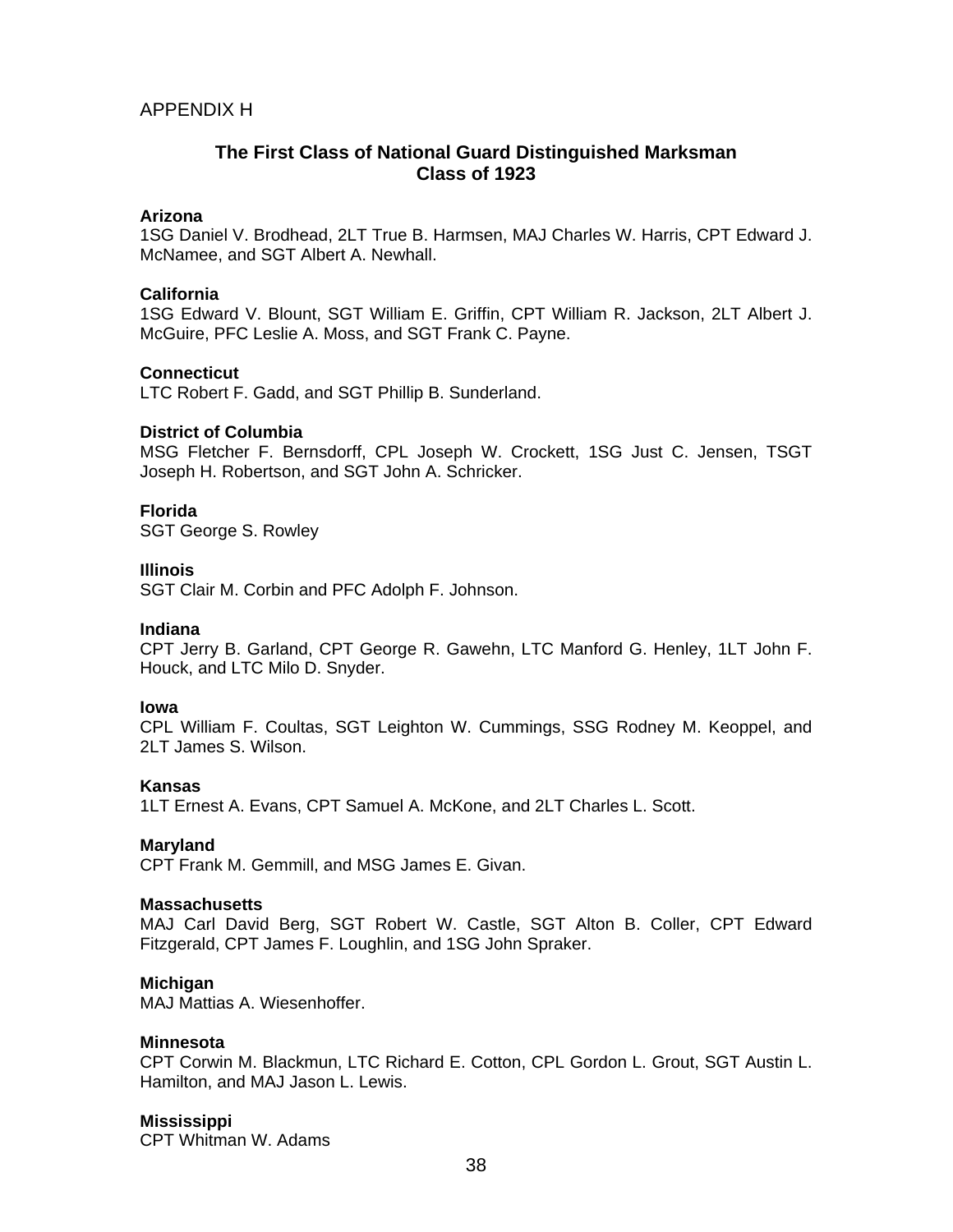## **New Jersey**

CPL Clarence L. Curtis, CPT Morton W. Huttenloch, COL Winfield S. Price, and 1LT John V. Schoolmaker.

## **New Mexico**

SGT Robert B. Culpepper, SGT Luis Escudero, and 1LT Hugh J. Hall.

## **New York**

SGT Frederick C. Achenback, CPL Donald B. Aldred, PFC David S. Baker, MAJ Howard P. Paddock, Scott, 1SG James M. Scott, CPL Frederick C. Smith, and CPT Joseph Sulger.

## **Ohio**

CPT Joseph W. Brown, CPT William E. Fleckner, PVT William A. Hopkins, CPT Benjamin Lewis Kilper, and 2LT Dalzell R. Maxwell.

## **Oregon**

CPT James Q. Adams, 1LT Leonard L. McGee, MSG Gilbert A. Pickard, and 1LT Adolphus A. Schwartz.

## **Pennsylvania**

CPT Archibald H. Ace, 1LT William P. Hazlett, 2LT Charles Hogue, CAPT Thomas J. Kernaghan, SGT Robert C. Reynolds, and 1SG Frank J. Wilson

## **Texas**

MAJ Claude A. Adams, 1LT Walter S. Behrens, 1LT Isaac B. Carrico, CPT Henry B. Maddux, and 2LT John D.C. Smith.

## **Vermont**

1SG Leo C. Beauregard, SGT Pearl T. Clapp, and CPT James A. Cruickshank.

## **Virginia**

SGT Drewry E. Moore,

## **Washington**

SGT Leslie B. Graham, MSG Mark Jackson, 1LT Joseph R. Neely, 2LT Paul J. Roberts, SGT Lloyd V. Stoddard, and 1SG Herbert Viereck.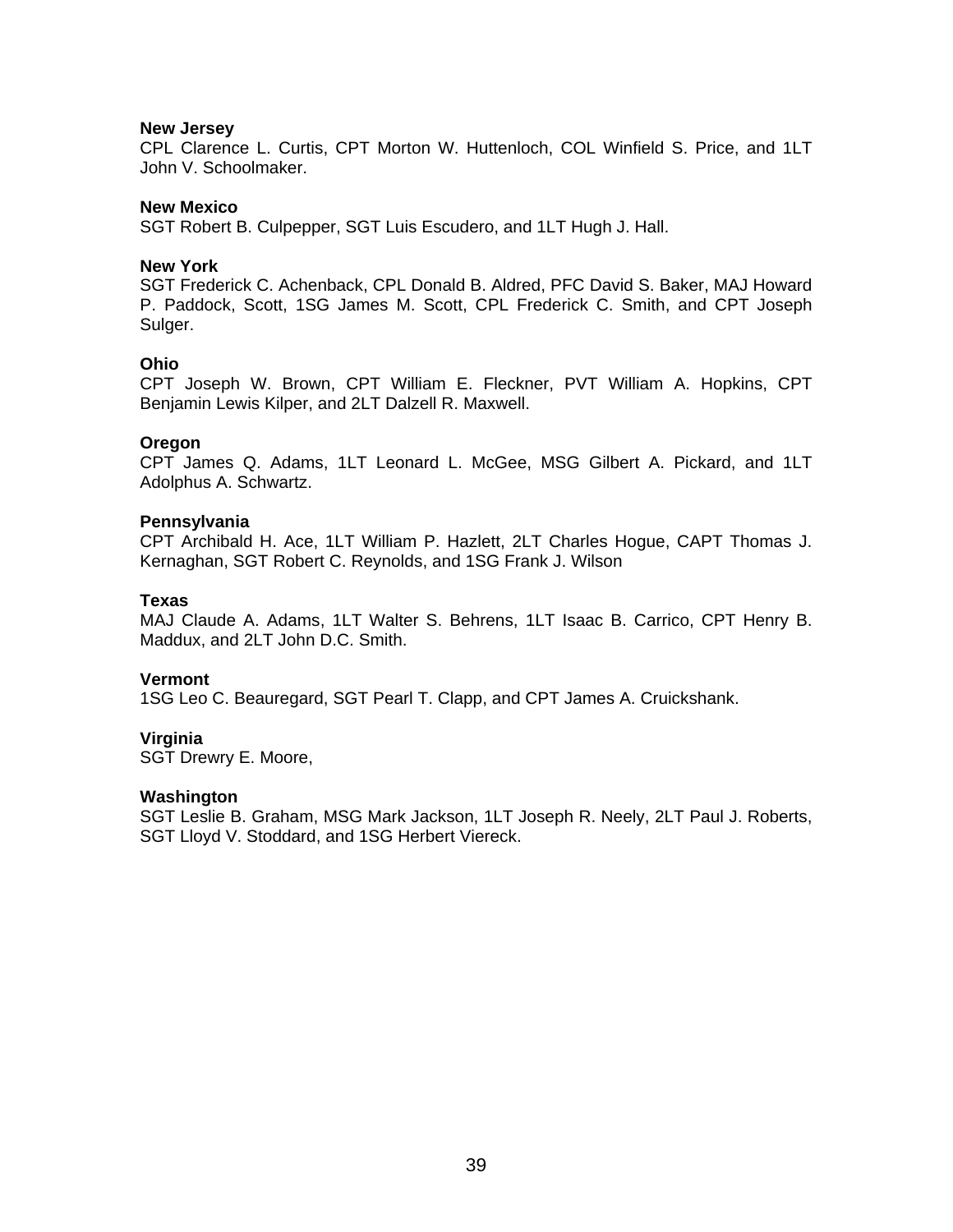# **Bibliography and Reading List**

| Gary Anderson, The First Shot, CMP Online Magazine, http://www.odcmp.org,                                    |
|--------------------------------------------------------------------------------------------------------------|
| April, 2006.                                                                                                 |
| Robert Barde, Marine Corps Competitive Marksmanship, U.S. Marine Corps,<br>Washington, DC, 1961.             |
|                                                                                                              |
| Anna Bovia, and Gary Wirzylo, Camp Perry 1906-1991, Hubbard, Defiance,<br>Ohio, 1992.                        |
| Ray Carter, Recipients of the U.S. Distinguished International Shooter Badge.<br>http://www.odcmp.com, 2006. |
| Civilian Marksmanship Program, CMP Competition Rules 10 <sup>th</sup> Edition, Port<br>Clinton, OH 2006.     |
| -----------Current Distinguished Shooters, http://www.odcmp.com.                                             |
| -----------Distinguished Rifleman Badges and Distinguished Pistol Shot Badges,                               |
|                                                                                                              |
| http://www.odcmp.com.                                                                                        |
| -----------U.S. Distinguished International Shooter Badge History,                                           |
| http://www.odcmp.com.                                                                                        |
| Code of Federal Regulations, Title 32, Chapter 5, Part 578, Section 62, U.S.                                 |
| Government Printing Office, Washington, DC, 2002.                                                            |
| Jim Crossman, Olympic Shooting, National Rifle Association of America,                                       |
| Washington, DC, 1978.                                                                                        |
| Dick Culver, In Distinguished Company, Culver                                                                |
| www.jouster.com/EIC/distinguished_company.htm                                                                |
| ---------11917 Military Excellence-in-Competition Matches, www.jouster.com,                                  |
| 2002.                                                                                                        |
| Department of the Air Force, Air Force Instruction 34-227 Excellence In                                      |
| Competition (EIC), Washington, DC, 2004.                                                                     |
| ----------, Air Force Regulation 50-17, Rules and Regulations for National                                   |
| Matches and Other Excellence-in-Competition (EIC) Matches,                                                   |
| Headquarters Department of the Air Force, Washington, DC, 1990.                                              |
| Department of the Army, Army Regulation 350-66 Army Wide Small-Arms                                          |
|                                                                                                              |
| Competitive Marksmanship, Washington, DC, 2003.                                                              |
| ----------, United States Army Regulation 650-66, Army-wide Small Arms                                       |
| Competitive Marksmanship, Washington, 2003.                                                                  |
| ----------, United States Army Regulation 672-5-1 Decorations and Awards,                                    |
| Headquarters Department of the Army, Washington, 1990.                                                       |
| --, United States Army Regulation 920-15 National Board for the<br>--------                                  |
| Promotion of Rifle Practice and the Office of the Director of Civilian                                       |
| Marksmanship, Headquarters Department of the Army, Washington, 1984.                                         |
| --------- United States Army Regulation 920-30, Civilian Marksmanship Rules                                  |
| and Regulations for National Matches, Headquarters Department of the                                         |
| Army, Washington, 1967.                                                                                      |
| -----------, Army Regulation 920-30, Rules and Regulations for National Matches                              |
| and Other Excellence-in-Competition (EIC) Matches, Headquarters                                              |
| Department of the Army, Washington, DC, 1990.                                                                |
| ---------, www.tioh.hqda.pentagon.mil/badges/DistinguishedPistolShot                                         |
| RiflemanBadges.htm.                                                                                          |
| Department of Defense Index of Specifications and Standards, MIL-DTL-                                        |
| 3628/36E, Badge, Qualification, Distinguished Pistol Shot, Marine Corps,                                     |
|                                                                                                              |
| 2001., http://assist.daps.dla.mil                                                                            |